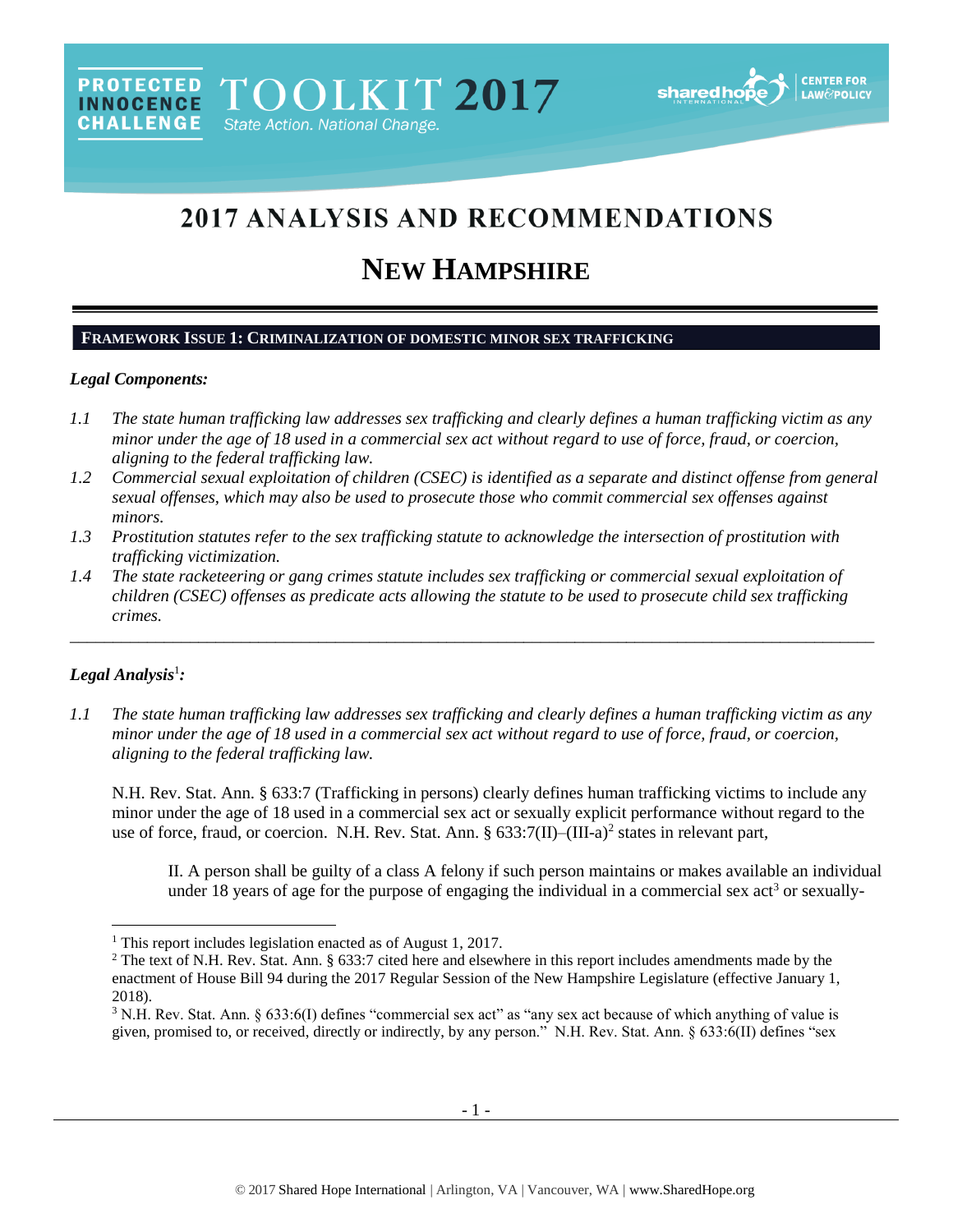<span id="page-1-0"></span>explicit performance for the benefit of another. A person convicted under this paragraph shall be sentenced to a minimum term of imprisonment of not less than 7 years and a maximum term of not more than 30 years. Knowledge of the individual's actual age shall not be required as an element of this offense. Consent of the individual shall not constitute a defense to a charge under this paragraph. III. It is a class A felony to recruit, entice, harbor, transport, provide, obtain, or otherwise make available a person, knowing or believing it likely that the person will be subjected to trafficking as defined in paragraph  $I^4$  or II. Notwithstanding RSA 651:2,<sup>5</sup> a person convicted of an offense under this paragraph involving a victim under the age of 18 shall be subject to a minimum term

act" as "any act of sexual contact as defined in RSA 632-A:1, IV [Definitions], any act of sexual penetration as defined in RSA 632-A:1, V, or any other sexually explicit conduct as defined in RSA 649-A:2 [Definitions]." N.H. Rev. Stat. Ann. § 632-A:1(IV) defines "sexual contact" as "the intentional touching whether directly, through clothing, or otherwise, of the victim's or actor's sexual or intimate parts . . . . Sexual contact includes only that aforementioned conduct which can be reasonably construed as being for the purpose of sexual arousal or gratification." N.H. Rev. Stat. Ann. § 632-A:1(V) states,

(a) "Sexual penetration" means:

(1) Sexual intercourse; or

(2) Cunnilingus; or

(3) Fellatio; or

 $\overline{a}$ 

(4) Anal intercourse; or

(5) Any intrusion, however slight, of any part of the actor's body, including emissions, or any object manipulated by the actor into genital or anal openings of the victim's body; or

(6) Any intrusion, however slight, of any part of the victim's body, including emissions, or any object manipulated by the victim into the oral, genital, or anal openings of the actor's body; or

(7) Any act which forces, coerces, or intimidates the victim to perform any sexual penetration as defined in subparagraphs  $(1)$ – $(6)$  on the actor, on another person, or on himself.

(b) Emissions include semen, urine, and feces. Emission is not required as an element of any form of sexual penetration.

(c) "Objects" include animals as defined in RSA 644:8, II [Cruelty to animals].N.H. Rev. Stat. Ann. § 649- A:2(III) defines "sexually explicit conduct" as human masturbation, the touching of the actor's or other person's sexual organs in the context of a sexual relationship, sexual intercourse actual or simulated, normal or perverted, whether alone or between members of the same or opposite sex or between humans and animals, or any lewd exhibitions of the buttocks, genitals, flagellation, bondage, or torture. Sexual intercourse is simulated when it depicts explicit sexual intercourse that gives the appearance of the consummation of sexual intercourse, normal or perverted.

 $4$  N.H. Rev. Stat. Ann. § 633:7(I)(a) criminalizes sex and labor trafficking by force, fraud or coercion. It states,

It is a class A felony to knowingly subject a person to compel<sup>4</sup> a person against his or her will to perform a service or labor, including a commercial sex act or a sexually-explicit performance, for the benefit of another. where the compulsion is accomplished by any of the following means:

(1) Causing or threatening to cause serious harm to any person.

(2) Confining the person unlawfully as defined in RSA 633:2, II [Criminal restraint], or threatening to so confine the person.

(3) Abusing or threatening abuse of law or legal process.

(4) Destroying, concealing, removing, confiscating, or otherwise making unavailable to that person any actual or purported passport or other immigration document, or any other actual or purported government identification document.

(5) Threatening to commit a crime against the person.

(6) False promise relating to the terms and conditions of employment, education, marriage, or financial support.

(7) Threatening to reveal any information sought to be kept concealed by the person which relates to the person's legal status or which would expose the person to criminal liability.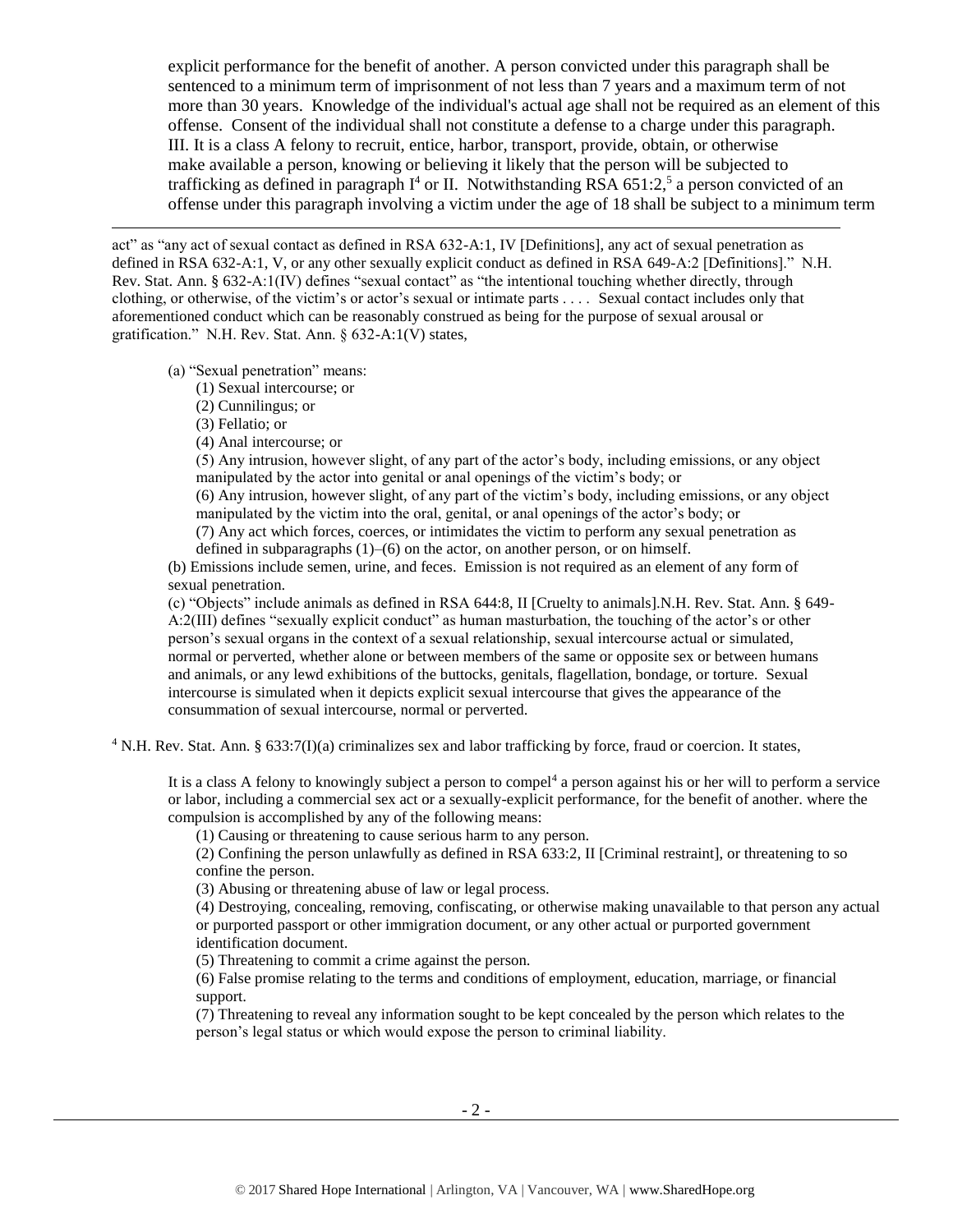of not less than 7 years and a maximum term of not more than 30 years, if the offender knew or believed it likely that the victim would be involved in a commercial sex act or sexually-explicit performance.

III-a. A person is guilty of a class B felony if the person pays, agrees to pay, or offers to pay to engage in sexual contact, as defined in RSA 632-A:1 or sexual penetration, as defined in RSA 632-A:1, V with a person under the age of 18, or to observe a sexually explicit performance involving a person under the age of 18. The payment or offer or agreement to pay may be made to the person under the age of 18 or a third party. Neither the actor's lack of knowledge of the other person's age nor consent of the other person shall constitute a defense to a charge under this paragraph.

A violation of N.H. Rev. Stat. Ann. § 633:7(II) or (III) is a Class A felony punishable by 7–30 years imprisonment, a fine not to exceed \$4,000, or both. N.H. Rev. Stat. Ann. §§ 633:7(II), (III), 651:2(IV)(a). A violation of N.H. Rev. Stat. Ann. § 633:7(III-a) is a Class B felony punishable by up to 7 years imprisonment, a fine not to exceed \$4,000, or both. N.H. Rev. Stat. Ann. §§ 633:7(III-a), 651:2(I), (II)(b), (IV)(a).

*1.2 Commercial sexual exploitation of children (CSEC) is identified as a separate and distinct offense from general sexual offenses, which may also be used to prosecute those who commit commercial sex offenses against minors.*

The following statute specifically prohibits CSEC in New Hampshire:

1. N.H. Rev. Stat. Ann. § 645:2(I) (Prostitution and related offenses) makes it a crime if a person

(a) Solicits, agrees to perform, or engages in sexual contact<sup>6</sup> as defined in RSA 632-A:1, IV or sexual penetration as defined in RSA 632-A:1, V, in return for consideration; or

(b) Induces or otherwise purposely causes another to violate subparagraph (a); or

(c) Transports another into or within this state with the purpose of promoting or facilitating such other in engaging in conduct in violation of subparagraph (a); or

(d) Not being a legal dependent incapable of self support, knowingly is supported in whole or in part by the proceeds of violation of subparagraph (a); or

(e) Knowingly permits a place under such person's control to be used for violation of subparagraph (a); or

(8) Facilitating or controlling the person's access to an addictive controlled substance.

(9) Engaging in any scheme, plan, or pattern, whether overt or subtle, intended to cause the person to believe that, if he or she did not perform such labor, services, commercial sex acts,<sup>4</sup> or sexually explicit

performances, that such person or any person would suffer serious harm or physical restraint.

(10) Withholding or threatening to withhold food or medication that the actor has an obligation or has promised to provide to the person.

(11) Coercing a person to engage in any of the foregoing acts by requiring such in satisfaction of a debt owed to the actor.

<sup>5</sup> N.H. Rev. Stat. Ann. § 651:2 (Sentences and limitations) states, "If a sentence of imprisonment is imposed, the court shall fix the maximum thereof which is not to exceed:

- (a) Fifteen years for a class A felony,
- (b) Seven years for a class B felony,
- (c) One year for a class A misdemeanor,

 $\overline{\phantom{a}}$ 

<sup>6</sup> *See supra* note [3](#page-0-0) for the definition of "sexual contact."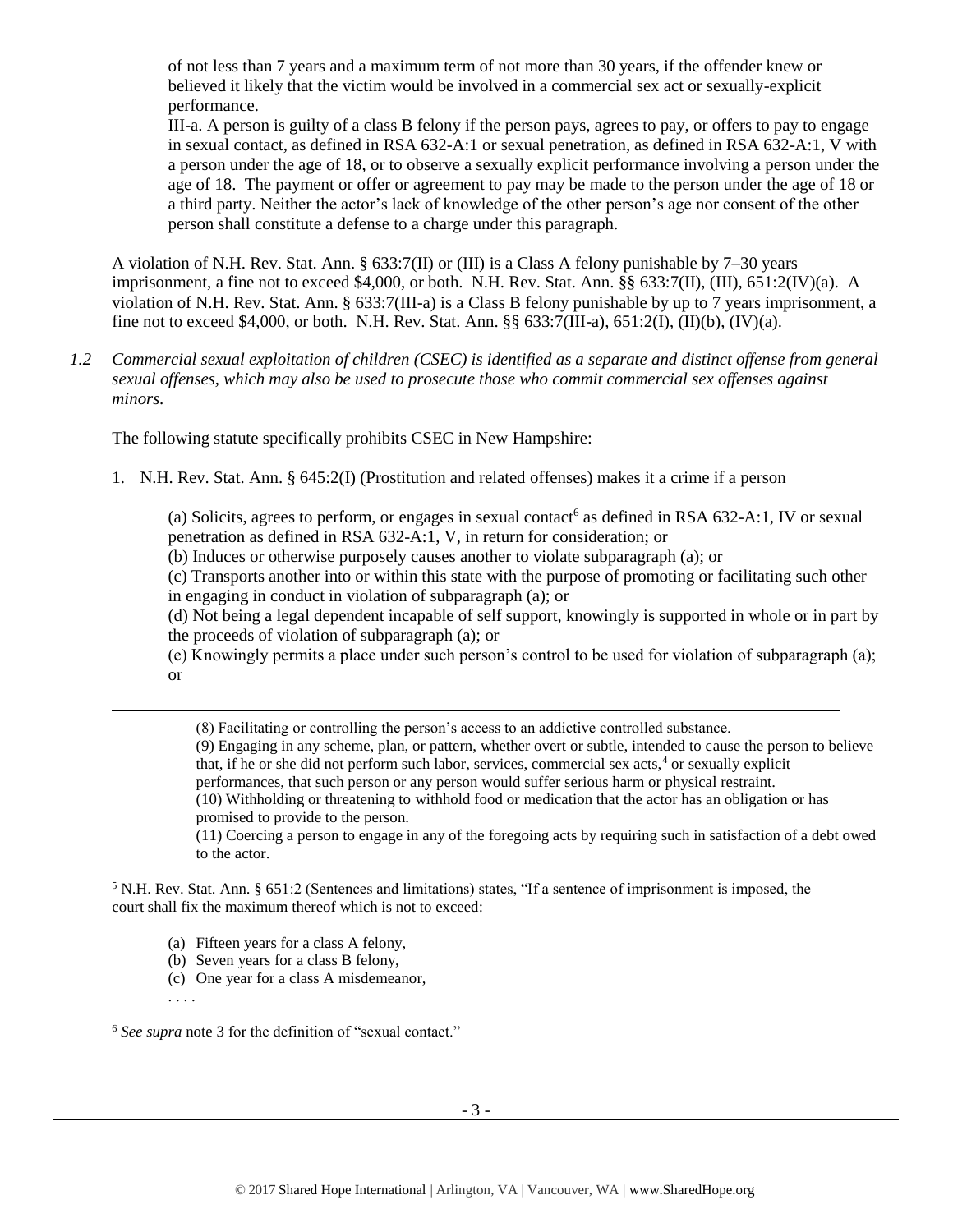(f) Pays, agrees to pay, or offers to pay another person to engage in sexual contact as defined in RSA 632-A:1, IV or sexual penetration as defined in RSA 632-A:1, V, with the payor or with another person.

A conviction under this statute is punishable as a Class B misdemeanor by a fine not to exceed \$1,200. N.H. Rev. Stat. Ann. §§ 645:2(I), 625:9(IV)(c), 651:2(IV)(a). If the offense involves a minor under the age of 18, however, a conviction under N.H. Rev. Stat. Ann. § 645:2(I)(b)–(f) is punishable as a Class B felony by imprisonment up to 7 years, a fine not to exceed \$4,000, or both. N.H. Rev. Stat. Ann. §§ 645:2(II)(a),<sup>7</sup> 651:2(I), (II)(b), (IV)(a).

Several other New Hampshire laws, while not expressly commercial in nature, may also be applicable in cases involving the commercial sexual exploitation of a child. Some of those statutes are as follows:

1. N.H. Rev. Stat. Ann. § 632-A:4(I) (Sexual assault) states,

A person is guilty of a class A misdemeanor under any of the following circumstances:

<span id="page-3-0"></span>(a) When the actor subjects another person who is 13 years of age or older to sexual contact under any of the circumstances named in RSA 632-A:2 [Aggravated felonious sexual assault].

(b) When the actor subjects another person, other than the actor's legal spouse, who is 13 years of age or older and under 16 years of age to sexual contact where the age difference between the actor and the other person is 5 years or more.

(c) In the absence of any of the circumstances set forth in RSA 632-A:2, when the actor engages in sexual penetration with a person, other than the actor's legal spouse, who is 13 years of age or older and under 16 years of age where the age difference between the actor and the other person is 4 years or less.

A conviction under N.H. Rev. Stat. Ann. § 632-A:4(I) is punishable as a Class A misdemeanor by imprisonment up to 1 year, a fine not to exceed \$2,000, or both. N.H. Rev. Stat. Ann. §§ 632-A:4(I), 651:2(I), (II)(c), (IV)(a).

2. N.H. Rev. Stat. Ann. § 632-A:3(II), (III) (Felonious sexual assault) states,

A person is guilty of a class B felony if such person:

. . . .

 $\overline{\phantom{a}}$ 

II. Engages in sexual penetration with a person, other than his legal spouse, who is 13 years of age or older and under 16 years of age where the age difference between the actor and the other person is 4 years or more; or

III. Engages in sexual contact with a person other than his legal spouse who is under 13 years of age.

A first or second conviction under this statute is punishable as a Class B felony by imprisonment up to 7 years, a fine not to exceed \$4,000, or both. N.H. Rev. Stat. Ann.  $\S$ § 632-A:3, 651:2(I), (II)(b), (IV)(a). Under certain circumstances, a third conviction is punishable by an extended term of life imprisonment. N.H. Rev. Stat. Ann. § 651:6(I), (III)(f).

3. N.H. Rev. Stat. Ann. § 632-A:2 (Aggravated felonious sexual assault) states,

<sup>&</sup>lt;sup>7</sup> The text of N.H. Rev. Stat. Ann. § 645:2 cited here and elsewhere in this report includes amendments made by the enactment of House Bill 94 during the 2017 Regular Session of the New Hampshire Legislature (effective January 1, 2018).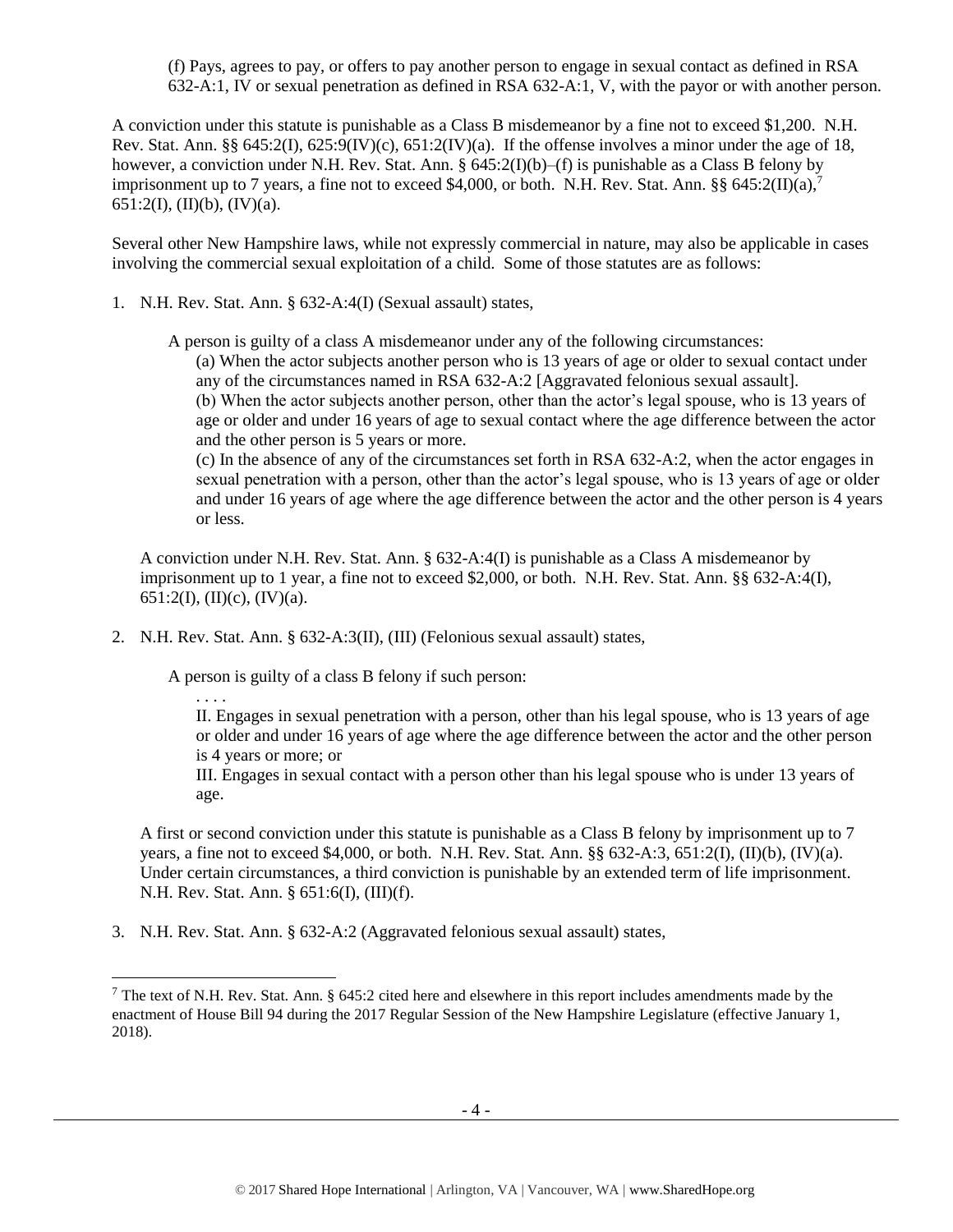I. A person is guilty of the felony of aggravated felonious sexual assault if such person engages in sexual penetration with another person under any of the following circumstances:

(l) When the victim is less than 13 years of age.

II. A person is guilty of aggravated felonious sexual assault without penetration when he intentionally touches whether directly, through clothing, or otherwise, the genitalia of a person under the age of 13 under circumstances that can be reasonably construed as being for the purpose of sexual arousal or gratification.

III. A person is guilty of aggravated felonious sexual assault when such person engages in a pattern of sexual assault<sup>8</sup> against another person, not the actor's legal spouse, who is less than 16 years of age. The mental state applicable to the underlying acts of sexual assault need not be shown with respect to the element of engaging in a pattern of sexual assault.

. . . .

. . . .

. . . .

First convictions under this statute are punishable by imprisonment for 10–20 years, a fine not to exceed \$4,000, or both; second convictions<sup>9</sup> are punishable by imprisonment for 20–40 years, a fine not to exceed \$4,000, or both, while third and subsequent convictions are punishable by life imprisonment without the possibility of parole. N.H. Rev. Stat. Ann. §§ 632-A:10-a(I)–(III), 651:2(I), (IV)(a). Under certain circumstances, convictions under N.H. Rev. Stat. Ann. § 632-A:2(I)(l) (Aggravated felonious sexual assault when the victim is under the age of 13) are subject to enhanced punishments including 25 years to life imprisonment for a first conviction, life imprisonment for subsequent convictions, and life-time supervision by the department of corrections. N.H. Rev. Stat. Ann. §  $651:6(I)(m)$ ,  $(III)(e)$ ,  $(IV)(a)$ ,  $(b)$ .<sup>10</sup>

VI. A person shall be sentenced [to imprisonment for life without the possibility of parole] if the court finds, and includes such findings in the record, that such person:

(2) The person committed the subsequent offense while released on bail on the earlier offense or the sentence for the earlier conviction involved a term of incarceration, probation, parole, or other supervised release; or

(b) (1) Committed a violation of RSA 631:1 [First degree assault] after having previously been convicted of an offense in violation of RSA 631:1, or any other statute prohibiting the same conduct in another state, territory or possession of the United States, if the earlier offense also involved a victim under 13 years of age where the serious bodily injury resulted in brain damage or physical disability to the child that is likely to be permanent; and

 $\overline{\phantom{a}}$ <sup>8</sup> Pursuant to N.H. Rev. Stat. Ann. § 632-A:1(I-c) (Definitions), "'[p]attern of sexual assault' means committing more than one act under RSA 632-A:2 [Aggravated felonious sexual assault] or RSA 632-A:3 [Felonious sexual assault], or both, upon the same victim over a period of 2 months or more and within a period of 5 years." <sup>9</sup> For purposes of this statute, prior convictions include previous convictions under N.H. Rev. Stat. Ann. § 632-A:2

<sup>&</sup>quot;or any other statute prohibiting the same conduct in another state, territory or possession of the United States . . . ." N.H. Rev. Stat. Ann. § 632-A:10-a(II). Additionally, N.H. Rev. Stat. Ann. § 632-A:10-a(IV) states that "the phrase 'previously convicted' shall mean any conviction obtained by trial on the merits, or negotiated plea with the assistance of counsel and evidencing a knowing, intelligent, and voluntary waiver of the defendant's rights, provided, however, that previous imprisonment is not required."

<sup>&</sup>lt;sup>10</sup> *See supra* note [5](#page-1-0) for the substantive provisions of N.H. Rev. Stat. Ann. § 651:6(I)(m), (III)(e), (IV)(a), (b). Additionally, N.H. Rev. Stat. Ann. § 651:6 states,

<sup>(</sup>a) (1) Committed a violation of RSA  $632-A:2$ , I(1), RSA  $632-A:2$ , II, or RSA  $632-A:2$ , III, in which one or more of the acts comprising the pattern of sexual assault was an offense under RSA 632- A:2, I(l) or RSA 632-A:2, II, or both, after having previously been convicted of an offense in violation of one of the aforementioned offenses or any other statute prohibiting the same conduct in another state, territory or possession of the United States, and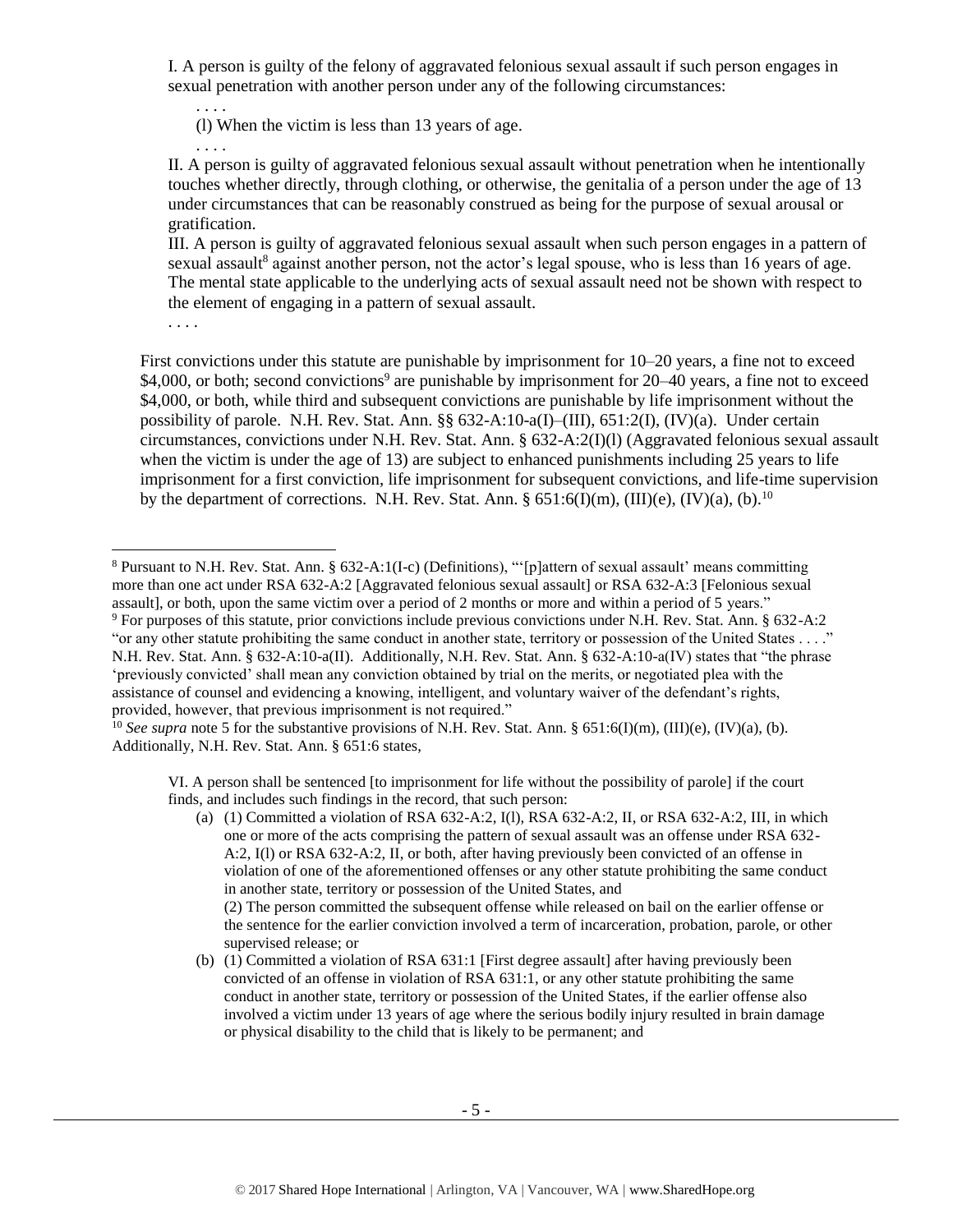4. N.H. Rev. Stat. Ann. § 639:3 (Endangering welfare of child or incompetent) states,

I. A person is guilty of endangering the welfare of a child or incompetent if he knowingly endangers the welfare of a child under 18 years of age . . . by purposely violating a duty of care, protection or support he owes to such child . . . , or by inducing such child . . . to engage in conduct that endangers his health or safety.

. . . .

. . . .

 $\overline{\phantom{a}}$ 

III. In the prosecution of any person under this section, the solicitation by any person of a child under the age of 16 to engage in sexual activity as defined by RSA 649-A:2, III [Definitions]<sup>11</sup> for the purpose of creating a visual representation as defined in RSA  $649-A:2$ , IV,<sup>12</sup> or to engage in sexual penetration as defined by RSA  $632-A:1$ , V [Definitions],<sup>13</sup> constitutes endangering the welfare of such child.

A conviction under N.H. Rev. Stat. Ann. § 639:3(I) is punishable as a Class B misdemeanor by a fine not to exceed \$1,200. N.H. Rev. Stat. Ann. §§ 639:3(V), 625:9(IV)(c), 651:2(IV)(a). A conviction under N.H. Rev. Stat. Ann. § 639:3(III), however, is punishable as a Class B felony by imprisonment up to 7 years, a fine not to exceed \$4,000, or both. N.H. Rev. Stat. Ann.  $\S$ § 639:3(V), 651:2(I), (II)(b), (IV)(a).

*1.3 Prostitution statutes refer to the sex trafficking statute to acknowledge the intersection of prostitution with trafficking victimization.* 

New Hampshire's prostitution law refers to the human trafficking statute to provide an affirmative defense when the minor is a victim of trafficking. Under N.H. Rev. Stat. Ann. § 645:2(IV) (Prostitution and related

> (2) The person committed the subsequent offense while released on bail on the earlier offense or the sentence for the earlier conviction involved a term of incarceration, probation, parole, or other supervised release; or

(c) (1) Committed a violation of RSA 630:1-b [Second degree murder] after having previously been convicted of an offense in violation of RSA 630:1-b, or any other statute prohibiting the same conduct in another state, territory, or possession of the United States; and

(2) The person committed the subsequent offense while released on bail on the earlier offense or the sentence for the earlier conviction involved a term of incarceration, probation, parole, or other supervised release.

VII. If the court has made the findings authorized by RSA 651:6, VI, and if notice of the possible application of this section is given to the defendant prior to the commencement of trial, a person shall be sentenced to an extended term of imprisonment of life without parole.

<sup>11</sup> *See supra* note [3](#page-0-0) for the definition of "sexually explicit conduct."

 $12$  N.H. Rev. Stat. Ann. § 649-A:2(IV) defines "visual representation" as the following:

[A]ny visual depiction, including photograph, film, video, digital image, picture, or computer or computergenerated image or picture, whether made or produced by electronic, mechanical, or other means, of sexually explicit conduct, where:

(a) The production of such visual depiction involves the use of a child engaging in or being engaged in sexually explicit conduct; or

(b) Such visual depiction is a digital image, computer image, or computer-generated image of a child engaging in or being engaged in sexually explicit conduct; or

(c) Such visual depiction has been created, adapted, or modified to appear that an identifiable child is engaging in or being engaged in sexually explicit conduct.

<sup>13</sup> *See supra* note [3](#page-0-0) for the definition of "sexual penetration."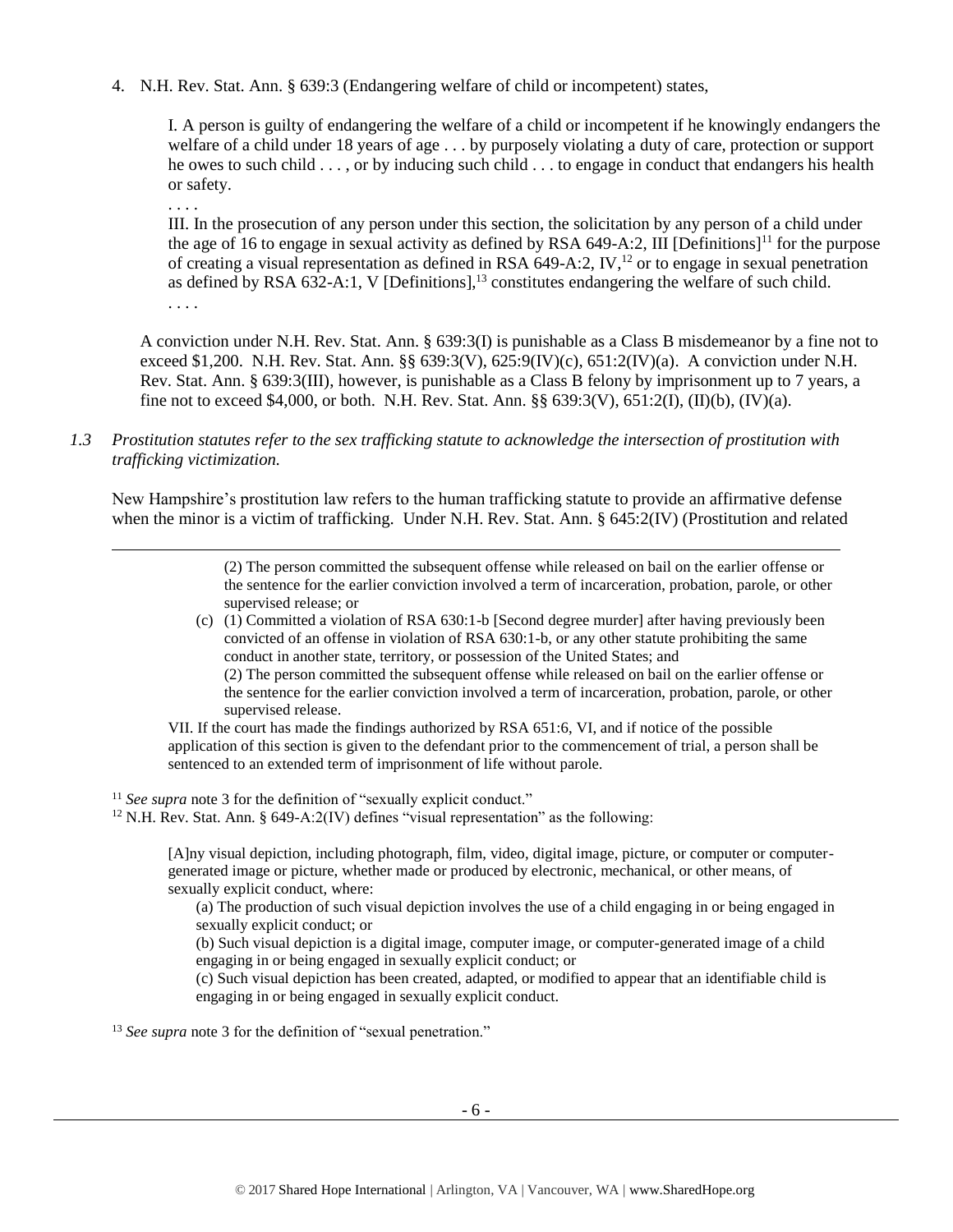offenses), "[i]t shall be an affirmative defense to a [prostitution] charge under subparagraph I(a) that the defendant engaged in the conduct because he or she was the victim of trafficking in persons, as defined in RSA 633:7 [Trafficking in persons]."

*1.4 The state racketeering or gang crimes statute includes sex trafficking or commercial sexual exploitation of children (CSEC) offenses as predicate acts allowing the statute to be used to prosecute child sex trafficking crimes.* 

New Hampshire has not enacted a racketeering statute. Additionally, sex trafficking and commercial sexual exploitation of children are not included among the crimes for which sentence enhancements are authorized when committed by criminal street gangs. N.H. Rev. Stat. Ann. §  $651:6(I)(q)(1)$  (Extended term of imprisonment) states,

A convicted person may be sentenced according to paragraph  $III<sup>14</sup>$  if the jury also finds beyond a reasonable doubt that such person . . . [h]as knowingly committed any of the following offenses as a criminal street gang member, or for the benefit of, at the direction of, or in association with any criminal street gang, with the purpose to promote, further, or assist in any such criminal conduct by criminal street gang members:

(1) Violent crime as defined in RSA 651:5, XIII [Annulment of criminal records] . . . . . . . .

However, N.H. Rev. Stat. Ann. §  $651:5(XIII)(g)$ , (h)<sup>15</sup> does define "violent crime" to include "endangering the welfare of a child by solicitation under RSA 639:3 [and] [a]ny felonious offense involving child sexual abuse images under RSA 649-A."

1.4.1 Recommendation: Enact a racketeering statute that includes CSEC and trafficking offenses, including N.H. Rev. Stat. Ann. § 633:7 (Trafficking in persons), § 645:2(I) (Prostitution and related offenses), and § 649-B:3(I) (Computer pornography prohibited), as predicate crimes so the racketeering law may be used to prosecute trafficking enterprises.

. . . .

l

<sup>&</sup>lt;sup>14</sup> N.H. Rev. Stat. Ann. §  $651:6(III)$  provides,

If authorized by paragraph I or II, and if written notice of the possible application of this section is given the defendant at least 21 days prior to the commencement of jury selection for his or her trial, a defendant may be sentenced to an extended term of imprisonment. An extended term is, for a person convicted of:

<sup>(</sup>a) Any felony, other than murder or manslaughter, a minimum to be fixed by the court of not more than 10 years and a maximum to be fixed by the court of not more than 30 years;

<sup>(</sup>b) A misdemeanor, a minimum to be fixed by the court of not more than 2 years and a maximum to be fixed by the court of not more than 5 years;

<sup>&</sup>lt;sup>15</sup> The text of N.H. Rev. Stat. Ann. § 651:5 cited here and elsewhere in this report includes amendments made by the enactment of House Bill 220 during the 2017 Regular Session of the New Hampshire Legislature (effective August 6, 2017).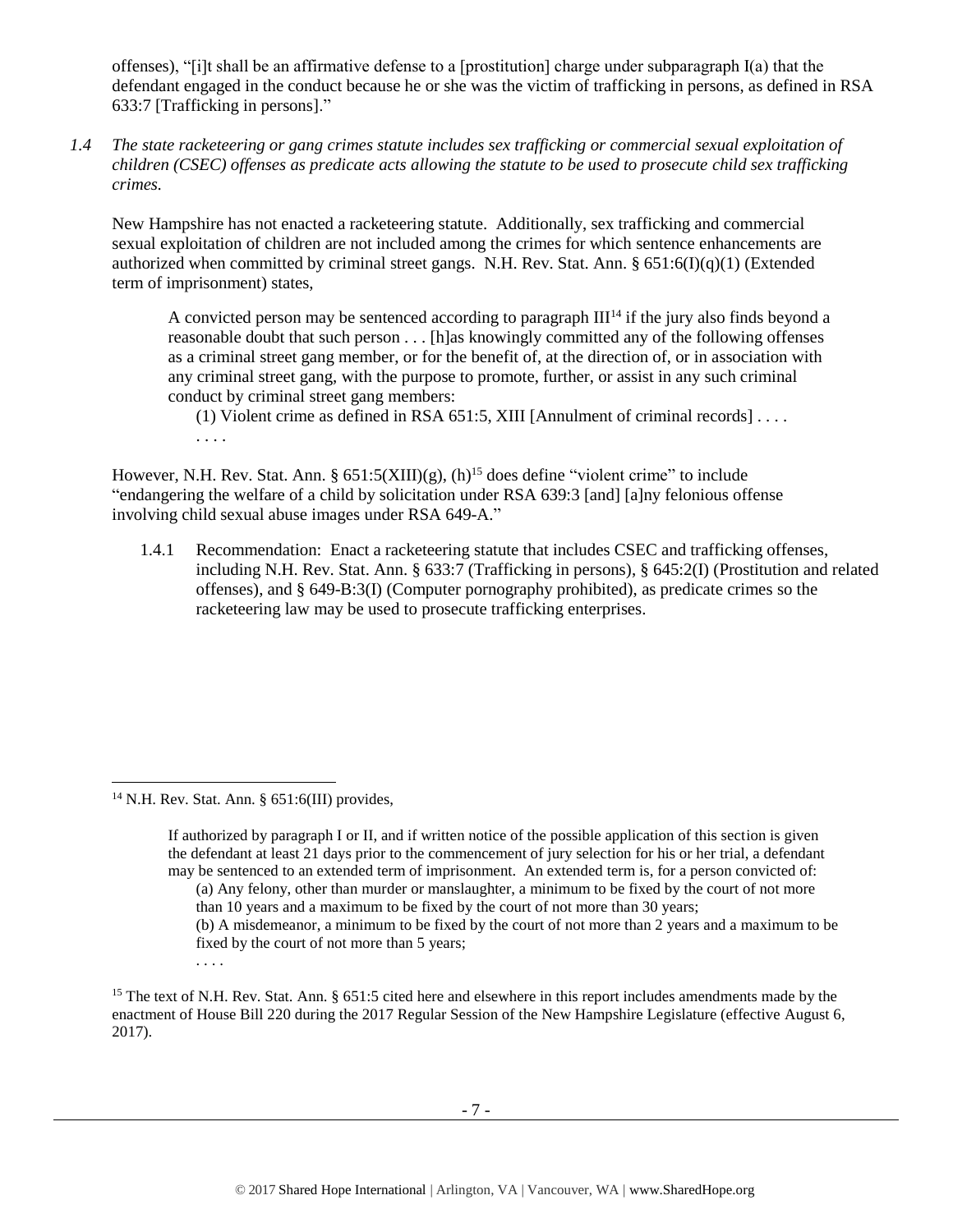#### **FRAMEWORK ISSUE 2: CRIMINAL PROVISIONS FOR DEMAND**

# *Legal Components:*

- *2.1 The state sex trafficking law can be applied to buyers of commercial sex acts with a minor.*
- *2.2 Buyers of commercial sex acts with a minor can be prosecuted under commercial sexual exploitation of children (CSEC) laws.*
- *2.3 Solicitation laws differentiate buying sex acts with an adult and buying sex acts with a minor under 18.*
- *2.4 Penalties for buyers of commercial sex acts with minors are as high as federal penalties.*
- *2.5 Using the Internet or electronic communications to lure, entice, or purchase, or attempt to lure, entice, or purchase commercial sex acts with a minor is a separate crime or results in an enhanced penalty for buyers.*
- *2.6 No age mistake defense is permitted for a buyer of commercial sex acts with any minor under 18.*
- *2.7 Base penalties for buying sex acts with a minor under 18 are sufficiently high and not reduced for older minors.*
- *2.8 Financial penalties for buyers of commercial sex acts with minors are sufficiently high to make it difficult for buyers to hide the crime.*
- *2.9 Buying and possessing images of child sexual exploitation carries penalties as high as similar federal offenses.*

\_\_\_\_\_\_\_\_\_\_\_\_\_\_\_\_\_\_\_\_\_\_\_\_\_\_\_\_\_\_\_\_\_\_\_\_\_\_\_\_\_\_\_\_\_\_\_\_\_\_\_\_\_\_\_\_\_\_\_\_\_\_\_\_\_\_\_\_\_\_\_\_\_\_\_\_\_\_\_\_\_\_\_\_\_\_\_\_\_\_\_\_\_\_

*2.10 Convicted buyers of commercial sex acts with minors are required to register as sex offenders.* 

# *Legal Analysis:*

*2.1 The state sex trafficking law can be applied to buyers of commercial sex acts with a minor.*

New Hampshire's human trafficking law applies to the conduct of buyers of sex with minors. Pursuant to N.H. Rev. Stat. Ann § 633:7(III-a)<sup>16</sup> (Trafficking in persons),

A person is guilty of a class B felony if the person pays, agrees to pay, or offers to pay to engage in sexual contact, as defined in RSA 632-A:1 (Definitions) or sexual penetration, as defined in RSA 632-A:1, V with a person under the age of 18, or to observe a sexually explicit performance involving a person under the age of 18. The payment or offer or agreement to pay may be made to the person under the age of 18 or a third party . . . .

*2.2 Buyers of commercial sex acts with a minor can be prosecuted under commercial sexual exploitation of children (CSEC) laws.*

N.H. Rev. Stat. Ann. § 645:2 (Prostitution and related offenses)<sup>17</sup> applies to buyers of sex with minors, stating,

(I) A person is guilty . . . if the person:

(f) Pays, agrees to pay, or offers to pay another person to engage in sexual contact as defined in RSA 632-A:1, IV or sexual penetration as defined in RSA 632-A:1, V, with the payor or with another person.

- (II) A person is guilty of a class B felony if such person violates the provisions of subparagraphs (b),
- (c), (d), (e), or (f) of paragraph I and the violation:

l

. . . .

<sup>16</sup> *See supra* note [2.](#page-0-1)

<sup>&</sup>lt;sup>17</sup> *See* N.H. Rev. Stat. Ann. §645:2(I)(f) where the application of this subsection was held unconstitutionally overbroad when applied to the facts in State v. Theriault, 158 N.H. 123, where the defendant offered to remunerate a couple for video-taping themselves having sex.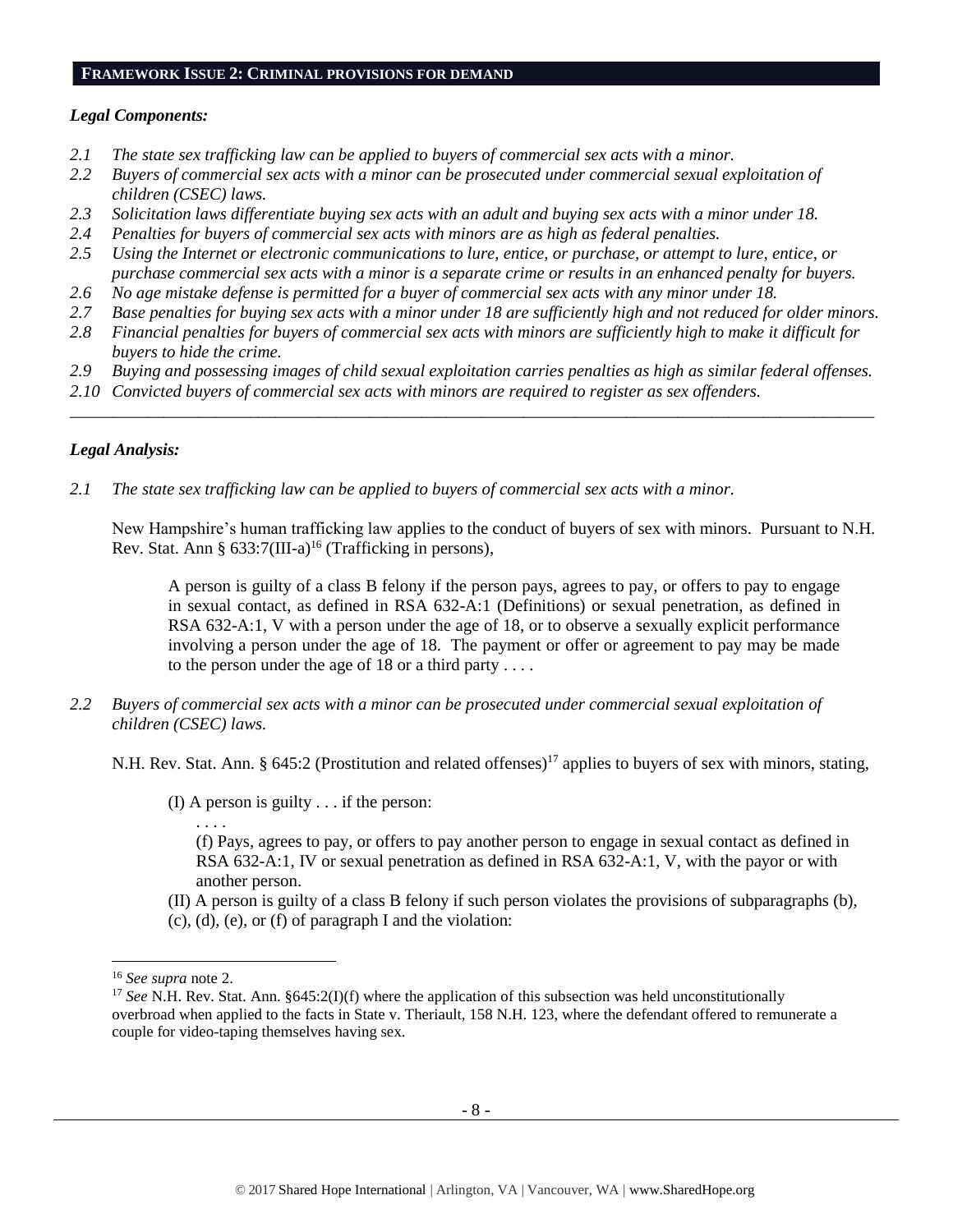(a) Involves another person who is under the age of  $18 \ldots$ . . . . .

N.H. Rev. Stat. Ann. § 645:2(II)(a)<sup>18</sup> enhances the penalty when a violation of N.H. Rev. Stat. Ann. § 645:2(I)(f) involves a minor under 18. Specifically, a conviction under this statute is punishable as a Class B felony by up to 7 years imprisonment, a fine not to exceed \$4,000, or both, if the victim is a minor. N.H. Rev. Stat. Ann. §§ 645:2(II)(a), 651:2(I), (II)(b), (IV)(a). Otherwise, a conviction under N.H. Rev. Stat. Ann. § 645:2(f) is punishable as a Class B misdemeanor by a fine not to exceed \$1,200. N.H. Rev. Stat. Ann. §§ 645:2(I), 625:9(IV)(c), 651:2(IV)(a).

# *2.3 Solicitation laws differentiate buying sex acts with an adult and buying sex acts with a minor under 18.*

N.H. Rev. Stat. Ann. § 645:2(I) (Prostitution and related offenses) distinguishes between buying sex with an adult and buying sex with a minor by enhancing the penalty if a minor victim is involved. A conviction under N.H. Rev. Stat. Ann. § 645:2(I)(f) is punishable as a Class B misdemeanor by a fine not to exceed \$1,200. N.H. Rev. Stat. Ann. §§ 645:2(I), 625:9(IV)(c), 651:2(IV)(a). If the offense involves a minor under the age of 18, however, a conviction under N.H. Rev. Stat. Ann. § 645:2(I)(f) is punishable as a Class B felony by imprisonment up to 7 years, a fine not to exceed \$4,000, or both. N.H. Rev. Stat. Ann. §§ 645:2(II)(a),<sup>19</sup> 651:2(I), (II)(b), (IV)(a).

# *2.4 Penalties for buyers of commercial sex acts with minors are as high as federal penalties.*

A conviction under N.H. Rev. Stat. Ann. § 633:7 (III)(a) (Trafficking in persons) is punishable as Class B felony by imprisonment up to 7 years, a fine not to exceed \$4,000, or both.

When the victim is a minor, a conviction under N.H. Rev. Stat. Ann. § 645:2(I)(f) (Prostitution and related offenses) is punishable as a Class B felony by imprisonment up to 7 years, a fine not to exceed \$4,000, or both. N.H. Rev. Stat. Ann. §§  $645:2(II)(a)$ ,<sup>20</sup>  $651:2(I)$ ,  $(II)(b)$ ,  $(IV)(a)$ .

In comparison, if the victim is under the age of 14, a conviction under the TVPA for child sex trafficking is punishable by 15 years to life imprisonment and a fine not to exceed \$250,000. 18 U.S.C. §§ 1591(b)(1), 3559(a)(1), 3571(b)(3). If the victim is between the ages of 14–17, a conviction is punishable by 10 years to life imprisonment and a fine not to exceed \$250,000. 18 U.S.C. §§ 1591(b)(2), 3559(a)(1), 3571(b)(3). A conviction is punishable by mandatory life imprisonment, however, if the buyer has a prior conviction for a federal sex offense<sup>21</sup> against a minor. 18 U.S.C. § 3559(e)(1). To the

 $\overline{\phantom{a}}$ 

<sup>20</sup> *See supra* note [7.](#page-3-0)

<span id="page-8-0"></span>an offense under section 1591 [18 USCS § 1591] (relating to sex trafficking of children), 2241 [18 USCS § 2241] (relating to aggravated sexual abuse), 2242 [18 USCS § 2242] (relating to sexual abuse),  $2244(a)(1)$  [18 USCS §  $2244(a)(1)$ ] (relating to abusive sexual contact),  $2245$  [18 USCS § 2245] (relating to sexual abuse resulting in death), 2251 [18 USCS § 2251] (relating to sexual exploitation of children), 2251A [18 USCS § 2251A] (relating to selling or buying of children), 2422(b) [18 USCS § 2422(b)] (relating to coercion and enticement of a minor into prostitution), or 2423(a) [18 USCS § 2423(a)] (relating to transportation of minors).

<sup>18</sup> *See supra* note [7.](#page-3-0)

<sup>19</sup> *See supra* note [7.](#page-3-0)

<sup>&</sup>lt;sup>21</sup> Pursuant to 18 U.S.C. § 3559(e)(2), "federal sex offense" is defined as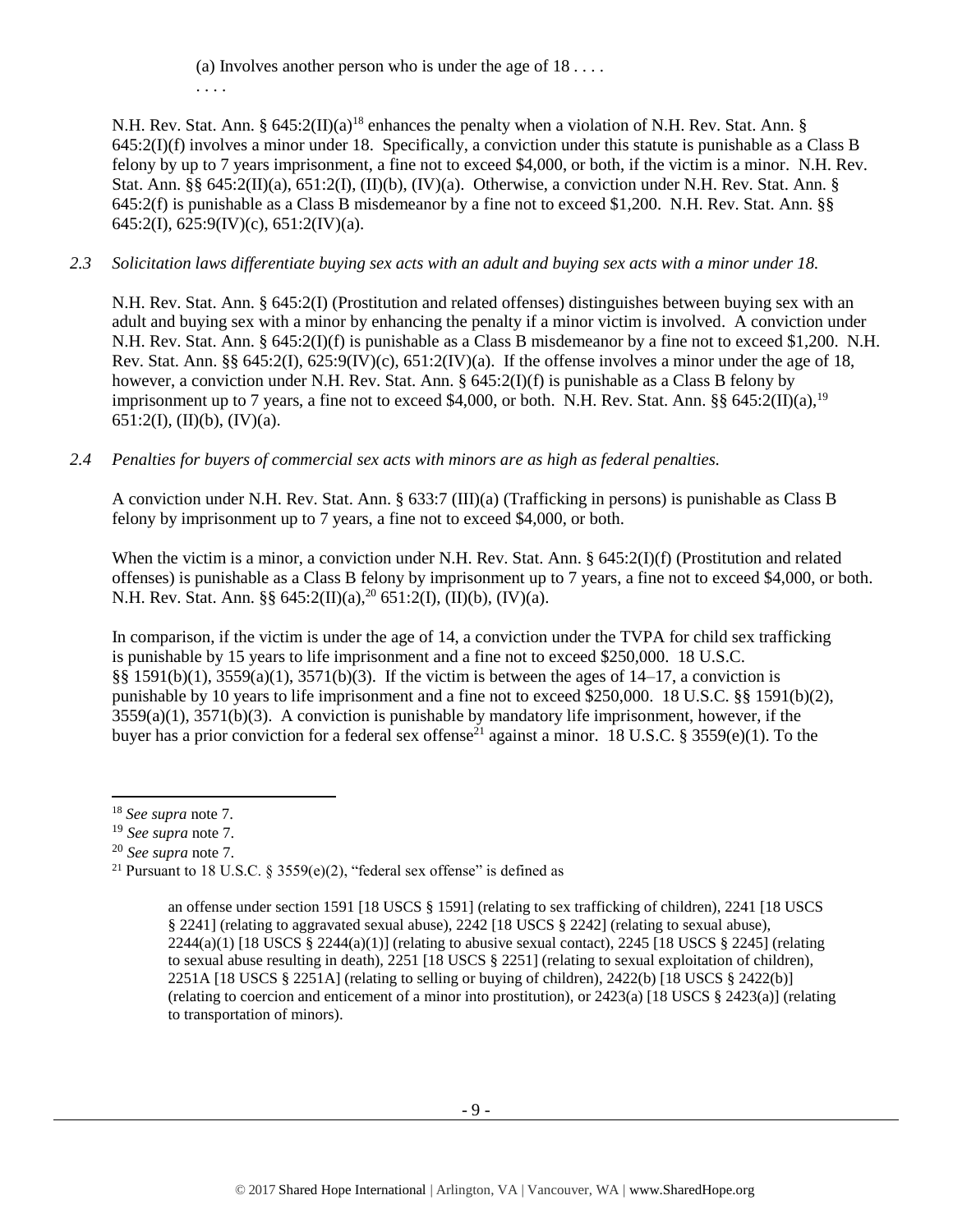extent buyers can be prosecuted under other federal CSEC laws,<sup>22</sup> a conviction is punishable by penalties ranging from a fine not to exceed \$250,000 to life imprisonment and a fine not to exceed \$250,000.<sup>23</sup>

- 2.4.1 Recommendation: Amend N.H. Rev. Stat. Ann. § 633:7(III-a) (Trafficking in persons) and § 645:2(II) (Prostitution and related offenses) to increase the penalty to reflect the seriousness of the offense.
- *2.5 Using the Internet or electronic communications to lure, entice, or purchase, or attempt to lure, entice, or purchase commercial sex acts with a minor is a separate crime or results in an enhanced penalty for buyers.*

N.H. Rev. Stat. Ann. § 649-B:3(I) (Computer pornography prohibited) states,

No person shall knowingly:

. . . .

(d) Buy, sell, receive, exchange, or disseminate by means of computer, any notice, statement, or advertisement, or any minor's name, telephone number, place of residence, physical characteristics, or other descriptive or identifying information, for purposes of facilitating, encouraging, offering, or soliciting sexual conduct of or with any child,<sup>24</sup> or the visual depiction of such conduct.

This law applies to buyers who use a computer to solicit sexual conduct with a minor. The law, however, does not explicitly refer to commercial sex acts. A conviction under this statute is punishable as a Class B felony by imprisonment up to 7 years, a fine not to exceed \$4,000, or both. N.H. Rev. Stat. Ann. §§ 649-B:3(II), 651:2(I),  $(II)(b)$ ,  $(IV)(a)$ .

Additionally, N.H. Rev. Stat. Ann. § 649-B:4(I) (Certain uses of computer services prohibited) states,

No person shall knowingly utilize a computer on-line service, internet service, or local bulletin board service to seduce, solicit, lure, or entice a child or another person believed by the person to be a child, to commit any of the following:

- (a) Any offense under RSA 632-A, relative to sexual assault and related offenses.
- (b) Indecent exposure and lewdness under RSA 645:1.
- (c) Endangering a child as defined in RSA 639:3, III.

If the victim is under 16 or the offender believes the child to be 13–15 years old, a first conviction under this statute is punishable as a Class B felony by imprisonment up to 7 years, a fine not to exceed \$4,000, or both, while a second conviction is punishable as a Class A felony by imprisonment up to 15 years, a fine not to exceed \$4,000, or both. N.H. Rev. Stat. Ann. §§ 649-B:4(II)(a), (b), 651:2(I), (II)(a), (b), (IV)(a), 649-B:2. If the offender believed the child to be under the age of 13, however, a first conviction is punishable as a Class A felony by imprisonment up to 15 years, a fine not to exceed \$4,000, or both, while a second conviction is

<sup>24</sup> *See supra* Component 1.2.

l

<sup>22</sup> 18 U.S.C. §§ 2251A(b) (Selling or buying of children), 2251(a) (Sexual exploitation of children), 2423(a) (Transportation of a minor with intent for minor to engage in criminal sexual activity), 2422(a) (Coercion and enticement), 2252(a)(2), (a)(4) (Certain activities relating to material involving the sexual exploitation of minors). <sup>23</sup> 18 U.S.C. §§ 2251A(b) (conviction punishable by imprisonment for 30 years to life and a fine), 2251(e) (conviction punishable by imprisonment for 15–30 years and a fine), 2423(a) (conviction punishable by imprisonment for 10 years to life and a fine), 2422(a) (conviction punishable by a fine, imprisonment up to 20 years, or both), 2252(b) (stating that a conviction under subsection (a)(2) is punishable by imprisonment for  $5-20$  years and a fine, while a conviction under subsection (a)(4) is punishable by imprisonment up to 10 years, a fine, or both); *see also* 18 U.S.C. §§ 3559(a)(1) (classifying all of the above listed offenses as felonies), 3571(b)(3) (providing a fine up to \$250,000 for any felony conviction).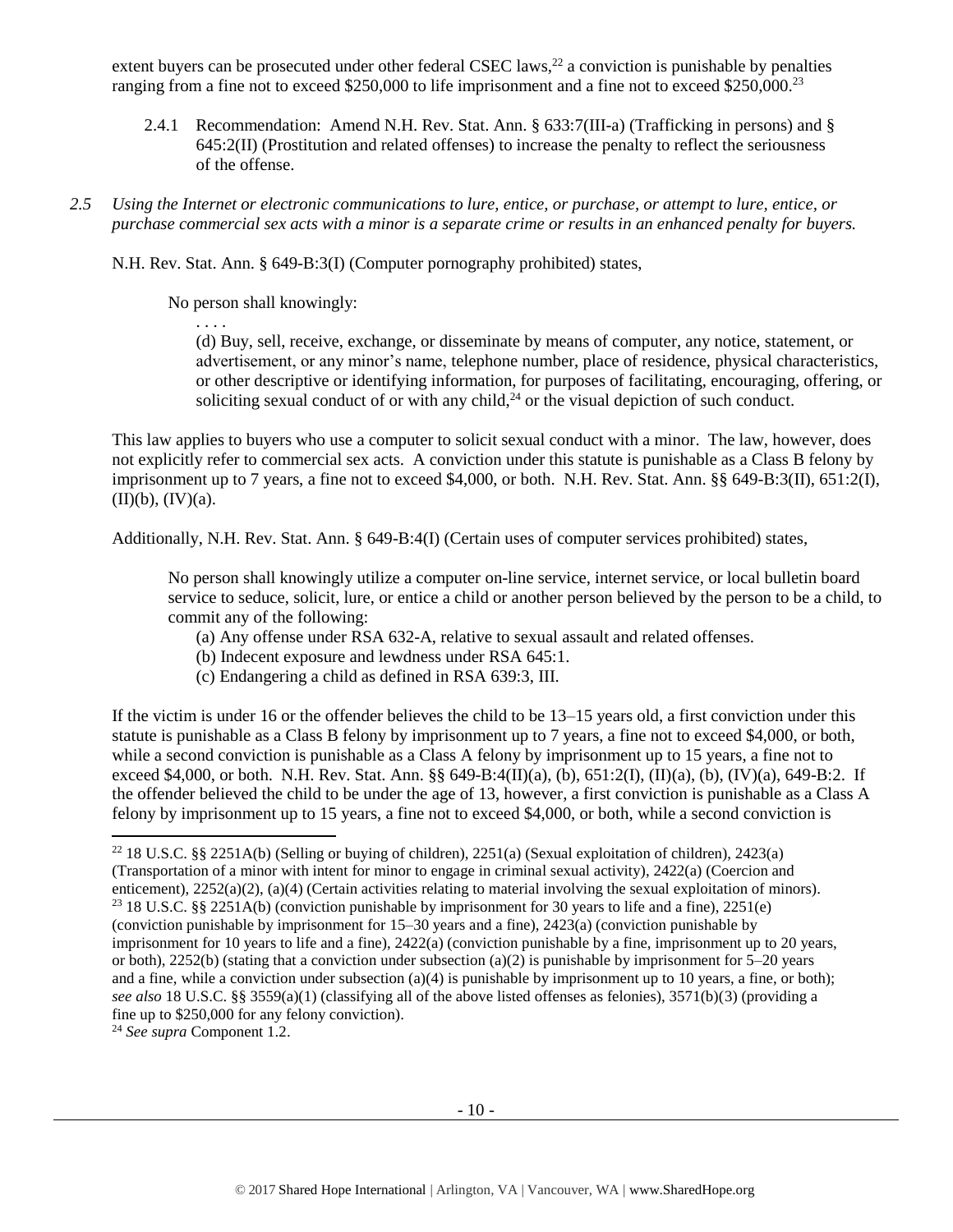punishable by imprisonment for 10–20 years, a fine not to exceed \$4,000, or both. N.H. Rev. Stat. Ann. §§ 649-  $B:4(II)(a)$ , (b),  $651:2(I)$ ,  $(II)(a)$ ,  $(IV)(a)$ ,  $649-B:2$ . Third and any subsequent convictions, regardless of whether the defendant believed the victim to be under 13, are punishable by imprisonment up to 30 years. N.H. Rev. Stat. Ann. § 649-B:4(II)(c).

# *2.6 No age mistake defense is permitted for a buyer of commercial sex acts with any minor under 18.*

N.H. Rev. Stat. Ann. § 633:7(III-a)<sup>25</sup> (Trafficking in persons) prohibits a mistake of age defense, stating in part, "Neither the actor's lack of knowledge of the other person's age nor consent of the other person shall constitute a defense to a charge under this paragraph." Similarly, N.H. Rev. Stat. Ann. § 645:2(VI)<sup>26</sup> (Prostitution and related offenses) states, "In a prosecution under subparagraph II(a), the actor's lack of knowledge of the other person's age shall not constitute a defense."

*2.7 Base penalties for buying sex acts with a minor under 18 are sufficiently high and not reduced for older minors.*

New Hampshire's buyer-applicable trafficking and CSEC laws do not stagger penalties based on a minor's age, but penalties are not sufficiently high under either offense. A conviction under N.H. Rev. Stat. Ann. § 633:7(III-a)<sup>27</sup> (Trafficking in persons) or § 645:2(I)(f) (Prostitution and related offenses) is punishable as a Class B felony by imprisonment for up to 7 years. N.H. Rev. Stat. Ann.  $\S$ § 633:7(III-a), 645:2(II)(a), 651:2(I),  $(II)(b)$ ,  $(IV)(a)$ .

- 2.7.1 Recommendation: Amend N.H. Rev. Stat. Ann. § 633:7(III-a) (Trafficking in persons) and § 645:2(II)(a) (Prostitution and related offenses) to increase the base penalty to reflect the seriousness of the offense.
- *2.8 Financial penalties for buyers of commercial sex acts with minors are sufficiently high to make it difficult for buyers to hide the crime.*

Pursuant N.H. Rev. Stat. Ann. § 651:2(IV)(a) (Sentences and limitations), a buyer convicted of any felony, which includes N.H. Rev. Stat. Ann. § 633:7 (III-a) (Trafficking in persons), § 645:2(I)(f) (Prostitution and related offenses), § 649-B:3(I)(d) (Computer pornography prohibited), and § 649-B:4(I) (Certain uses of computer services prohibited), is subject to a possible fine not to exceed \$4,000. N.H. Rev. Stat. Ann. §§ 633:7(III-a),<sup>28</sup> 645:2(II)(a),<sup>29</sup> 649-B:3(II), 649-B:4(II).

Buyers convicted of any offense may be ordered to pay restitution under New Hampshire's general restitution statute, N.H. Rev. Stat. Ann. § 651:63(I) (Restitution authorized), which allows the court to sentence any offender<sup>30</sup> "to make restitution in an amount determined by the court." A buyer will also be subject to civil asset forfeiture proceedings if convicted under N.H. Rev. Stat. Ann. § 633:7(III-a). N.H. Rev. Stat. Ann. § 633:8 (Forfeiture of items used in connection with trafficking in persons) states in part,

I. All offenses under this section shall qualify as offenses for forfeiture and thereby upon petition of the attorney general, shall be subject to forfeiture to the state and said property interest shall be vested in the state:

 $\overline{\phantom{a}}$ 

<sup>25</sup> *See supra* note [2.](#page-0-1)

<sup>26</sup> *See supra* note [7.](#page-3-0)

<sup>27</sup> *See supra* note [2.](#page-0-1)

<sup>28</sup> *See supra* note [2.](#page-0-1)

<sup>29</sup> *See supra* note [7.](#page-3-0)

 $30$  N.H. Rev. Stat. Ann. § 651:62(IV) defines "offender" as "any person convicted of a criminal or delinquent act."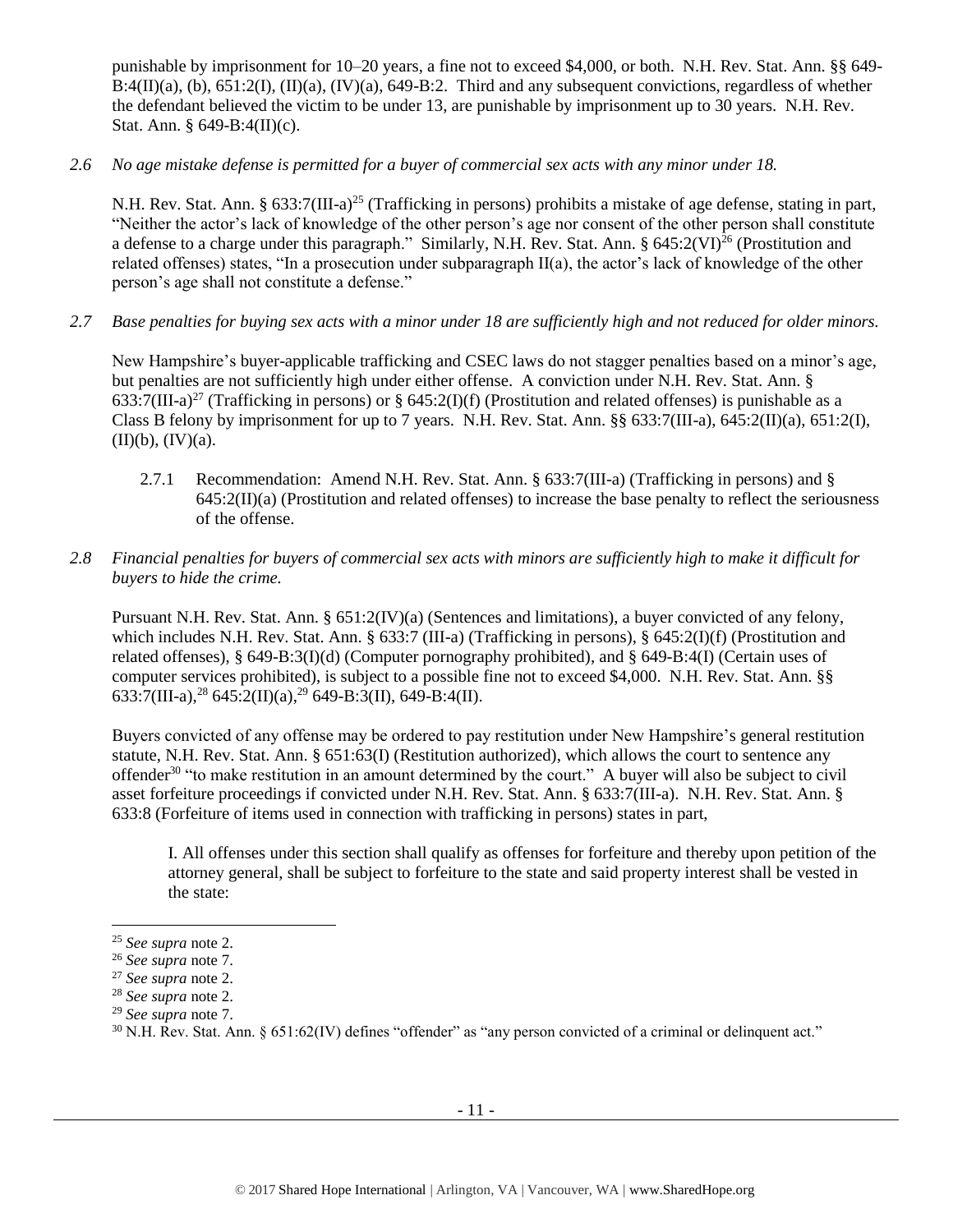(a) All materials, products, and equipment of any kind used in violation of this section.

(b) Any property interest in any conveyance used in furtherance of an act which violates this section.

(c) Any moneys, coin, currency, negotiable instruments, securities, or other investments knowingly used or intended for use in violation of this section.

(d) Any books, records, ledgers, and research material, including formulae, microfilm, tapes, and any other data which are used or intended for use in felonious violation of this section.

(e) Any real property, including any right, title, leasehold interest, and other interest in the whole of any lot or tract of land and any appurtenances or improvements, which real property is knowingly used or intended for use, in any manner or part, in felonious violation of this section.

. . . .

XI. The court may order forfeiture of all items or property interests under this section, except no item or property interest shall be subject to forfeiture unless the owner or owners thereof were consenting parties to a felonious violation of this section and had knowledge thereof.

Property that is subject to forfeiture may be seized upon process, without process in certain circumstances or constructively, pursuant to N.H. Rev. Stat. Ann. §633:8 (III). Final orders of forfeiture shall be implemented by the department of justice and shall provide for disposition of the items or property interests in any manner not prohibited by law, including payment of restitution or sale of the property. The department of justice shall first pay the reasonable expenses of the forfeiture proceeding and sale. N.H. Rev. Stat. Ann. § 633:8(XVI). Following the payment of costs, "any forfeited money and the proceeds of any sale or public auction of forfeited items shall first be used to satisfy any order of restitution or compensation imposed by the court. Any remaining funds shall go to the victims' assistance fund as defined in RSA 21-M:8-i."

N.H. Rev. Stat. Ann. § 633:9(I) (Administrative forfeiture of items used in connection with trafficking in persons) further states,

Interests in property subject to forfeiture under the provisions of RSA 633:8, I(a), I(b), I(c) excepting proceeds, and I(d), but not real property, shall be subject to administrative forfeiture by the department of justice provided that the total amount or value of such property does not exceed \$75,000. The provisions of RSA 633:8 shall apply in any case of administrative forfeiture except as otherwise provided in this section.

*2.9 Buying and possessing images of child sexual exploitation carries penalties as high as similar federal offenses.*

N.H. Rev. Stat. Ann. § 649-A:3(I)(a) (Possession of child sexual abuse images) makes it illegal for a person to knowingly "[b]uy, procure, possess, or control any visual representation of a child engaging in sexually explicit conduct."<sup>31</sup> A first conviction under this statute is punishable as a Class A felony by imprisonment up to 15 years, a fine not to exceed \$4,000, or both, while subsequent convictions are punishable by imprisonment for 10–20 years, a fine not to exceed \$4,000, or both. N.H. Rev. Stat. Ann. §§ 649-A:3(II), 651:2(I), (II)(a),  $(IV)(a)$ .

A conviction under N.H. Rev. Stat. Ann. § 649-B:3(I)(d) (Computer pornography prohibited) is punishable as a Class B felony by imprisonment up to 7 years, a fine not to exceed \$4,000, or both. N.H. Rev. Stat. Ann. §§ 649-B:3(II), 651:2(I), (II)(b), (IV)(a).

l

<sup>31</sup> *See supra* note [3](#page-0-0) for the definition of "sexually explicit conduct."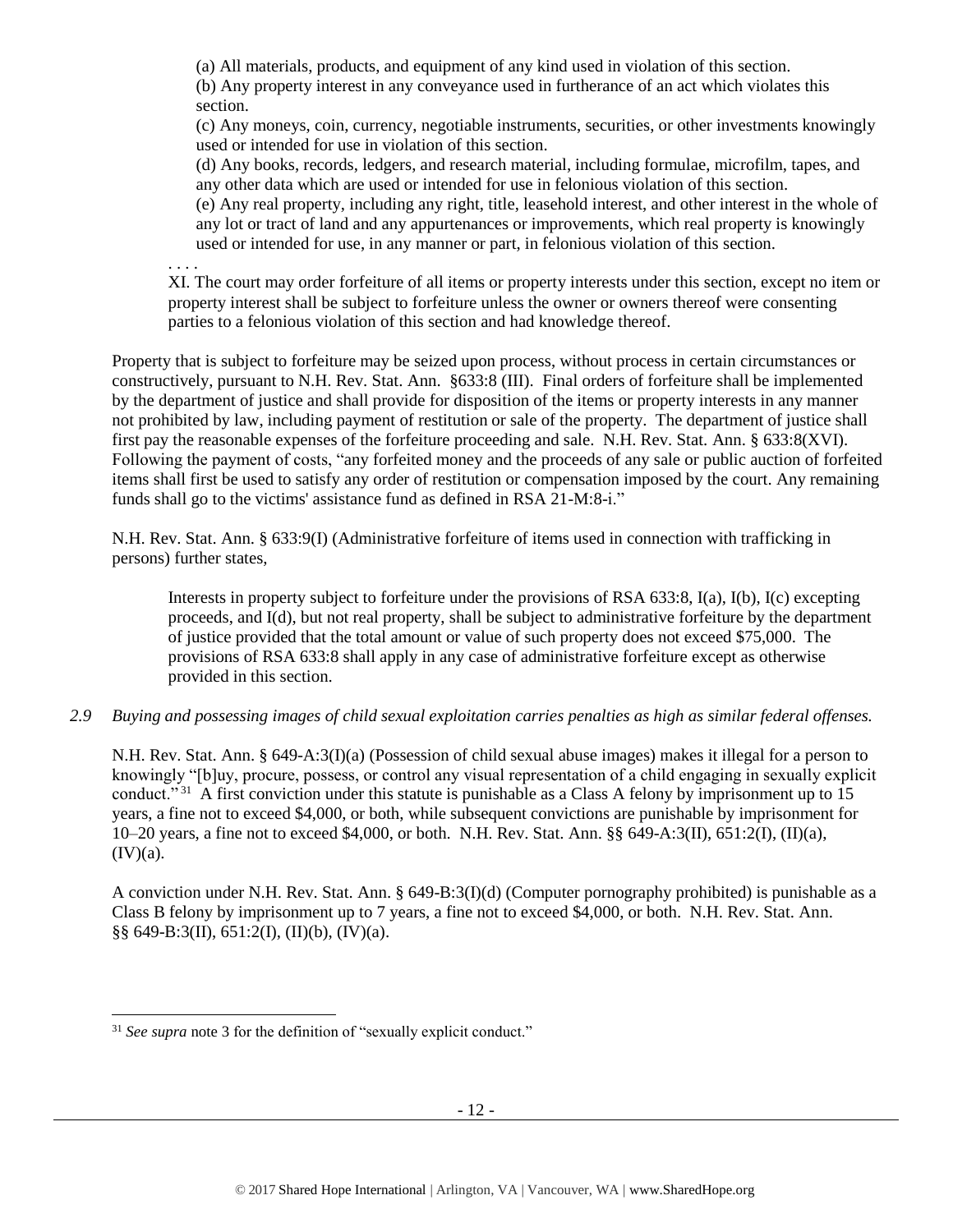In comparison, a federal conviction for possession of images of child sexual exploitation  $(ICSE)^{32}$  is generally punishable by imprisonment for 5–20 years and a fine not to exceed \$250,000.<sup>33</sup> Subsequent convictions, however, are punishable by imprisonment up to 40 years and a fine not to exceed \$250,000.<sup>34</sup>

# *2.10 Convicted buyers of commercial sex acts with minors are required to register as sex offenders.*

Buyers convicted under N.H. Rev. Stat. Ann. § 645:2(I)(f) (Prostitution and related offenses), § 649-B:3(I)(d) (Computer pornography prohibited), § 649-A:3(I)(a) (Possession of child sexual abuse images), or § 649-B:4(I) (Certain uses of computer services prohibited) are required to register as a sexual offender. N.H. Rev. Stat. Ann. §§ 651-B:1(VII)(b), 651-B:2(I).

N.H. Rev. Stat. Ann. § 651-B:2(I) (Registration) states that "[e]very sexual offender or offender against children shall be registered with the department of safety, division of state police . . . ." N.H. Rev. Stat. Ann. § 651- B:1(IV) (Definitions) defines "sexual offender" as "a person who is required to register for any sexual offense," while N.H. Rev. Stat. Ann. § 651-B:1(V) defines a "sex offense" in part to include convictions under N.H. Rev. Stat. Ann. § 632-A:2 (Aggravated felonious sexual assault), § 632-A:4(I)(a) (Sexual assault) § 632-A:3 (Felonious sexual assault), or "[a]ny other criminal offense . . . if the court finds by clear and convincing evidence at the time of conviction or sentencing that the person committed the offense as a result of sexual compulsion or for purposes of sexual gratification and protection of the public would be furthered by requiring the person to register."

N.H. Rev. Stat. Ann. § 651-B:1(VI) defines an "offender against children" as "a person who is required to register for an offense against a child" and N.H. Rev. Stat. Ann. § 651-B:1(VII) explains that "offense against a child"

means the following offenses, including an accomplice to, or an attempt, conspiracy, or solicitation to commit, any of the following offenses:

(a) Any of the following offenses, where the victim was under the age of 18 at the time of the offense: . . . aggravated felonious sexual assault, RSA 632-A:2; felonious sexual assault, RSA 632- A:3; sexual assault, RSA 632-A:4, I(a) or RSA 632-A:4, III; . . . or prostitution, RSA 645:2. (b) Intentional contribution to the delinquency of a minor, RSA 169-B:41, II; sexual assault, RSA 632-A:4, I(b) if the actor was 18 years of age or older at the time of the offense; endangering the welfare of a child, RSA 639:3, III; child pornography, RSA 649-A:3, RSA 649-A:3-a and RSA

l

<sup>33</sup> 18 U.S.C. §§ 2252(b) (stating that a conviction under subsection (a)(2) is punishable by imprisonment for 5–20 years and a fine, while a conviction under subsection (a)(4) is punishable by imprisonment up to 10 years, a fine, or both),  $2252A(b)(1)$  (a conviction is punishable by imprisonment for 5–20 years and a fine),  $1466A(a)$ , (b) (stating that a conviction under subsection (a) is "subject to the penalties provided in section  $2252A(b)(1)$ ," imprisonment for 5–20 years and a fine, while a conviction under subsection (b) is "subject to the penalties provided in section 2252A(b)(2)," imprisonment up to 10 years, a fine, or both); *see also* 18 U.S.C. §§ 3559(a)(1) (classifying all of the above listed offenses as felonies), 3571(b)(3) (providing a fine up to \$250,000 for any felony conviction).

<sup>32</sup> 18 U.S.C. §§ 2252(a)(2), (a)(4) (Certain activities relating to material involving the sexual exploitation of minors),  $2252A(a)(2)$ –(3) (Certain activities relating to material constituting or containing child pornography), 1466A(a), (b) (Obscene visual representations of the sexual abuse of children).

 $34\,18$  U.S.C. §§ 2252(b) (stating if a person has a prior conviction under subsection (a)(2), or a list of other statutes, a conviction is punishable by a fine and imprisonment for 15–40 years, but if a person has a prior conviction under subsection (a)(4), or a list of other statutes, a conviction is punishable by a fine and imprisonment for  $10-20$  years),  $2252A(b)(1)$  (stating if a person has a prior conviction under subsection (a)(2), (a)(3), or a list of other statutes, a conviction is punishable by a fine and imprisonment for  $15-40$  years),  $1466A(a)$ , (b) (stating that the penalty scheme for section 2252A(b) applies); *see also* 18 U.S.C. §§ 3559(a)(1) (classifying all of the above listed offenses as felonies), 3571(b)(3) (providing a fine up to \$250,000 for any felony conviction).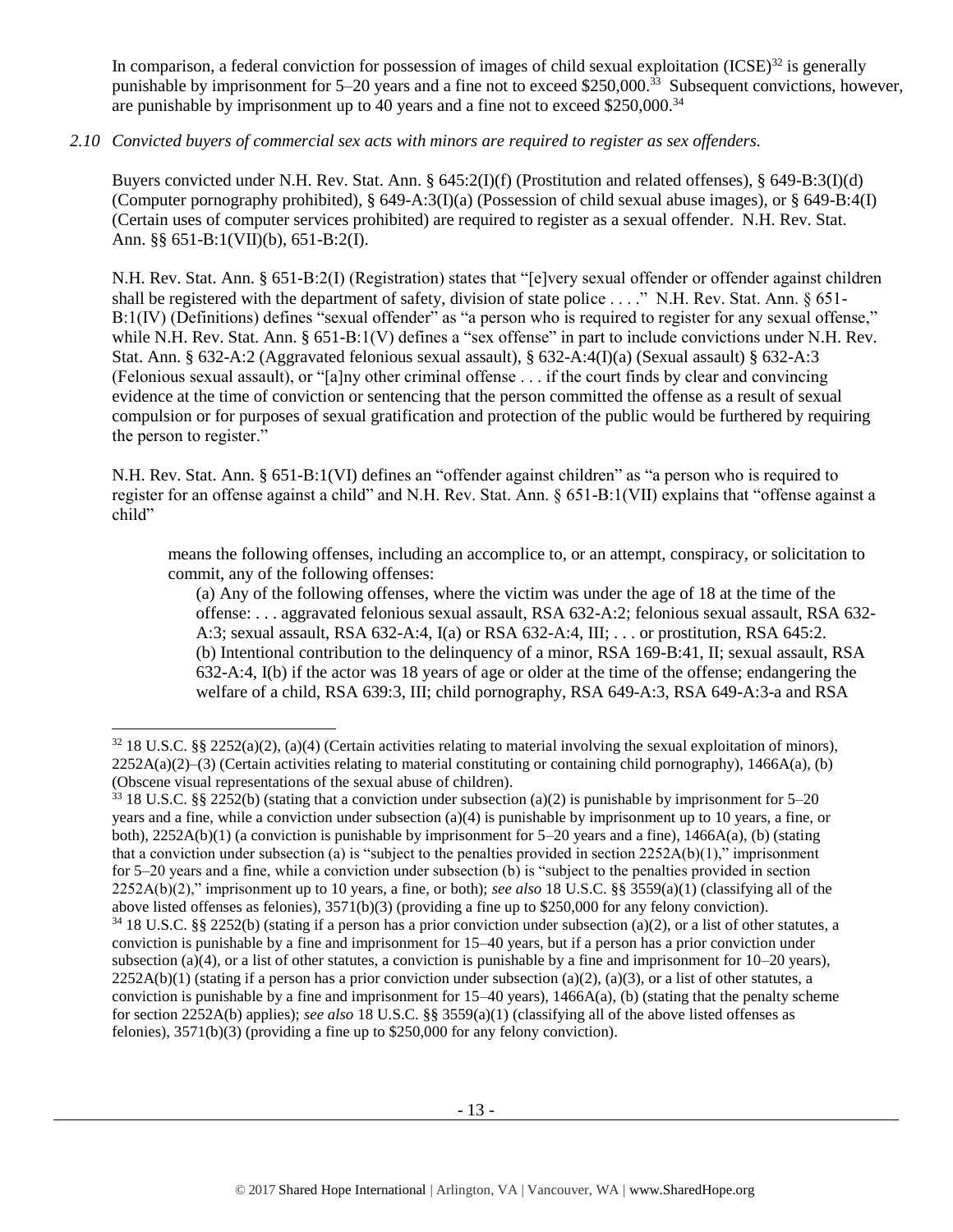649-A:3-b; computer pornography, RSA 649-B:3; certain uses of computer services prohibited, RSA 649-B:4; or obscene matters, RSA 650:2, II.

. . . .

(e) Any other criminal offense which is not specifically listed in subparagraph (a) if the court finds by clear and convincing evidence at the time of conviction or sentencing that the person committed the offense as a result of sexual compulsion or for purposes of sexual gratification and protection of the public would be furthered by requiring the person to register  $\dots$ .

While N.H. Rev. Stat. Ann. § 633:7 (Trafficking in persons) is not specifically enumerated in the definitions of "sex offense" and "offense against a child" under N.H. Rev. Stat. Ann. § 651-B:1(VI) and (VII), respectively, "Tier II offender" is defined under N.H. Rev. Stat. Ann. § 651-B:1 (VIII)(a) as "a sexual offender or offender against children who is required to register pursuant to RSA 651-B:1, V(d) or RSA 651-B:1, VII(e), or is required to register as a result of any of the following offenses . . . RSA 633:7 [Trafficking in persons] . . . ."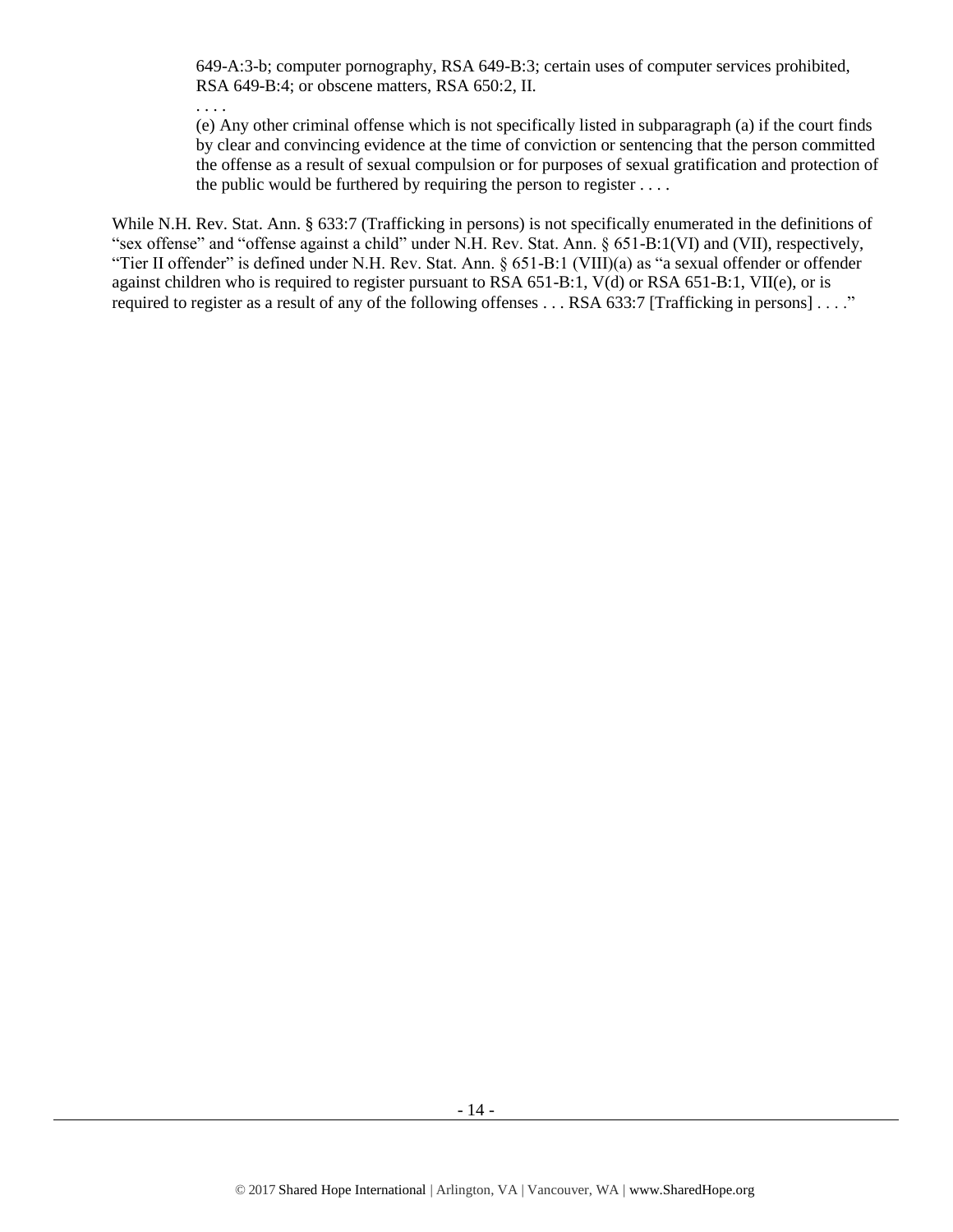#### **FRAMEWORK ISSUE 3: CRIMINAL PROVISIONS FOR TRAFFICKERS**

#### *Legal Components:*

- *3.1 Penalties for trafficking a child for sexual exploitation are as high as federal penalties.*
- *3.2 Creating and distributing images of child sexual exploitation carries penalties as high as similar federal offenses.*
- *3.3 Using the Internet or electronic communications to lure, entice, recruit or sell commercial sex acts with a minor is a separate crime or results in an enhanced penalty for traffickers.*
- *3.4 Financial penalties for traffickers, including asset forfeiture, are sufficiently high.*
- *3.5 Convicted traffickers are required to register as sex offenders.*
- *3.6 Laws relating to termination of parental rights include sex trafficking or commercial sexual exploitation of children (CSEC) offenses as grounds for termination in order to prevent traffickers from exploiting their parental rights as a form of control.*

*\_\_\_\_\_\_\_\_\_\_\_\_\_\_\_\_\_\_\_\_\_\_\_\_\_\_\_\_\_\_\_\_\_\_\_\_\_\_\_\_\_\_\_\_\_\_\_\_\_\_\_\_\_\_\_\_\_\_\_\_\_\_\_\_\_\_\_\_\_\_\_\_\_\_\_\_\_\_\_\_\_\_\_\_\_\_\_\_\_\_\_\_\_\_*

# *Legal Analysis:*

*3.1 Penalties for trafficking a child for sexual exploitation are as high as federal penalties.* 

Traffickers convicted under N.H. Rev. Stat. Ann. § 633:7(I) (Trafficking in persons)<sup>35</sup> are guilty of a Class A felony punishable by imprisonment up to 30 years, a fine not to exceed \$4,000, or both, and if the offense involves "a commercial sex act or sexually-explicit performance" by a victim under the age of 18 "for the benefit of another," a conviction is punishable as a Class A felony by imprisonment for 7–30 years, a fine not to exceed \$4,000, or both. N.H. Rev. Stat. Ann.  $\S$  633:7(I)(a), (c), 651:2(I), (II)(a), (IV)(a).

Traffickers may also be prosecuted under N.H. Rev. Stat. Ann. § 645:2(I)(b)–(e) (Prostitution and related offenses).<sup>36</sup> A conviction under N.H. Rev. Stat. Ann. § 645:2(I)(b)–(e) is punishable as a Class B misdemeanor by a fine not to exceed \$1,200. N.H. Rev. Stat. Ann. §§ 645:2(I), 625:9(IV)(c), 651:2(IV)(a). If the offense involves a minor under the age of 18, however, a conviction under N.H. Rev. Stat. Ann. §  $645:2(I)(b)$ –(e) is punishable as a Class B felony by imprisonment up to 7 years, a fine not to exceed \$4,000, or both. N.H. Rev. Stat. Ann. §§  $645:2(II)(a),^{37} 651:2(I), (II)(b), (IV)(a)$ .

A conviction under N.H. Rev. Stat. Ann. § 649-B:3(I) (Computer pornography prohibited)<sup>38</sup> is punishable as a Class B felony by imprisonment up to 7 years, a fine not to exceed \$4,000, or both. N.H. Rev. Stat. Ann. §§ 649-B:3(II), 651:2(I), (II)(b), (IV)(a).

In comparison, if the victim is under the age of 14, a conviction under the Trafficking Victims Protection Act (TVPA) for child sex trafficking is punishable by 15 years to life imprisonment and a fine not to exceed \$250,000. 18 U.S.C. §§ 1591(b)(1), 3559(a)(1), 3571(b)(3). If the victim is between the ages of 14–17, a conviction is punishable by 10 years to life imprisonment and a fine not to exceed \$250,000. 18 U.S.C. §§ 1591(b)(2), 3559(a)(1), 3571(b)(3). A conviction is punishable by mandatory life imprisonment, however, if the trafficker has a prior conviction for a federal sex offense<sup>39</sup> against a minor. 18 U.S.C. § 3559(e)(1).

 $\overline{a}$ 

<sup>35</sup> *See supra* Component1.1 for the substantive provisions of N.H. Rev. Stat. Ann. § 633:7.

<sup>&</sup>lt;sup>36</sup> *See supra* Component 1.2 for the provisions of N.H. Rev. Stat. Ann. § 645:2(I)(b)–(e).

<sup>37</sup> *See supra* note [7.](#page-3-0)

<sup>38</sup> *See supra* Component 1.2 for the provisions of N.H. Rev. Stat. Ann. § 649-B:3(I).

<sup>39</sup> *See supra* note [21.](#page-8-0)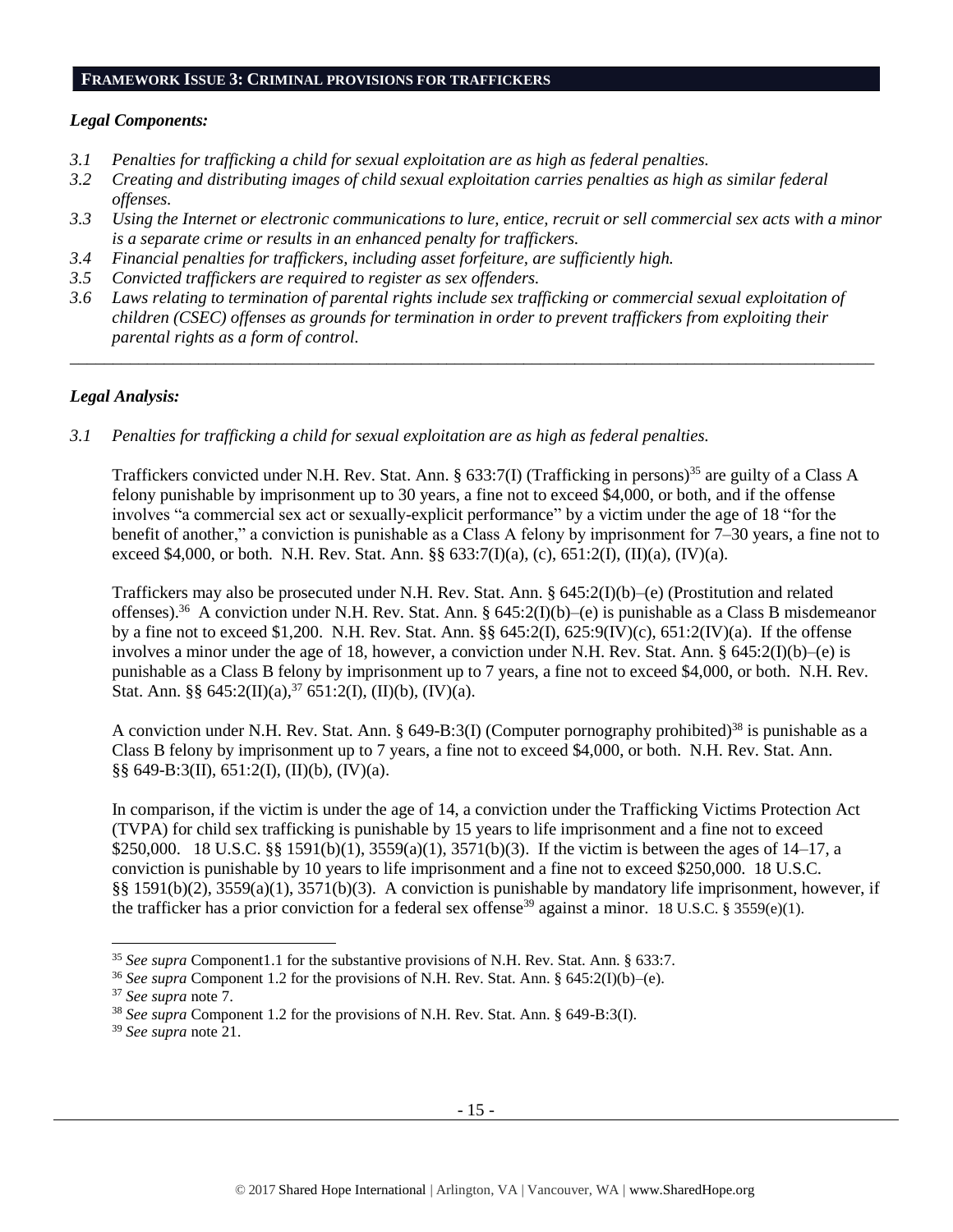# *3.2 Creating and distributing images of child sexual exploitation carries penalties as high as similar federal offenses.*

New Hampshire expressly prohibits manufacturing and distributing images of child sexual exploitation (ICSE). Pursuant to N.H. Rev. Stat. Ann. § 649-A:3-b(I) (Manufacture of child sexual abuse images),

No person shall knowingly create, produce, manufacture, or direct a visual representation of a child engaging in or being engaged in sexually explicit conduct,  $40$  or participate in that portion of such visual representation that consists of a child engaging in or being engaged in sexually explicit conduct.

A first conviction under this statute is punishable by imprisonment for 15–30 years, a fine not to exceed \$4,000, or both, while subsequent convictions are punishable by "life imprisonment or for such term as the court may order." N.H. Rev. Stat. Ann. §§ 649-A:3-b(II), 651:2(I), (IV)(a). Additionally, certain penalty enhancements may be available under N.H. Rev. Stat. Ann. §  $651:6(I)(q)(1)$  (Extended term of imprisonment).<sup>41</sup>

Pursuant to N.H. Rev. Stat. Ann. § 649-A:3-a(I) (Distribution of child sexual abuse images),

No person shall:

(a) Knowingly sell, exchange, or otherwise transfer, or possess with intent to sell, exchange, or otherwise transfer any visual representation of a child engaging in or being engaged in sexually explicit conduct;

(b) Knowingly publish, exhibit, or otherwise make available any visual representation of a child engaging in or being engaged in sexually explicit conduct.

A first conviction under this statute is punishable by imprisonment for 10–20 years, a fine not to exceed \$4,000, or both, but a first conviction under N.H. Rev. Stat. Ann. § 649-A:3-a(I)(b) by an offender with "less than 3 images or visual representations," is punishable as a Class B felony by imprisonment up to 7 years, a fine not to exceed \$4,000, or both. N.H. Rev. Stat. Ann. §§ 649-A:3-a(II), 651:2(I), (II)(b), (IV)(a). All subsequent convictions are punishable by imprisonment for 15–30 years, a fine not to exceed \$4,000, or both. N.H. Rev. Stat. Ann. §§ 649-A:3-a(II)(a), 651:2(I), (IV)(a). Additionally, certain penalty enhancements may be available under N.H. Rev. Stat. Ann. § 651:6(I)(q)(1).

In comparison, if the victim is under the age of 14, a conviction under the TVPA for child sex trafficking is punishable by 15 years to life imprisonment and a fine not to exceed \$250,000. 18 U.S.C. §§ 1591(b)(1),  $3559(a)(1)$ ,  $3571(b)(3)$ . If the victim is between the ages of  $14-17$ , a conviction is punishable by 10 years to life imprisonment and a fine not to exceed \$250,000. 18 U.S.C. §§ 1591(b)(2), 3559(a)(1), 3571(b)(3). A conviction is punishable by mandatory life imprisonment, however, if the trafficker has a prior conviction for a federal sex offense<sup>42</sup> against a minor. 18 U.S.C. § 3559(e)(1). Additionally, a federal conviction for distribution of ICSE<sup>43</sup> is generally punishable by imprisonment for 5–20 years and a fine not to exceed \$250,000.<sup>44</sup>

 $\overline{a}$ 

<sup>40</sup> *See supra* note [3](#page-0-0) for the definition of "sexually explicit conduct."

<sup>&</sup>lt;sup>41</sup> See supra note [5](#page-1-0) for the substantive provisions of N.H. Rev. Stat. Ann. § 651:6(I)(q)(1) as well as other possible penalty enhancements.

<sup>42</sup> *See supra* note [21.](#page-8-0)

<sup>&</sup>lt;sup>43</sup> 18 U.S.C. §§ 2252(a)(1), (a)(2), (a)(3) (Certain activities relating to material involving the sexual exploitation of minors),  $2252A(a)(2)$ , (a)(3) (Certain activities relating to material constituting or containing child pornography), 1466A(a) (Obscene visual representations of the sexual abuse of children).

<sup>&</sup>lt;sup>44</sup> 18 U.S.C. §§ 2252(b) (stating that a conviction under subsection (a)(1), (a)(2), or (a)(3) is punishable by imprisonment for 5–20 years and a fine), 2252A(b)(1) (a conviction is punishable by imprisonment for 5–20 years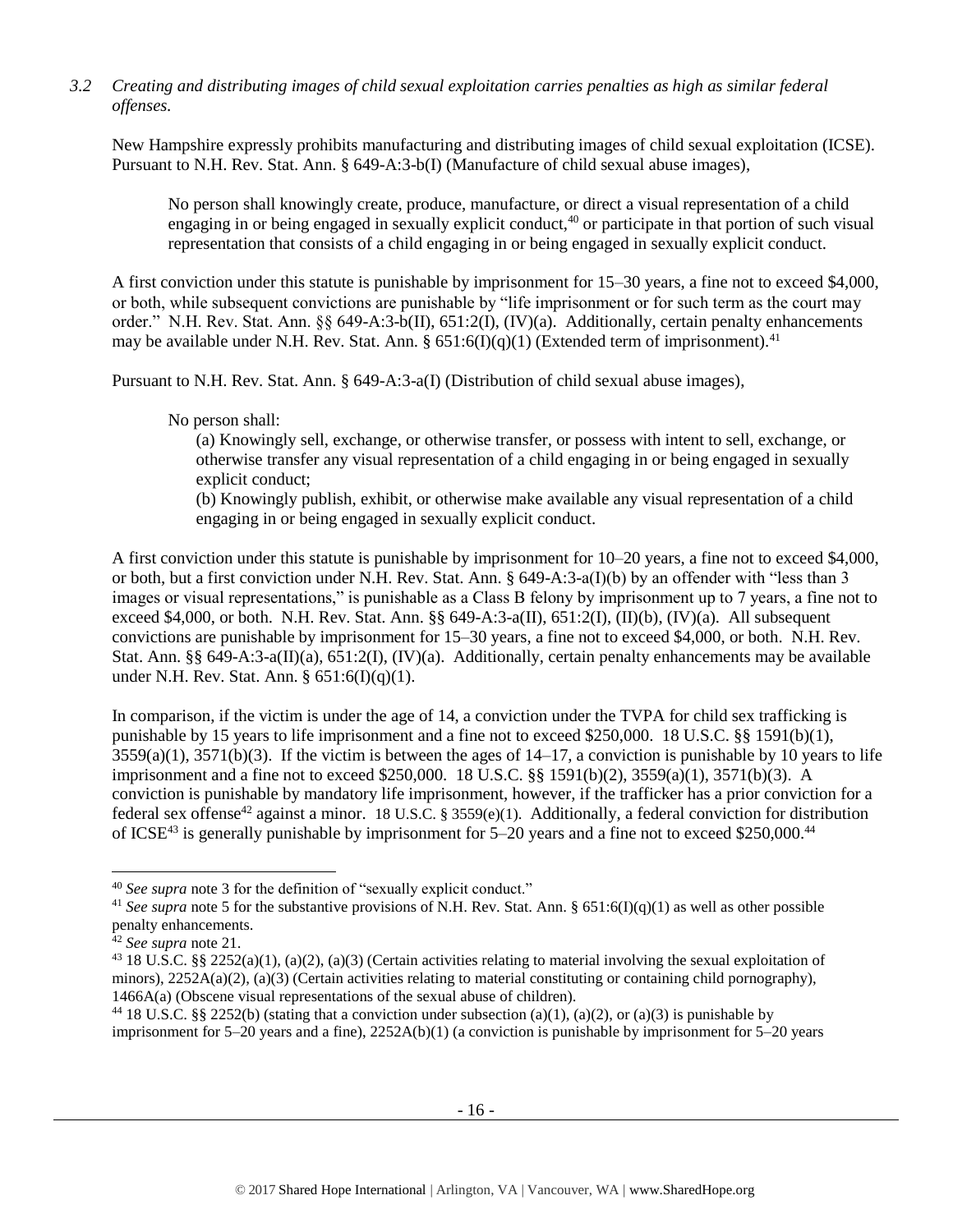Subsequent convictions, however, are punishable by imprisonment up to 40 years and a fine not to exceed \$250,000.<sup>45</sup>

*3.3 Using the Internet or electronic communications to lure, entice, recruit or sell commercial sex acts with a minor is a separate crime or results in an enhanced penalty for traffickers.*

According to N.H. Rev. Stat. Ann. § 649-B:3(I) (Computer pornography prohibited),

No person shall knowingly:

l

- (a) Compile, enter into, or transmit by means of computer;
- (b) Make, print, publish, or reproduce by other computerized means;
- (c) Cause or allow to be entered into or transmitted by means of computer; or

(d) Buy, sell, receive, exchange, or disseminate by means of computer, any notice, statement, or advertisement, or any minor's name, telephone number, place of residence, physical characteristics, or other descriptive or identifying information, for purposes of facilitating, encouraging, offering, or soliciting sexual conduct of or with any child, or the visual depiction of such conduct.

A conviction under this statute is punishable as a Class B felony by imprisonment up to 7 years, a fine not to exceed \$4,000, or both. N.H. Rev. Stat. Ann. §§ 649-B:3(II), 651:2(I), (II)(b), (IV)(a).

Additionally, although not directly commercial, N.H. Rev. Stat. Ann. § 649-B:4(I) (Certain uses of computer services prohibited) states,

No person shall knowingly utilize a computer on-line service, internet service, or local bulletin board service to seduce, solicit, lure, or entice a child or another person believed by the person to be a child, to commit any of the following:

- (a) Any offense under RSA 632-A, relative to sexual assault and related offenses.
- (b) Indecent exposure and lewdness under RSA 645:1.
- (c) Endangering a child as defined in RSA 639:3, III.

If the victim is under 16 or the offender believes the child to be 13–15 years old, a first conviction under this statute is punishable as a Class B felony by imprisonment up to 7 years, a fine not to exceed \$4,000, or both, while a second conviction is punishable as a Class A felony by imprisonment up to 15 years, a fine not to exceed \$4,000, or both. N.H. Rev. Stat. Ann. §§ 649-B:4(II)(a), (b), 651:2(I), (II)(a), (b), (IV)(a), 649-B:2. If the offender believed the child to be under the age of 13, however, a first conviction is punishable as a Class A felony by imprisonment up to 15 years, a fine not to exceed \$4,000, or both, while a second conviction is punishable by imprisonment for 10–20 years, a fine up to \$4,000, or both. N.H. Rev. Stat. Ann. §§ 649-  $B:4(II)(a)$ , (b),  $651:2(I)$ ,  $(II)(a)$ ,  $(IV)(a)$ ,  $649-8:2$ . Third and any subsequent convictions, regardless of whether

and a fine), 1466A(a), (b) (stating that a conviction under subsection (a) is "subject to the penalties provided in section 2252A(b)(1)," imprisonment for 5–20 years and a fine, while a conviction under subsection (b) is "subject to the penalties provided in section 2252A(b)(2)," imprisonment up to 10 years, a fine, or both); *see also* 18 U.S.C. §§ 3559(a)(1) (classifying all of the above listed offenses as felonies), 3571(b)(3) (providing a fine up to \$250,000 for any felony conviction).

<sup>&</sup>lt;sup>45</sup> 18 U.S.C. §§ 2252(b) (stating if a person has a prior conviction under subsection (a)(1), (a)(2), or (a)(3) or a list of other statutes, a conviction is punishable by a fine and imprisonment for 15–40 years), 2252A(b)(1) (stating if a person has a prior conviction under subsection (a)(2), (a)(3), or a list of other statutes, a conviction is punishable by a fine and imprisonment for  $15-40$  years),  $1466A(a)$ , (b) (stating that the penalty scheme for section  $2252A(b)$ applies); *see also* 18 U.S.C. §§ 3559(a)(1) (classifying all of the above listed offenses as felonies), 3571(b)(3) (providing a fine up to \$250,000 for any felony conviction).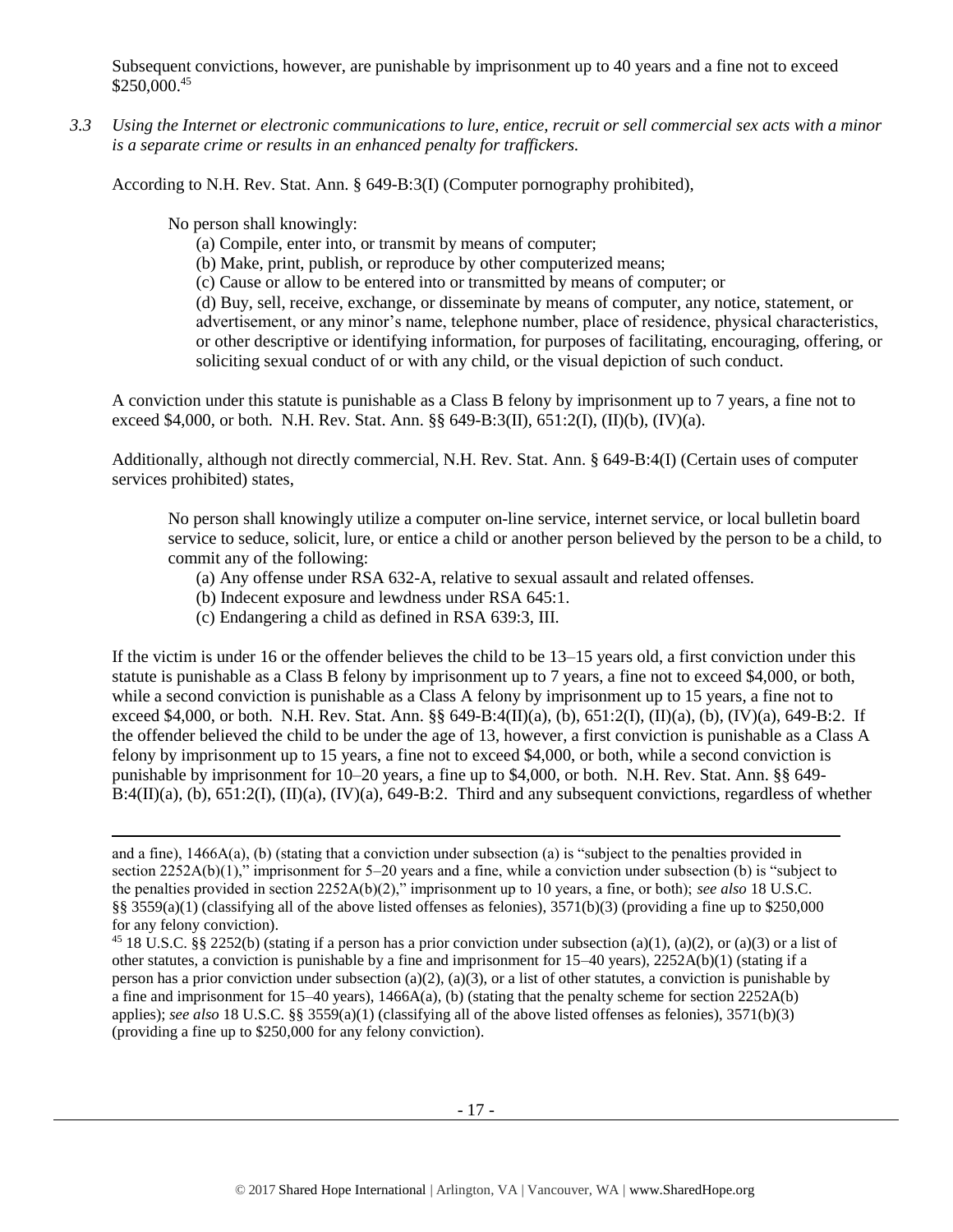the defendant believed the victim to be under 13, are punishable by imprisonment up to 30 years. N.H. Rev. Stat. Ann. § 649-B:4(II)(c).

# *3.4 Financial penalties for traffickers, including asset forfeiture, are sufficiently high.*

Traffickers are subject to a possible fine not to exceed \$4,000 for any felony conviction. N.H. Rev. Stat. Ann. § 651:2(I), (IV)(a). Therefore, a trafficker convicted of N.H. Rev. Stat. Ann. § 633:7(I)(a), (II) (Trafficking in persons), § 645:2(I)(b)–(e) (Prostitution and related offenses) (when the victim is under 18), § 649-B:3(I) (Computer pornography prohibited), § 649-B:4(I) (Certain uses of computer services prohibited), § 649-A:3 b(I) (Manufacture of child sexual abuse images), or § 649-A:3-a(I) (Distribution of child sexual abuse images) is subject to a possible fine not to exceed \$4,000. N.H. Rev. Stat. Ann.  $\S § 633:7(I)(a)$ ,  $(II)$ , 645:2 $(II)(a)$ ,  $^{46}$  649-B:3(II), 649-B:4(II), 649-A:3-b(II), 649-A:3-a(II), 651:2(I), (IV)(a).

In addition to fines, convicted traffickers are subject to mandatory restitution orders. N.H. Rev. Stat. Ann. § 633:10 (Restitution and compensation), specifically requires persons convicted under N.H. Rev. Stat. Ann. § 633:7 to make restitution to their victims. N.H. Rev. Stat. Ann. § 633:10(I), (II) states,

I. A person convicted under this section shall be ordered by the court to pay restitution to the victim. Such restitution may include but not be limited to:

<span id="page-17-0"></span>(a) Any economic  $loss^{47}$  compensable under RSA 651:62 [Definitions], in accordance with the provisions of RSA 651:61-a through RSA 651:67; and

(b) The value of the victim's labor as guaranteed under the minimum wage law and overtime provisions of the Fair Labor Standards Act or the state minimum wage law, whichever is greater.

II. To the extent not included in economic loss that is compensable under paragraph I, the court may also order a person convicted under this section to pay compensation as follows:

(a) Costs of medical and psychological treatment, including physical and occupational therapy and rehabilitation, at the court's discretion;

(b) Costs of necessary transportation, temporary housing, and child care, at the court's discretion; (c) Return of property, cost of damage to property, or full value of property if destroyed or damaged beyond repair;

(d) Expenses incurred by a victim and any household members or other family members in relocating away from the defendant or his or her associates, including, but not limited to, deposits for utilities and telephone service, deposits for rental housing, temporary lodging and food expenses, clothing, and personal items; and

(e) Any and all other losses suffered by the victim as a result of an offense under this section.

 $\overline{a}$ 

out-of-pocket losses or other expenses incurred as a direct result of a criminal offense, including:

<sup>46</sup> *See supra* note [7.](#page-3-0)

<sup>&</sup>lt;sup>47</sup> N.H. Rev. Stat. Ann. § 651:62(III) (Definitions) defines "economic loss" as

<sup>(</sup>a) Reasonable charges incurred for reasonably needed products, services and accommodations, including but not limited to charges for medical and dental care, rehabilitation, and other remedial treatment and care including mental health services for the victim or, in the case of the death of the victim, for the victim's spouse and immediate family;

<sup>(</sup>b) Loss of income by the victim or the victim's dependents;

<sup>(</sup>c) The value of damaged, destroyed, or lost property;

<sup>(</sup>d) Expenses reasonably incurred in obtaining ordinary and necessary services in lieu of those the injured or deceased victim would have performed, if the crime had not occurred, for the benefit of the victim or the victim's dependents;

<sup>(</sup>e) Reasonable expenses related to funeral and burial or crematory services for the decedent victim.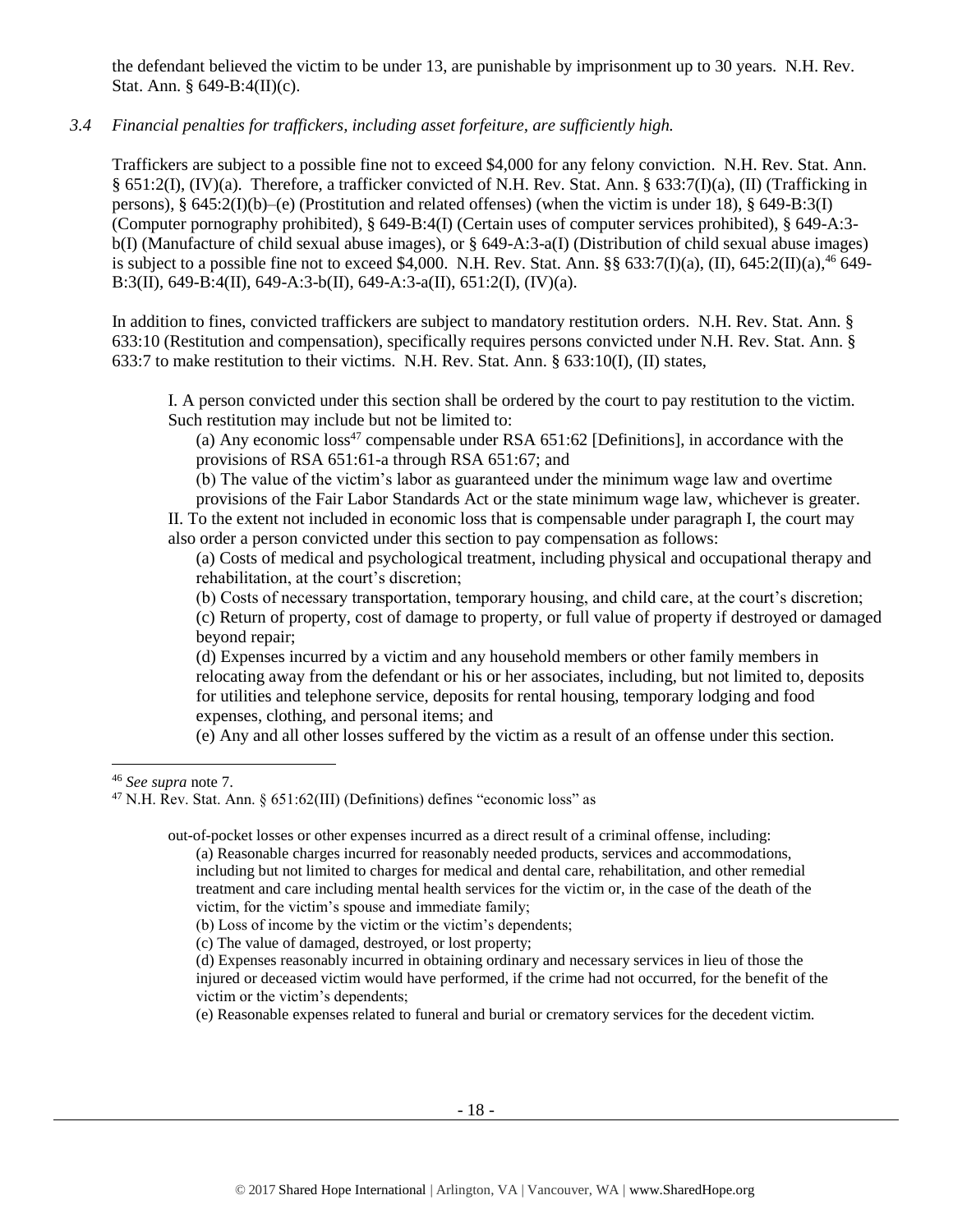Traffickers convicted of other offenses may be subject to restitution payments under New Hampshire's general restitution statute, N.H. Rev. Stat. Ann. § 651:63(I) (Restitution authorized), which allows the court to sentence any offender<sup>48</sup> "to make restitution in an amount determined by the court." Although restitution is not mandatory, "[i] n any case in which restitution is not ordered, the court shall state its reasons therefor on the record or in its sentencing order." N.H. Rev. Stat. Ann. § 651:63(I).

Additionally, a person convicted under N.H. Rev. Stat. Ann. § 633:7 (Trafficking in persons) shall be subject to asset forfeiture proceedings that are civil in nature.<sup>49</sup> N.H. Rev. Stat. Ann. § 633:8 (Forfeiture of items used in connection with trafficking in persons) states in part,

I. All offenses under this section shall qualify as offenses for forfeiture and thereby upon petition of the attorney general, shall be subject to forfeiture to the state and said property interest shall be vested in the state:

(a) All materials, products, and equipment of any kind used in violation of this section.

(b) Any property interest in any conveyance used in furtherance of an act which violates this section.

(c) Any moneys, coin, currency, negotiable instruments, securities, or other investments knowingly used or intended for use in violation of this section.

(d) Any books, records, ledgers, and research material, including formulae, microfilm, tapes, and any other data which are used or intended for use in felonious violation of this section.

(e) Any real property, including any right, title, leasehold interest, and other interest in the whole of any lot or tract of land and any appurtenances or improvements, which real property is knowingly used or intended for use, in any manner or part, in felonious violation of this section.

. . . .

 $\overline{\phantom{a}}$ 

XI. The court may order forfeiture of all items or property interests under this section, except no item or property interest shall be subject to forfeiture unless the owner or owners thereof were consenting parties to a felonious violation of this section and had knowledge thereof.

Property that is subject to forfeiture may be seized upon process, without process in certain circumstances or constructively, pursuant to N.H. Rev. Stat. Ann. §633:8 (III). Final orders of forfeiture shall be implemented by the department of justice and shall provide for disposition of the items or property interests in any manner not prohibited by law, including payment of restitution or sale of the property. The department of justice shall first pay the reasonable expenses of the forfeiture proceeding and sale. N.H. Rev. Stat. Ann. § 633:8(XVI). Following the payment of costs, "any forfeited money and the proceeds of any sale or public auction of forfeited items shall first be used to satisfy any order of restitution or compensation imposed by the court. Any remaining funds shall go to the victims' assistance fund as defined in RSA 21-M:8-i."

N.H. Rev. Stat. Ann. § 633:9(I) (Administrative forfeiture of items used in connection with trafficking in persons) further states,

Interests in property subject to forfeiture under the provisions of RSA 633:8, I(a), I(b), I(c) excepting proceeds, and I(d), but not real property, shall be subject to administrative forfeiture by the department of justice provided that the total amount or value of such property does not exceed \$75,000. The provisions of RSA 633:8 shall apply in any case of administrative forfeiture except as otherwise provided in this section.

<sup>48</sup> N.H. Rev. Stat. Ann. § 651:62(IV) defines "offender" as "any person convicted of a criminal or delinquent act." <sup>49</sup> For additional information on asset forfeiture laws and procedure, see http://www.sharedhope.org/wpcontent/uploads/2012/11/SHIStateAssetForfeitureLawsChart.pdf.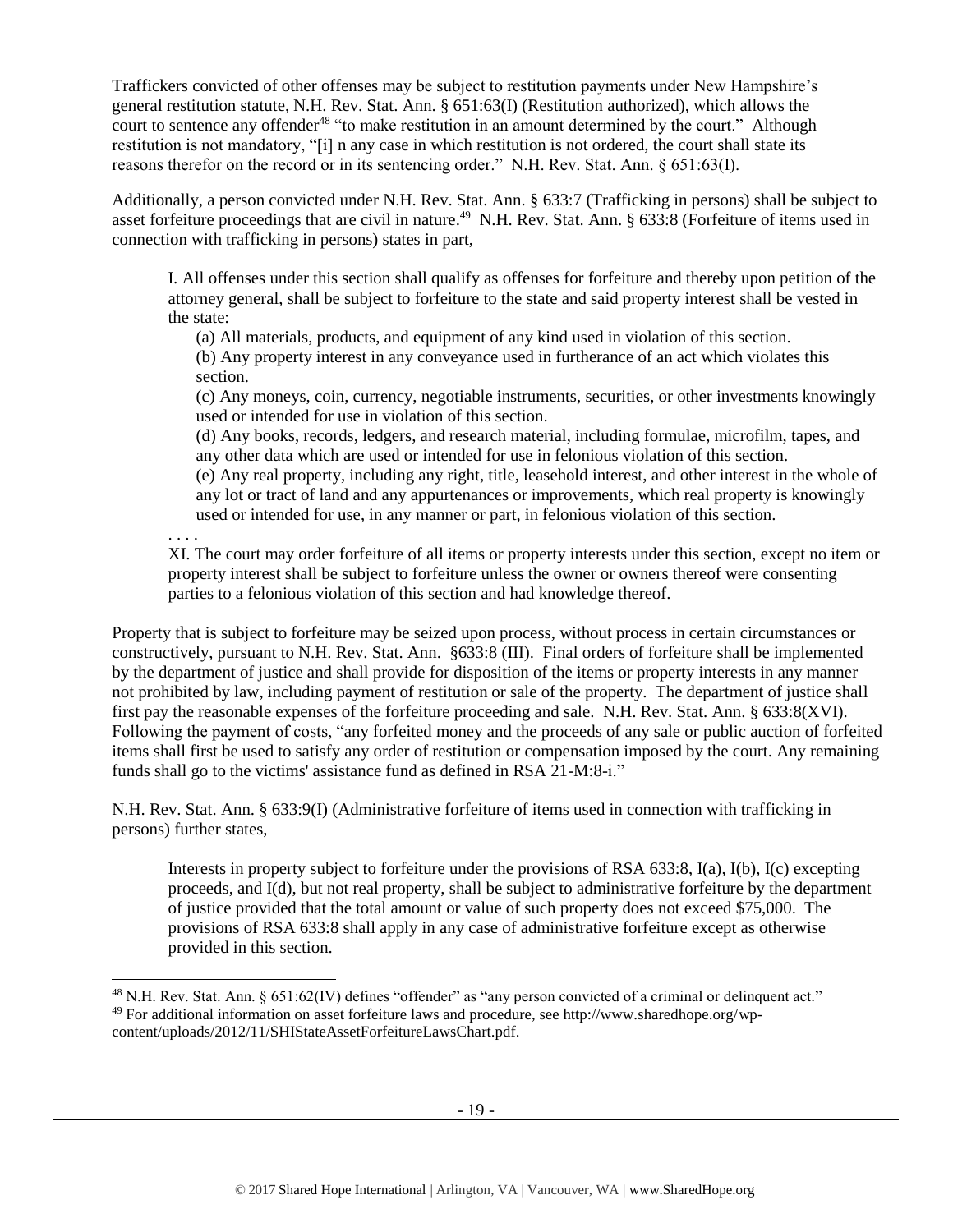# *3.5 Convicted traffickers are required to register as sex offenders.*

Traffickers convicted under N.H. Rev. Stat. Ann. § 633:7 (Trafficking in persons), § 645:2(I) (Prostitution and related offenses), § 649-B:3(I) (Computer pornography prohibited), or § 649-B:4(I) (Certain uses of computer services prohibited) are required to register as a sexual offender. N.H. Rev. Stat. Ann. §§ 651-B:1(VII)(b), 651-  $B:2(I).$ 

N.H. Rev. Stat. Ann. § 651-B:2(I) (Registration) states that "[e]very sexual offender or offender against children shall be registered with the department of safety, division of state police . . . ." N.H. Rev. Stat. Ann. § 651-B:1(IV) (Definitions) defines "sexual offender" as "a person who is required to register for any sexual offense," while N.H. Rev. Stat. Ann. § 651-B:1(V) defines a "sex offense" in part to include convictions for certain sex offenses, or "[a]ny other criminal offense . . . if the court finds by clear and convincing evidence at the time of conviction or sentencing that the person committed the offense as a result of sexual compulsion or for purposes of sexual gratification and protection of the public would be furthered by requiring the person to register."

N.H. Rev. Stat. Ann. § 651-B:1(VI) defines an "offender against children" as "a person who is required to register for an offense against a child" and N.H. Rev. Stat. Ann. § 651-B:1(VII) explains that "offense against a child"

means the following offenses, including an accomplice to, or an attempt, conspiracy, or solicitation to commit, any of the following offenses:

(a) Any of the following offenses, where the victim was under the age of 18 at the time of the offense: . . . aggravated felonious sexual assault, RSA 632-A:2; felonious sexual assault, RSA 632- A:3; sexual assault, RSA 632-A:4, I(a) or RSA 632-A:4, III; . . . or prostitution, RSA 645:2. (b) Intentional contribution to the delinquency of a minor, RSA 169-B:41, II; sexual assault, RSA 632-A:4, I(b) if the actor was 18 years of age or older at the time of the offense; endangering the welfare of a child, RSA 639:3, III; child pornography, RSA 649-A:3, RSA 649-A:3-a and RSA 649-A:3-b; computer pornography, RSA 649-B:3; certain uses of computer services prohibited, RSA 649-B:4; or obscene matters, RSA 650:2, II.

. . . .

(e) Any other criminal offense which is not specifically listed in subparagraph (a) if the court finds by clear and convincing evidence at the time of conviction or sentencing that the person committed the offense as a result of sexual compulsion or for purposes of sexual gratification and protection of the public would be furthered by requiring the person to register  $\dots$ .

While N.H. Rev. Stat. Ann. § 633:7 (Trafficking in persons) is not specifically enumerated in the definitions of "sex offense" and "offense against a child" under N.H. Rev. Stat. Ann. § 651-B:1(VI) and (VII), respectively, "Tier II offender" is defined under N.H. Rev. Stat. Ann. § 651-B:1 (VIII)(a) as "a sexual offender or offender against children who is required to register pursuant to RSA 651-B:1, V(d) or RSA 651-B:1, VII(e), or is required to register as a result of any of the following offenses . . . RSA 633:7 [Trafficking in persons] . . . ."

*3.6 Laws relating to termination of parental rights include sex trafficking or commercial sexual exploitation of children (CSEC) offenses as grounds for termination in order to prevent traffickers from exploiting their parental rights as a form of control.*

Convictions under N.H. Rev. Stat. Ann. § 633:7 (Trafficking in persons) or New Hampshire's CSEC law are not expressly included as grounds for termination of parental rights. N.H. Rev. Stat. Ann. § 170-C:5 (Grounds for termination of the parent-child relationship) authorizes the termination of parental rights under any of the following circumstances: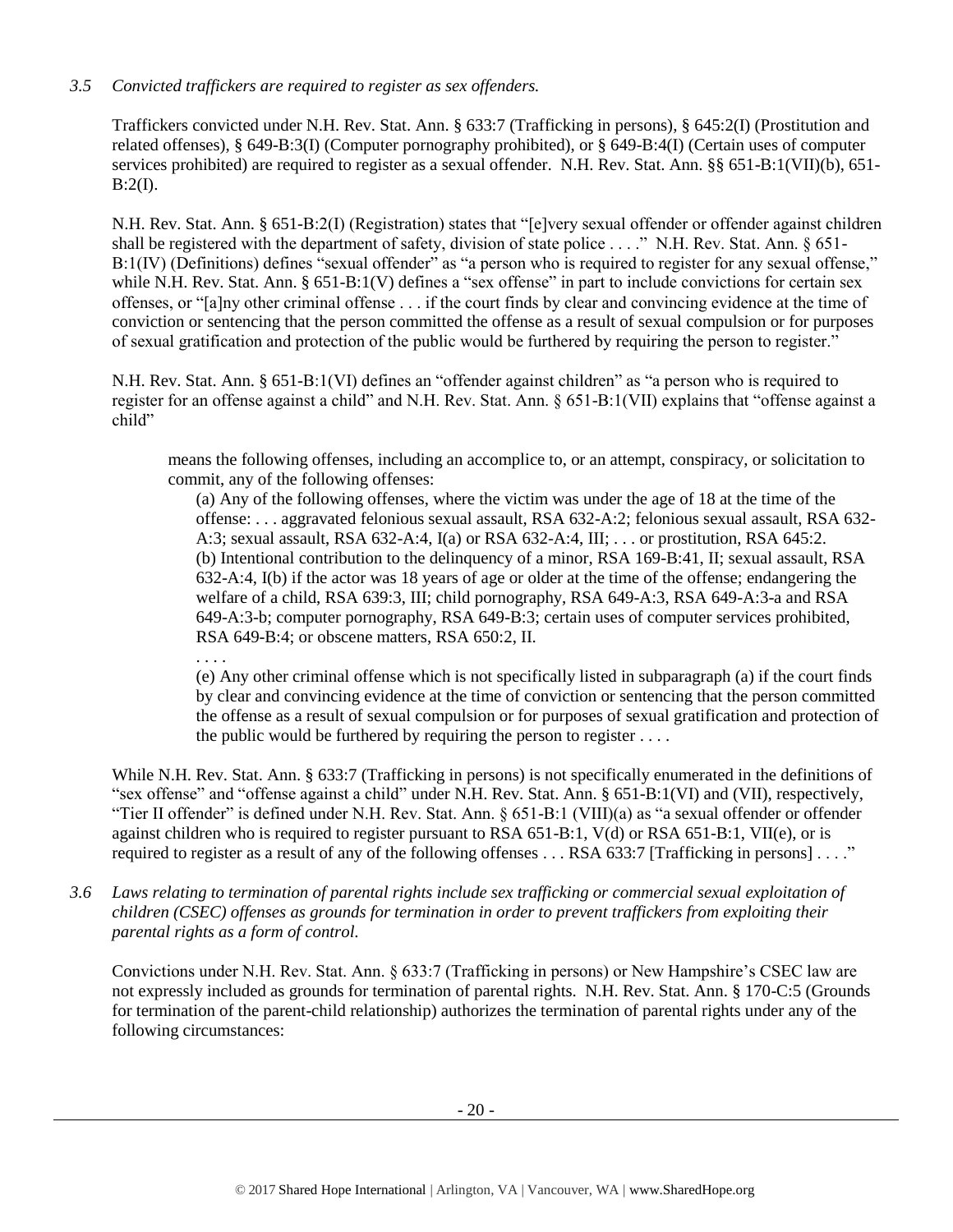III. The parents, subsequent to a finding of child neglect or abuse under RSA 169-C [Child Protection Act], have failed to correct the conditions leading to such a finding within 12 months of the finding despite reasonable efforts under the direction of the district court to rectify the conditions.

. . . . V. The parent knowingly or willfully caused or permitted another to cause severe sexual, physical, emotional, or mental abuse of the child. Subsequent to a finding of such abuse pursuant to RSA 169-C, the parent-child relationship may be terminated if return of the child to the parent would result in a substantial possibility of harm to the child. A substantial possibility of harm to the child shall be established by testimony of at least 2 of the following factors:

(a) The parent's conduct toward the child has resulted in severe harm to the child.

. . . .

. . . .

(b) The parent's conduct toward the child has continued despite the reasonable efforts of authorized

agencies in obtaining or providing services for the parent to reduce or alleviate such conduct. (c) The parent's conduct has continued to occur either over a period of time, or many times, or to such a degree so as to indicate a pattern of behavior on the part of the parent which indicates a complete disregard for the child's health and welfare.

(d) Such conduct is likely to continue with no change in parental behavior, attitude or actions. Testimony shall be provided by any combination of at least 2 of the following people: a licensed psychiatrist, a clinical psychologist, a physician, or a social worker who possesses a master's degree in social work and is a member of the Academy of Certified Social Workers.

VI. If the parent or guardian is, as a result of incarceration for a felony offense, unable to discharge his responsibilities to and for the child and, in addition, has been found pursuant to RSA 169-C to have abused or neglected his child or children, the court may review the conviction of the parent or guardian to determine whether the felony offense is of such a nature, and the period of incarceration imposed of such duration, that the child would be deprived of proper parental care and protection and left in an unstable or impermanent environment for a longer period of time than would be prudent . . . . VII. The parent has been convicted of one or more of the following offenses:

(d) A felony assault under RSA 631:1 [First degree assault], 631:2 [Second degree assault], 632- A:2 [Aggravated felonious sexual assault], or 632-A:3 [Felonious sexual assault] which resulted in injury to the child, a sibling or step-sibling of the child, the child's other parent, or other persons related by consanguinity or affinity, including a minor child who resided with the defendant.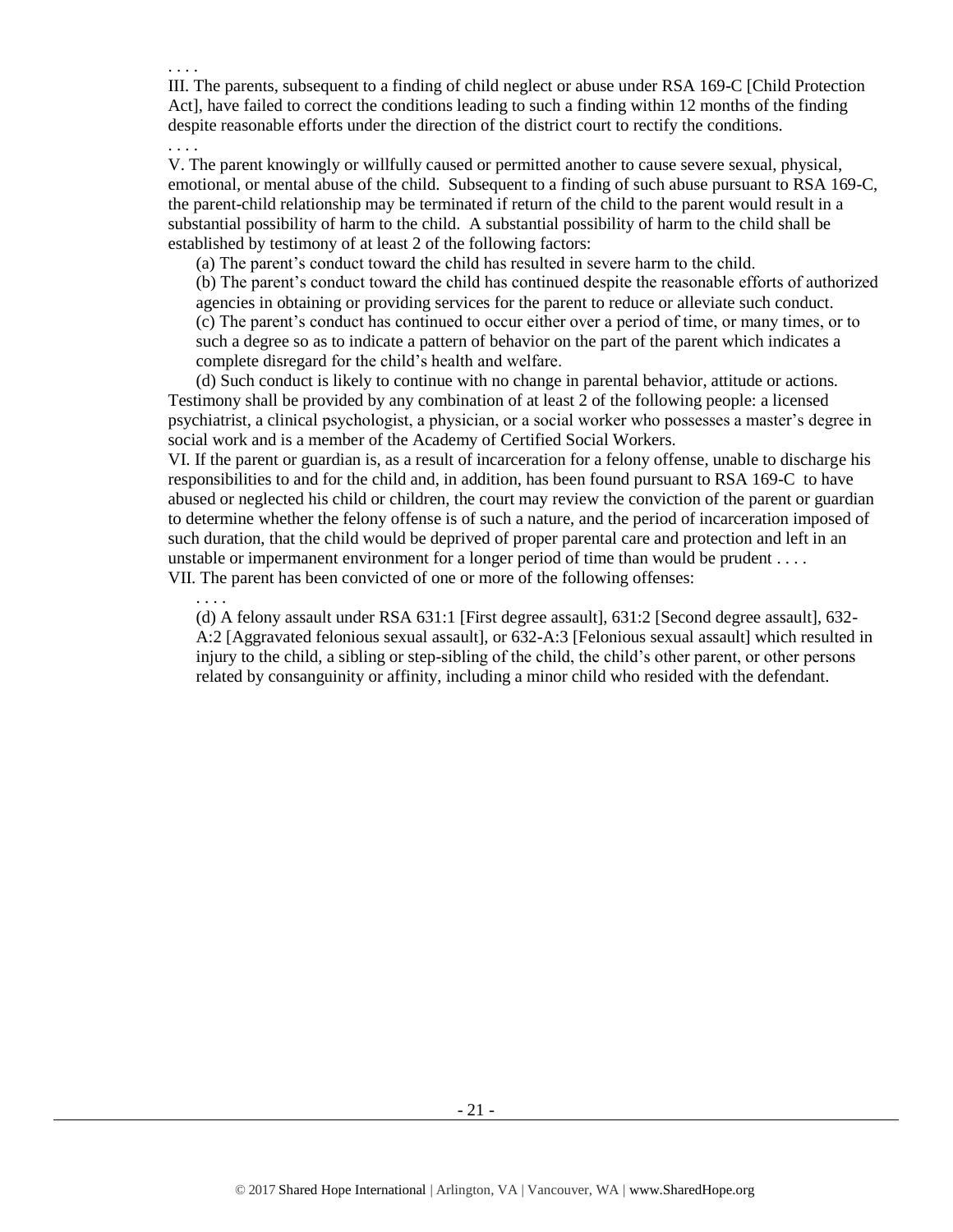#### **FRAMEWORK ISSUE 4: CRIMINAL PROVISIONS FOR FACILITATORS**

#### *Legal Components:*

- *4.1 The acts of assisting, enabling, or financially benefitting from child sex trafficking are included as criminal offenses in the state sex trafficking statute.*
- *4.2 Financial penalties, including asset forfeiture laws, are in place for those who benefit financially from or aid and assist in committing domestic minor sex trafficking.*
- *4.3 Promoting and selling child sex tourism is illegal.*
- *4.4 Promoting and selling images of child sexual exploitation carries penalties as high as similar federal offenses. \_\_\_\_\_\_\_\_\_\_\_\_\_\_\_\_\_\_\_\_\_\_\_\_\_\_\_\_\_\_\_\_\_\_\_\_\_\_\_\_\_\_\_\_\_\_\_\_\_\_\_\_\_\_\_\_\_\_\_\_\_\_\_\_\_\_\_\_\_\_\_\_\_\_\_\_\_\_\_\_\_\_\_\_\_\_\_\_\_\_\_\_\_\_*

# *Legal Analysis:*

*4.1 The acts of assisting, enabling, or financially benefitting from child sex trafficking are included as criminal offenses in the state sex trafficking statute.*

N.H. Rev. Stat. Ann. § 633:7 (Trafficking in persons) does not specifically prohibit assisting, enabling, or financially benefitting from domestic minor sex trafficking, but N.H. Rev. Stat. Ann. § 633:7(III) may apply to facilitators who "harbor" or "transport" a minor, "knowing or believing it likely that the [minor] will be subjected to trafficking as defined in paragraph I or (II)." If the victim is under the age of 18 and "the offender knew or believed it likely that the victim would be coerced into engaging in a commercial sex act or sexually explicit performance," a conviction under N.H. Rev. Stat. Ann. § 633:7(II) is punishable as a Class A felony by imprisonment for 10—30 years, a fine not to exceed \$4,000, or both. N.H. Rev. Stat. Ann. §§ 633:7(II), 651:2(I), (II)(a), (IV)(a).

A facilitator who transports a minor "with the purpose of promoting or facilitating" the minor to engage in prostitution, or who "[k]nowingly permits a place under such person's control to be used" for purposes of prostitution of a child, may also be prosecuted under N.H. Rev. Stat. Ann. § 645:2(I)(c), (e) (Prostitution and related offenses).<sup>50</sup> If the offense involves a minor under the age of 18, a conviction under N.H. Rev. Stat. Ann. § 645:2(I)(c), (e) is punishable as a Class B felony by imprisonment up to 7 years, a fine not to exceed \$4,000, both. N.H. Rev. Stat. Ann. §§  $645:2(II)(a)$ ,<sup>51</sup> 651:2(I), (II)(b), (IV)(a).

A facilitator who "disseminate[s] by means of computer, any notice, statement, or advertisement, or any minor's name, telephone number, place of residence, physical characteristics, or other descriptive or identifying information, for purposes of facilitating . . . sexual conduct of or with any child" may be convicted under N.H. Rev. Stat. Ann. § 649-B:3(I)(d) (Computer pornography prohibited),<sup>52</sup> which is punishable as a Class B felony by imprisonment up to 7 years, a fine not to exceed \$4,000, or both. N.H. Rev. Stat. Ann. §§ 649-B:3(II), 651:2(I), (II)(b), (IV)(a).

4.1.1 Recommendation: Amend N.H. Rev. Stat. Ann. § 633:7 (Trafficking in persons) to specifically criminalize aiding, assisting or financially benefitting from sex trafficking.

 $\overline{\phantom{a}}$ 

<sup>50</sup> *See supra* Component 1.2 for the provisions of N.H. Rev. Stat. Ann. § 645:2(I).

<sup>51</sup> *See supra* note [7.](#page-3-0)

<sup>52</sup> *See supra* Component 1.2 for the provisions of N.H. Rev. Stat. Ann. § 649-B:3(I).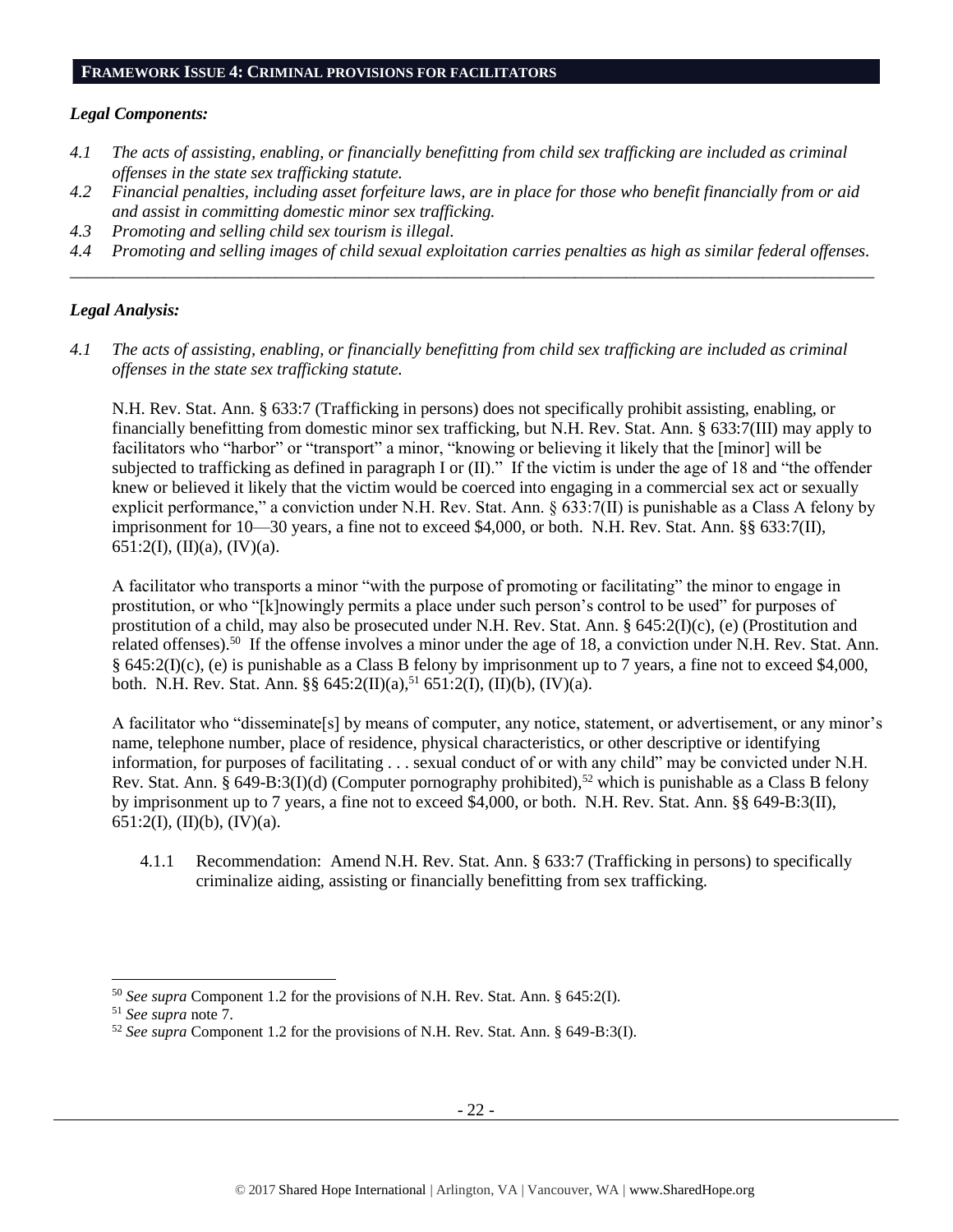*4.2 Financial penalties, including asset forfeiture laws, are in place for those who benefit financially from or aid and assist in committing domestic minor sex trafficking.*

Facilitators are subject to a possible fine not to exceed \$4,000 for any felony conviction. N.H. Rev. Stat. Ann. § 651:2(I), (IV)(a). Therefore, a facilitator convicted under N.H. Rev. Stat. Ann. § 633:7(II) (Trafficking in persons), § 645:2(I)(c), (e) (Prostitution and related offenses), § 649-B:3(I)(d) (Computer pornography prohibited), § 649-A:3-b(I) (Manufacture of child sexual abuse images), or § 649-A:3-a(I) (Distribution of child sexual abuse images) is subject to a possible fine not to exceed \$4,000. N.H. Rev. Stat. Ann. §§ 633:7(II),  $645:2(II)(a)$ ,<sup>53</sup> 649-B:3(II), 649-A:3-b(II), 649-A:3-a(II), 651:2(I), (IV)(a).

In addition to fines, convicted facilitators of trafficking are subject to mandatory orders of restitution. N.H. Rev. Stat. Ann. § 633:10(I), (II) (Restitution and compensation),<sup>54</sup> specifically requires persons convicted under N.H. Rev. Stat. Ann. § 633:7 to make restitution to their victims for any compensable economic loss<sup>55</sup> and other costs, including medical treatment. Traffickers convicted of other offenses may be subject to discretionary restitution orders under New Hampshire's general restitution statute, N.H. Rev. Stat. Ann. § 651:63(I) (Restitution authorized), which allows the court to sentence any offender "to make restitution in an amount determined by the court."

Additionally, pursuant to N.H. Rev. Stat. Ann. § 633:8(I) (Forfeiture of items used in connection with trafficking in persons),<sup>56</sup> a person convicted under N.H. Rev. Stat. Ann. § 633:7 may be subject to asset forfeiture for any equipment, property, or money used in the commission of the crime.

N.H. Rev. Stat. Ann. § 633:9(I) (Administrative forfeiture of items used in connection with trafficking in persons) further states,

Interests in property subject to forfeiture under the provisions of RSA 633:8, I(a), I(b), I(c) excepting proceeds, and I(d), but not real property, shall be subject to administrative forfeiture by the department of justice provided that the total amount or value of such property does not exceed \$75,000. The provisions of RSA 633:8 shall apply in any case of administrative forfeiture except as otherwise provided in this section.

*4.3 Promoting and selling child sex tourism is illegal.*

New Hampshire does not specifically prohibit sex tourism.

- 4.3.1 Recommendation: Enact a law that prohibits selling or offering to sell travel services in New Hampshire that include or facilitate travel for the purpose of engaging in commercial sexual exploitation of a minor either in or outside of New Hampshire.
- *4.4 Promoting and selling images of child sexual exploitation carries penalties as high as similar federal offenses.*

Although promoting images of child sexual exploitation (ICSE) is not a distinct crime under New Hampshire law, selling, publishing, exhibiting, or making available ICSE is prohibited under N.H. Rev. Stat. Ann. § 649- A:3-a(I) (Distribution of child sexual abuse images).<sup>57</sup> A first conviction under this statute is punishable by

 $\overline{a}$ 

<sup>53</sup> *See supra* note [7.](#page-3-0)

<sup>54</sup> *See supra* Component 3.4 for the substantive provisions of N.H. Rev. Stat. Ann. § 633:10(I), (II).

<sup>55</sup> *See supra* note [47.](#page-17-0) 

<sup>56</sup> *See supra* Component 3.4 for the substantive provisions of N.H. Rev. Stat. Ann. § 633:8(I).

<sup>57</sup> *See supra* Component 3.2 for the provisions of N.H. Rev. Stat. Ann. § 649-A:3(I).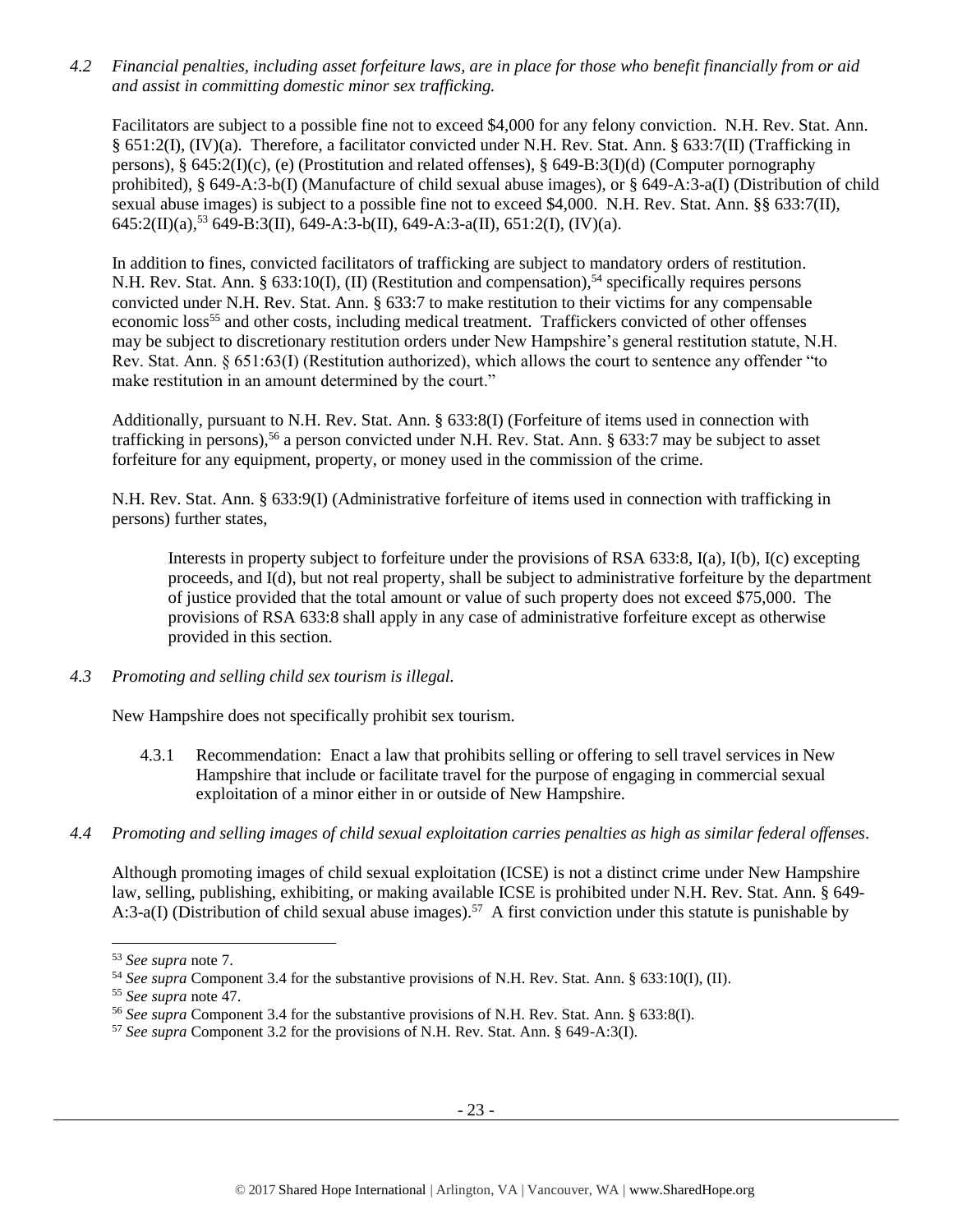imprisonment for 10–20 years, a fine not to exceed \$4,000, or both, but a first conviction under N.H. Rev. Stat. Ann. § 649-A:3-a(I)(b) by an offender with "less than 3 images or visual representations," is punishable as a Class B felony by imprisonment up to 7 years, a fine not to exceed \$4,000, or both. N.H. Rev. Stat. Ann. §§ 649-A:3-a(II),  $651:2$ (I), (II)(b), (IV)(a). All subsequent convictions are punishable by imprisonment for 15–30 years, a fine not to exceed \$4,000, or both. N.H. Rev. Stat. Ann. §§ 649-A:3-a(II)(a), 651:2(I), (IV)(a). Additionally, certain penalty enhancements may be available under N.H. Rev. Stat. Ann.  $\S 651:6(D(a)(1))$ (Extended term of imprisonment).<sup>58</sup>

Additionally, N.H. Rev. Stat. Ann. § 649-A:3(I)(b) (Possession of child sexual abuse images) makes it illegal for a person to knowingly "[b]ring or cause to be brought into this state any visual representation of a child engaging in sexually explicit conduct."<sup>59</sup> A first conviction under this statute is punishable as a Class A felony by imprisonment up to 15 years, a fine not to exceed \$4,000, or both, while subsequent convictions are punishable by imprisonment for 10–20 years, a fine not to exceed \$4,000, or both. N.H. Rev. Stat. Ann. §§ 649- A:3(II),  $651:2(I)$ ,  $(II)(a)$ ,  $(IV)(a)$ .

 $\overline{\phantom{a}}$ 

<sup>58</sup> *See supra* note [5](#page-1-0) for the substantive provisions of N.H. Rev. Stat. Ann. § 651:6(I)(q)(1) as well as other possible penalty enhancements.

<sup>59</sup> *See supra* note [3](#page-0-0) for the definition of "sexually explicit conduct."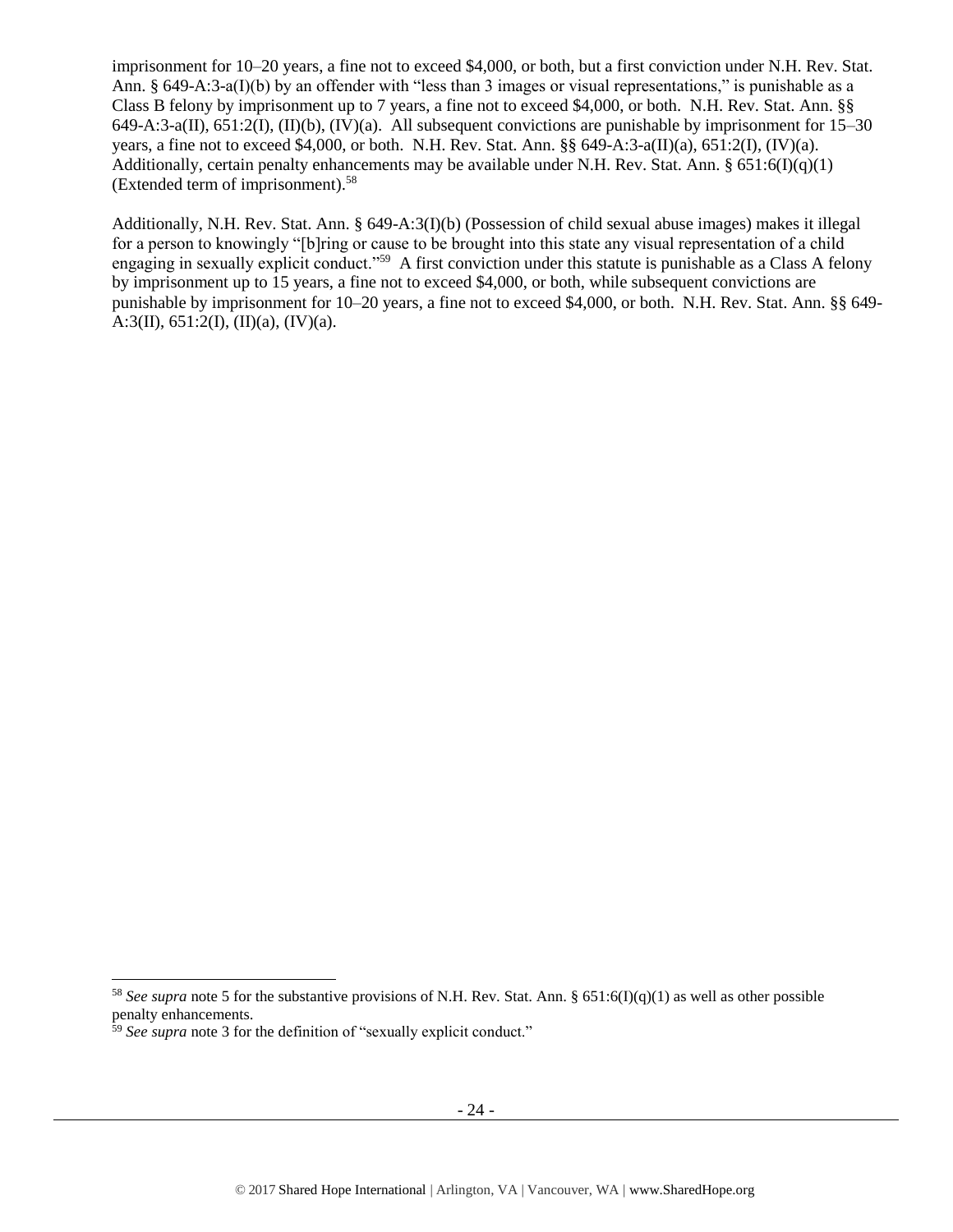### **FRAMEWORK ISSUE 5: PROTECTIVE PROVISIONS FOR THE CHILD VICTIMS**

## *Legal Components:*

- *5.1 Victims under the core child sex trafficking offense include all commercially sexually exploited children.*
- *5.2 The state sex trafficking statute expressly prohibits a defendant from asserting a defense based on the willingness of a minor under 18 to engage in the commercial sex act.*
- *5.3 State law prohibits the criminalization of minors under 18 for prostitution offenses.*
- *5.4 State law provides a non-punitive avenue to specialized services through one or more points of entry.*
- *5.5 Child sex trafficking is identified as a type of abuse and neglect within child protection statutes.*
- *5.6 The definition of "caregiver" or another related term in the child welfare statutes is not a barrier to a sex trafficked child accessing the protection of child welfare.*
- *5.7 Crime victims' compensation is specifically available to a child victim of sex trafficking or commercial sexual exploitation of children (CSEC).*
- *5.8 Victim-friendly procedures and protections are provided in the trial process for minors under 18.*
- *5.9 Child sex trafficking victims may vacate delinquency adjudications and expunge related records for prostitution and other offenses arising from trafficking victimization, without a waiting period.*
- *5.10 Victim restitution and civil remedies for victims of domestic minor sex trafficking or commercial sexual exploitation of children (CSEC) are authorized by law.*
- *5.11 Statutes of limitations for civil and criminal actions for child sex trafficking or commercial sexual exploitation of children (CSEC) offenses are eliminated or lengthened to allow prosecutors and victims a realistic opportunity to pursue criminal action and legal remedies.*

*\_\_\_\_\_\_\_\_\_\_\_\_\_\_\_\_\_\_\_\_\_\_\_\_\_\_\_\_\_\_\_\_\_\_\_\_\_\_\_\_\_\_\_\_\_\_\_\_\_\_\_\_\_\_\_\_\_\_\_\_\_\_\_\_\_\_\_\_\_\_\_\_\_\_\_\_\_\_\_\_\_\_\_\_\_\_\_\_\_\_\_\_\_*

# *Legal Analysis:*

l

*5.1 Victims under the core child sex trafficking offense include all commercially sexually exploited children. 60*

All commercially sexually exploited minors are included as victims of sex trafficking under the core sex trafficking law, N.H. Rev. Stat. Ann. § 633:7 (Trafficking in persons). Proof of force, fraud, or coercion is not required to establish the crime of sex trafficking in New Hampshire.<sup>61</sup> Additionally, because the human trafficking law provides criminal liability for buyers of sex with minors under N.H. Rev. Stat. Ann. § 633:7(III), (III-a), third party control of a minor victim is not necessary to establish the crime of sex trafficking.

*5.2 The state sex trafficking statute expressly prohibits a defendant from asserting a defense based upon the willingness of a minor under 18 to engage in the commercial sex act.* 

N.H. Rev. Stat. Ann. § 633:7(II) (Trafficking in persons) prohibits a defendant from asserting a defense based on the minor's willingness to engage to the commercial sex act, stating, "Consent of the individual shall not constitute a defense to a charge under [N.H. Rev. Stat. Ann. § 633:7(II)]." Similarly, N.H. Rev. Stat. Ann. §  $633:7(III-a)^{62}$  states in part, "Neither the actor's lack of knowledge of the other person's age nor consent of the other person shall constitute a defense to a charge under [N.H. Rev. Stat. Ann. § 633:7(III-a)]."

<sup>60</sup> *See generally* **SHARED HOPE INTERNATIONAL**, "Eliminating the Third Party Control Barrier to Identifying Juvenile Sex Trafficking Victims," JuST Response Policy Paper (2015), [http://sharedhope.org/wp](http://sharedhope.org/wp-content/uploads/2015/08/Policy-Paper_Eliminating-Third-Party-Control_Final1.pdf)[content/uploads/2015/08/Policy-Paper\\_Eliminating-Third-Party-Control\\_Final1.pdf](http://sharedhope.org/wp-content/uploads/2015/08/Policy-Paper_Eliminating-Third-Party-Control_Final1.pdf) (discussing need to include all commercially sexually exploited children within sex trafficking definitions and corresponding need to include buyer conduct in core sex trafficking offenses regardless of whether victim is under control of a third party). <sup>61</sup> *See supra* Component 1.1.

<sup>62</sup> *See supra* note [2.](#page-0-1)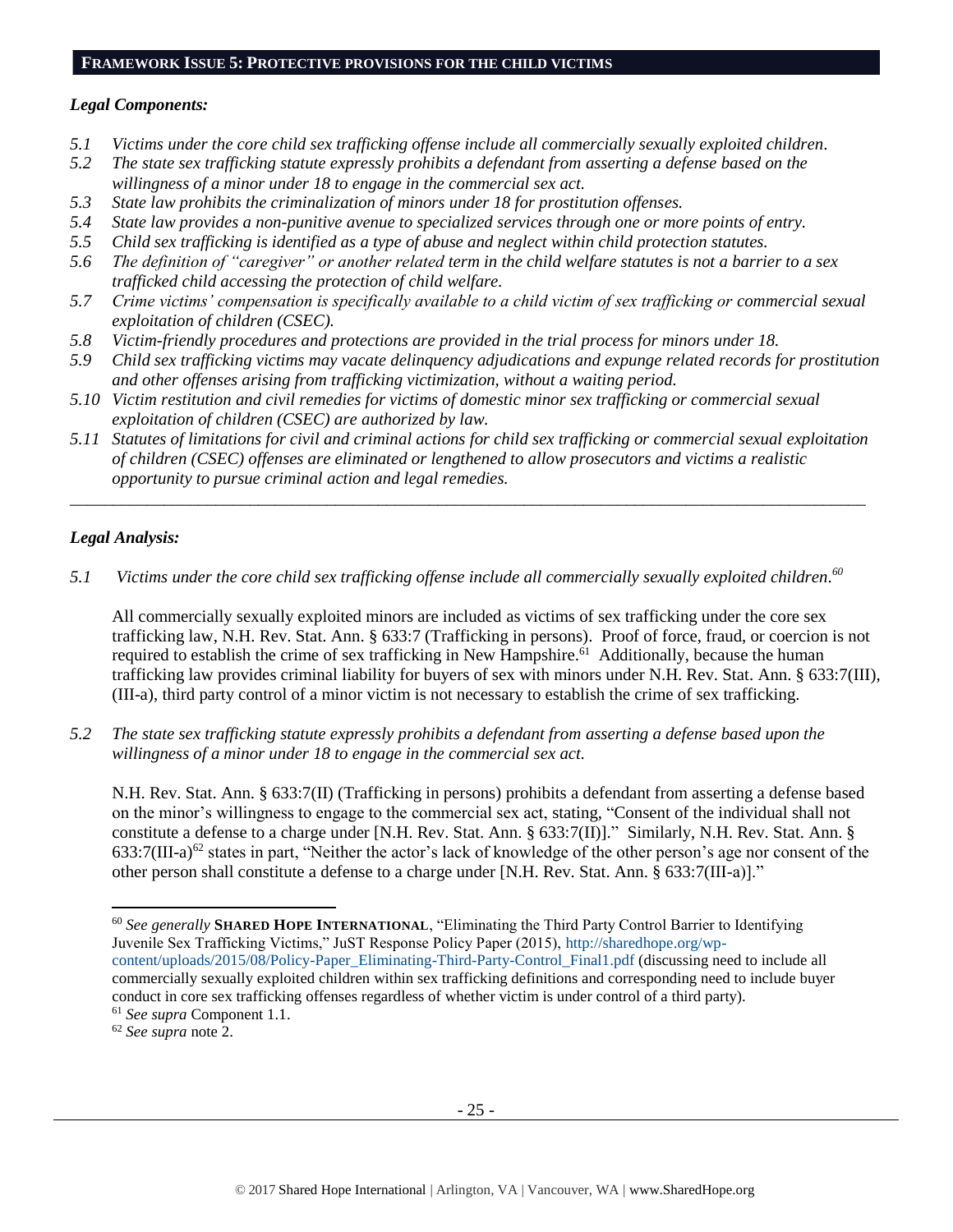However, New Hampshire's CSEC law does not expressly prohibit such a defense.

*5.3* State law prohibits the criminalization of minors under 18 for prostitution offenses. 63

Child sex trafficking victims cannot be prosecuted for prostitution in New Hampshire. N.H. Rev. Stat. Ann. § 633:7(VI) (Trafficking in persons) states,

A victim under this section who was under 18 years of age at the time of the offense shall not be subject to juvenile delinquency proceeding under RSA 169-B, or prosecuted for conduct chargeable as indecent exposure and lewdness under RSA 645:1 or prostitution under RSA 645:2, where the conduct was committed as a direct result of being trafficked.

N.H. Rev. Stat. Ann. § 645:2(V) (Prostitution and related offenses) further states,

[a] person under 18 years of age shall not be subject to a juvenile delinquency proceeding under RSA 169-B or criminal prosecution for the commission of an offense under subparagraph  $I(a)$ .<sup>64</sup>

*5.4 State law provides a non-punitive avenue to specialized services through one or more points of entry.*

A juvenile sex trafficking victim is not subject to delinquency charges for prostitution.<sup>65</sup> Regardless of whether the child is identified as abused, neglected,<sup>66</sup> in need of services,<sup>67</sup> or delinquent,<sup>68</sup> however, New Hampshire law does not provide a statutory avenue to specialized services.

5.4.1 Recommendation: Enact a protective response for juvenile sex trafficking victims that provides an avenue to specialized services.

http://go.sharedhope.org/stateimpactmemo.

- $64$  N.H. Rev. Stat. Ann. § 645:2(I)(a) (Prostitution and related offenses) is age-neutral and makes it a crime if any person
- "[s]olicits, agrees to perform, or engages in sexual contact . . . or sexual penetration . . . in return for consideration."
- <sup>65</sup> See supra Component 5.3 for provisions concerning the non-criminalization of minors for prostitution offenses.

 $68$  N.H. Rev. Stat. Ann. § 169-B:2(IV) defines a "delinquent" as

a person who has committed an offense before reaching the age of 17 years which would be a felony or misdemeanor under the criminal code of this state if committed by an adult . . . and is expressly found to be in need of counseling, supervision, treatment, or rehabilitation as a consequence thereof.

The text of N.H. Rev. Stat. Ann. § 169-B:2 cited here and elsewhere in this report includes amendments made by the enactment of House Bill 640 during the 2017 Regular Session of the New Hampshire Legislature (effective September 16, 2017).

 $\overline{\phantom{a}}$  $63$  For more information regarding recent federal legislation impacting this component see:

<sup>&</sup>lt;sup>66</sup> See infra Component 5.5 for provisions concerning child abuse and neglect.

 $67$  N.H. Rev. Stat. Ann. § 169-D:2(II) defines a "child in need of services" as

a child under the age of 18 with a diagnosis of severe emotional, cognitive, or other mental health issues who engages in aggressive, fire setting, or sexualized behaviors that pose a danger to the child or others and who is otherwise unable or ineligible to receive services under RSA 169-B or RSA 169-C.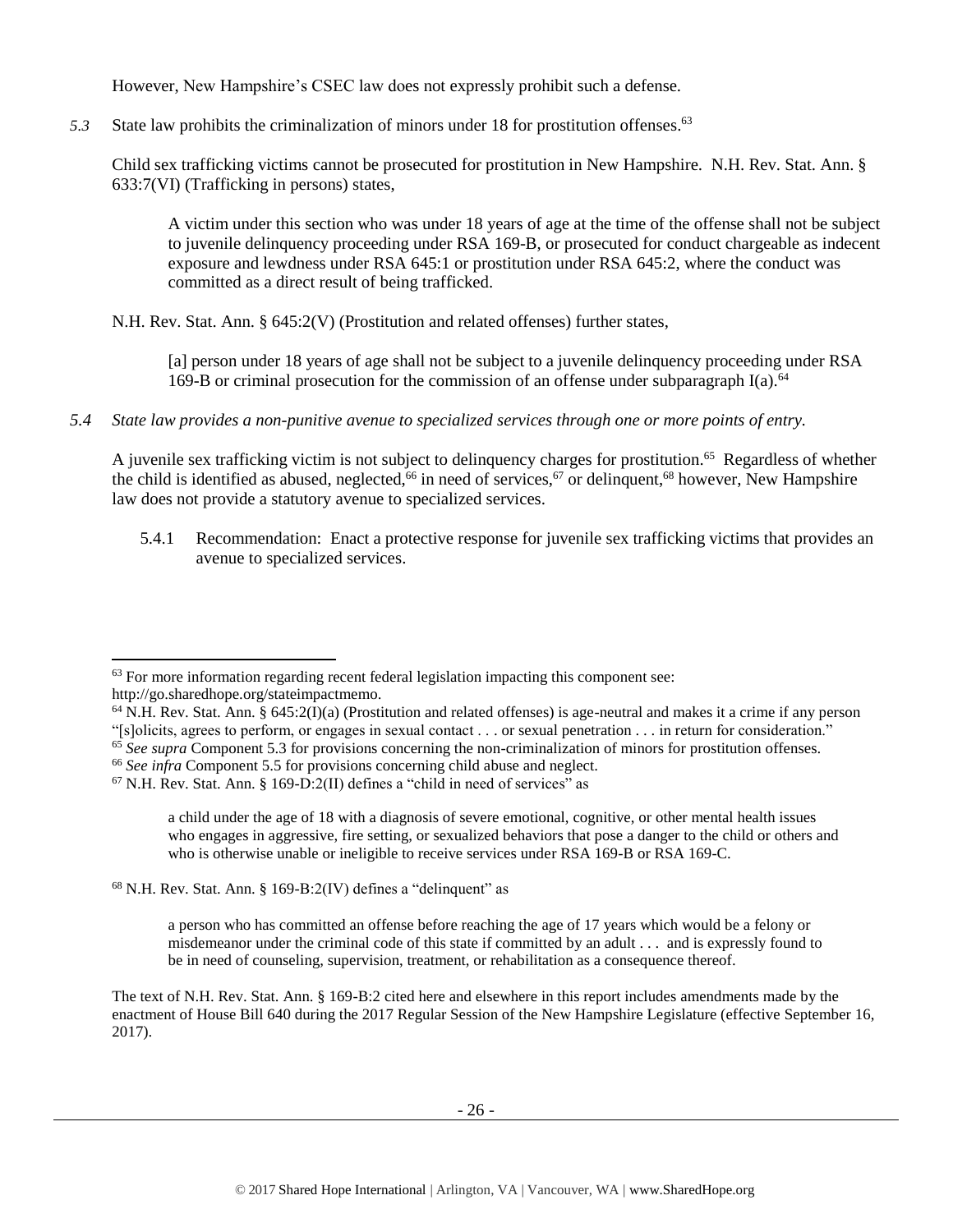# *5.5 Child sex trafficking is identified as a type of abuse and neglect within child protection statutes.<sup>69</sup>*

Child sex trafficking is not identified as a form of abuse within New Hampshire's Child Protection Act;<sup>70</sup> however, the definition of "abused child" does include certain acts of commercial sexual exploitation based on the internal definition of "sexual abuse.''

Specifically, N.H. Rev. Stat. Ann. § 169-C:3(II)(a) (Definitions) defines "abused child" in part as "any child who has been . . . [s]exually abused." Pursuant to N.H. Rev. Stat. Ann.  $\S 169-C:3(XXVII-b)$ <sup>71</sup>

"Sexual abuse" means the following activities under circumstances which indicate that the child's health or welfare is harmed or threatened with harm: the employment, use, persuasion, inducement, enticement, or coercion of any child to engage in, or having a child assist any other person to engage in, any sexually explicit conduct or any simulation of such conduct for the purpose of producing any visual depiction of such conduct; or the rape, molestation, prostitution, or other form of sexual exploitation of children, or incest with children. With respect to the definition of sexual abuse, the term "child" or "children" means any individual who is under the age of 18 years.

- 5.5.1 Recommendation: Amend the definition of "abused child" in N.H. Rev. Stat. Ann. § 169-C:3(II)(a) (Definitions) to expressly include child sex trafficking victims.
- *5.6 The definition of "caregiver" or another related term in the child welfare statutes is not a barrier to a sex trafficked child accessing the protection of child welfare.*

While the definition of "neglected child" under N.H. Rev. Stat. Ann. § 169-C:3(XIX) (Definitions) specifically requires fault or absence of a parent, guardian or custodian,<sup>72</sup> the definition of "abused child" under N.H. Rev. Stat. Ann. § 169-C:3(II) does not specifically require that a parent or caregiver be responsible for the abuse. Under this definition of "abused child," there is no parent or caregiver requirement that creates a barrier to child welfare involvement on behalf of a child sex trafficking victim who was not subjected to familial abuse or neglect.

l

"Neglected child" means a child:

 $69$  For more information regarding recent federal legislation impacting this component see:

http://go.sharedhope.org/stateimpactmemo.

<sup>70</sup> N.H. Rev. Stat. Ann. §§ 169-C:1 to C:28.

 $71$  The text of N.H. Rev. Stat. Ann. § 169-C:3 cited here and elsewhere in this report includes amendments made by the enactment of House Bill 517 during the 2017 Regular Session of the New Hampshire Legislature (effective July 1, 2017).  $72$  N.H. Rev. Stat. Ann. § 169-C:3(XIX) (Definitions) provides,

<sup>(</sup>a) Who has been abandoned by his parents, guardian, or custodian; or

<sup>(</sup>b) Who is without proper parental care or control, subsistence, education as required by law, or other care or control necessary for his physical, mental, or emotional health, when it is established that his health has suffered or is very likely to suffer serious impairment; and the deprivation is not due primarily to the lack of financial means of the parents, guardian or custodian; or

<sup>(</sup>c) Whose parents, guardian or custodian are unable to discharge their responsibilities to and for the child because of incarceration, hospitalization or other physical or mental incapacity;

Provided, that no child who is, in good faith, under treatment solely by spiritual means through prayer in accordance with the tenets and practices of a recognized church or religious denomination by a duly accredited practitioner thereof shall, for that reason alone, be considered to be a neglected child under this chapter.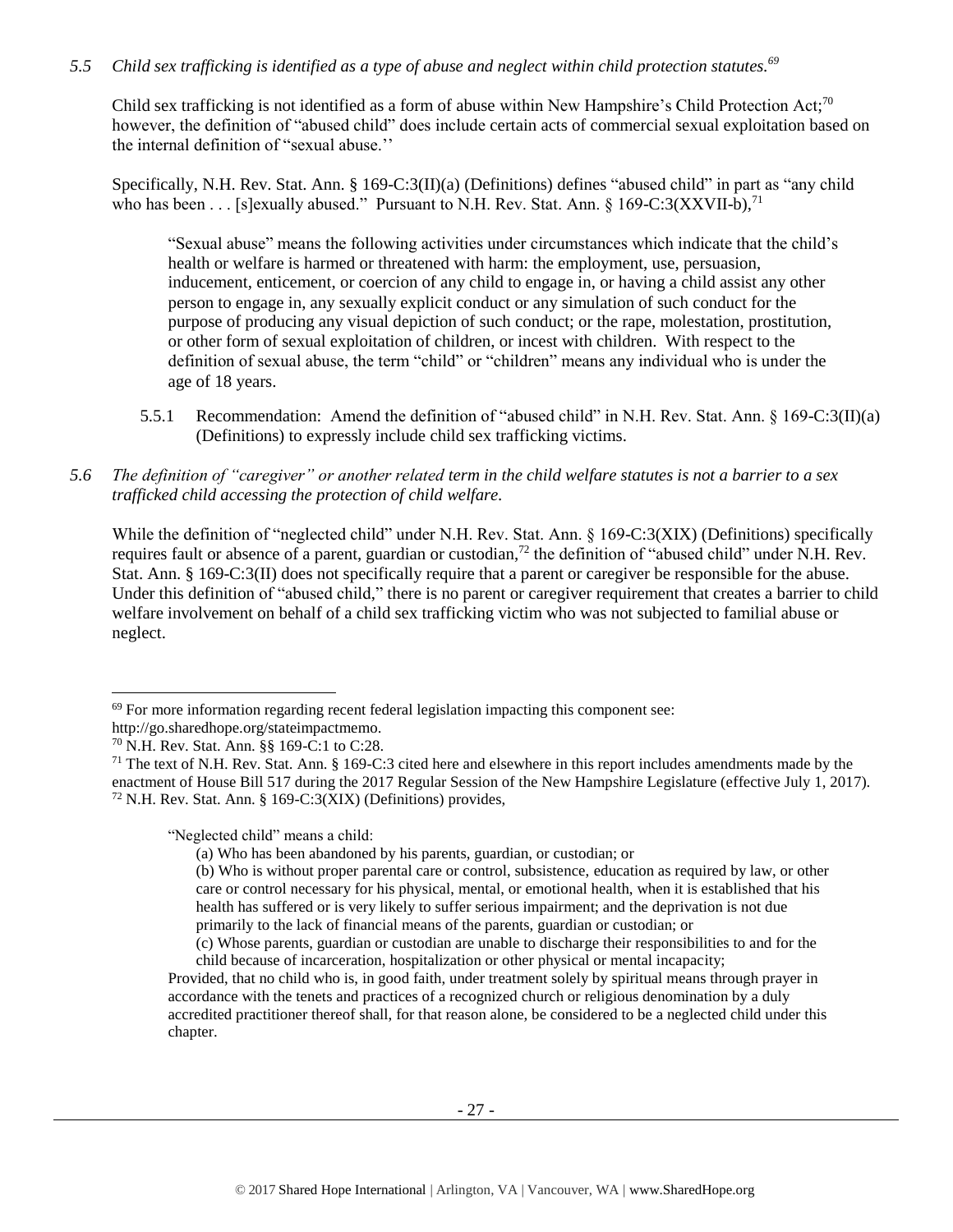Similarly, N.H. Rev. Stat. Ann. § 169-C:6 (Protective custody), regarding when a child may be taken into protective custody, does not indicate a barrier based on the identity of the perpetrator of abuse. N.H. Rev. Stat. Ann. § 169-C:6(I) authorizes law enforcement to take a child into custody, "if the child is in such circumstances or surroundings as would present an imminent danger to the child's health or life unless immediate action is taken N.H. Rev. Stat. Ann. § 169-C:6(II)(d) clarifies that removal of a child in danger is not limited to only situations in which the abuser is a "parent or other person legally responsible for the child" by stating "when the child is removed from an individual other than a parent or a person legally responsible for the child, [the officer shall] make every reasonable effort to inform both parents or other persons legally responsible for the child's care where the child has been taken."

*5.7 Crime victims' compensation is specifically available to a child victim of sex trafficking or commercial sexual exploitation of children (CSEC).*

Commercially sexually exploited children may be eligible to receive crime victim compensation. N.H. Rev. Stat. Ann. § 21-M:8-h(I)(a) (Claimant eligibility; compensation) states,

Victims eligible for compensation are:

(1) Any person who sustains personal injury as a result of a felony or misdemeanor;

. . . .

(3) Any person who is a victim of sexual abuse and is under the age of 18 at the time the claim is filed;

(4) Any person who is a victim of human trafficking and has been tattooed with an identifying mark of human trafficking by a person who has forced him or her into trafficking.

Although victims of N.H. Rev. Stat. Ann. § 633:7 (Trafficking in persons) and New Hampshire's CSEC law may qualify as eligible victims, certain other requirements for receiving compensation could present difficulties. N.H. Rev. Stat. Ann. § 21-M:8-h(II) requires a claim for compensation to be filed "within 2 years of the crime, unless good cause is shown," but does not explain what constitutes good cause. Additionally, under N.H. Rev. Stat. Ann. § 21-M:8-h(IV), if the Victims' Assistance Commission determines that a victim was contributorily at fault, the commission may deny or reduce a victim's award. N.H. Rev. Stat. Ann. § 21-M:8-h(V) also imposes a "\$30,000 maximum recovery per claimant per incident."

- 5.7.1 Recommendation: Amend N.H. Rev. Stat. Ann. § 21-M:8-h (Claimant eligibility; compensation) to create exceptions to the listed criteria for commercially sexually exploited children.
- *5.8 Victim-friendly procedures and protections are provided in the trial process for minors under 18.*

Limited victim-friendly criminal justice procedures are afforded specifically to victims of N.H. Rev. Stat. Ann. § 633:7 (Trafficking in persons). N.H. Rev. Stat. Ann. § 633:7(IV) provides a "rape shield" protection specifically for victims of N.H. Rev. Stat. Ann. § 633:7, stating that

[e]vidence of a trafficking victim's personal sexual history, history of commercial sexual activity, or reputation evidence regarding the victim's past sexual behavior shall not be admissible at trial unless the evidence is:

. . . .

(b) Offered by the prosecution to prove a pattern of trafficking by the defendant.

Other protections afforded to victims of sexual assault may be provided to victims of N.H. Rev. Stat. Ann. § 633:7 and New Hampshire's CSEC law. For example, N.H. Rev. Stat. Ann. § 632-A:8 (In camera testimony) states in part, "In [sexual assault and other related] cases where the victim is under 16 years of age, the victim's testimony shall be heard in camera unless good cause is shown by the defendant."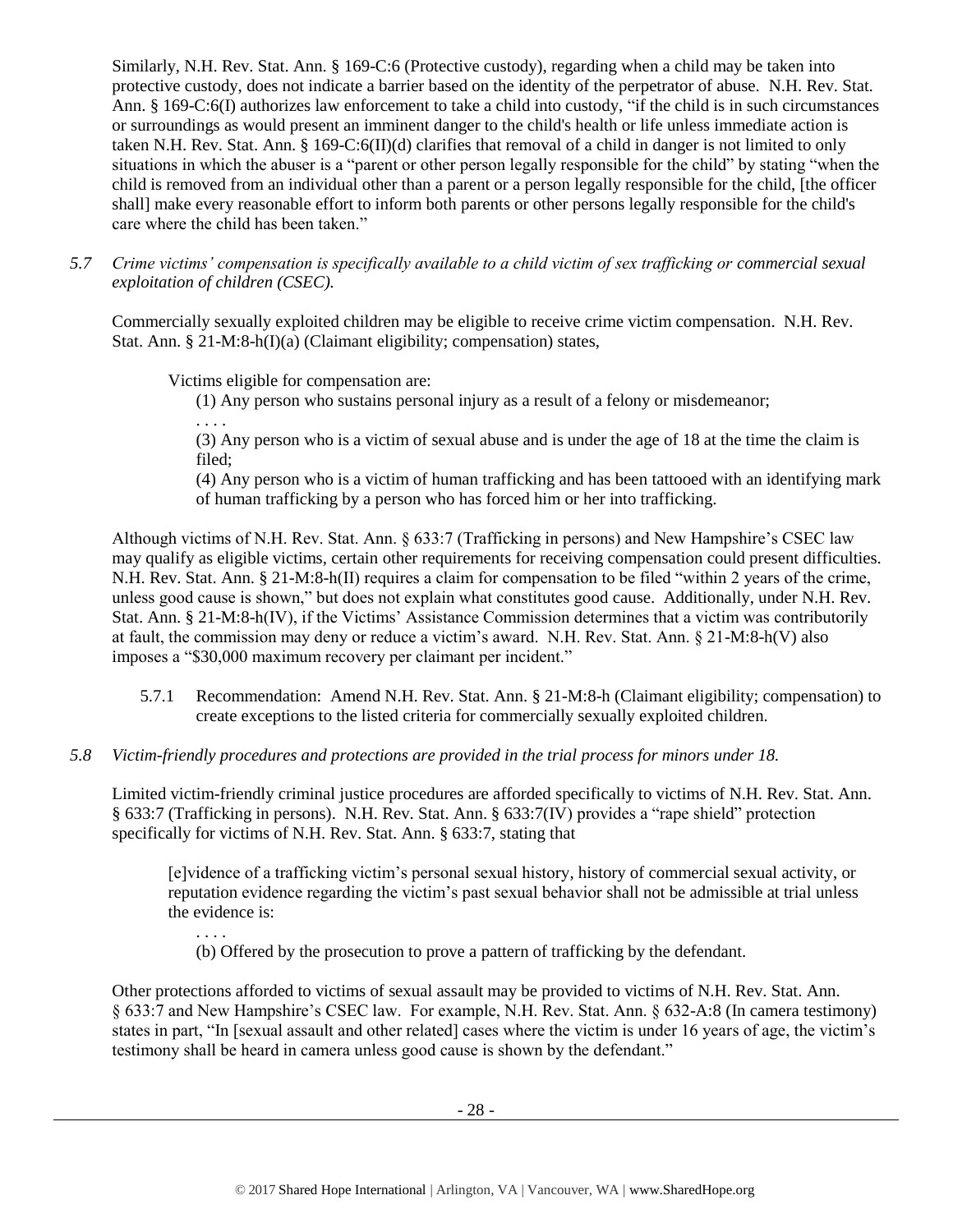N.H. Rev. Stat. Ann. § 517:13-a(I) (Videotape trial testimony authorized) allows a victim of any crime, who is under 16 years of age at the time of the crime, to give videotaped testimony, provided the court finds by a preponderance of the evidence that "[t]he child will suffer emotional or mental strain if required to testify in open court," or "[f]urther delay will impair the child's ability to recall and relate the facts of the alleged offense." The videotaped testimony "shall be conducted before the judge at such a place as ordered by the court in the presence of the prosecutors, the defendant and his attorneys, and such other persons as the court allows." N.H. Rev. Stat. Ann. § 517:13-a(II). N.H. Rev. Stat. Ann. § 517:13-a(IV) allows any witness 16 years of age or younger to have his or her parent or other appropriate adult present during the taping of the testimony, and N.H. Rev. Stat. Ann. § 517:13-a(III) provides that a witness whose testimony is videotaped under this section "shall [not] be required to appear or testify at trial" unless the court orders it for good cause.

Lastly, N.H. Rev. Stat. Ann. § 21-M:8-k(II) (Rights of crime victims) affords crime victims the following rights:

(a) The right to be treated with fairness and respect for their dignity and privacy throughout the criminal justice process.

(b) The right to be informed about the criminal justice process and how it progresses.

(c) The right to be free from intimidation and to be reasonably protected from the accused throughout the criminal justice process.

. . . .

(g) The right to have inconveniences associated with participation in the criminal justice process minimized.

. . . .

(i) The right to be informed about available resources, financial assistance, and social services.

 $(i)$  The right to restitution  $\dots$ 

(k) The right to be provided a secure, but not necessarily separate, waiting area during court proceedings.

. . . .

(m) The right of confidentiality of the victim's address, place of employment, and other personal information.

. . . .

Trafficking victims are also entitled to protection of their identity during criminal proceedings. N.H. Rev. Stat. Ann. § 633:7(V) (Trafficking in persons) states that

In any investigation or prosecution for an offense under this section, the identity of the victim and the victim's family, and images of the victim and the victim's family, shall be confidential except to the extent disclosure is necessary for the purpose of investigation, prosecution, or provision of services and benefits to the victim and the victim's family, or if disclosure is required by a court order.

*5.9 Child sex trafficking victims may vacate delinquency adjudications and expunge related records for prostitution and other offenses arising from trafficking victimization, without a waiting period.*

New Hampshire law does not provide a mechanism for minors to vacate delinquency adjudications related to trafficking victimization, and juvenile records will only be closed and made inactive after a waiting period.

N.H. Rev. Stat. Ann. § 169-B:35 (Juvenile case and court records) mandates that a minor reach 21 years of age before records are closed and made inactive. Specifically, N.H. Rev. Stat. Ann. § 169-B:35(I), (II) (Juvenile case and court records) provides that "[a]ll case records, as defined in RSA 170-G:8-a [Record content; confidentiality; rulemaking], relative to delinquency, shall be confidential and access shall be provided pursuant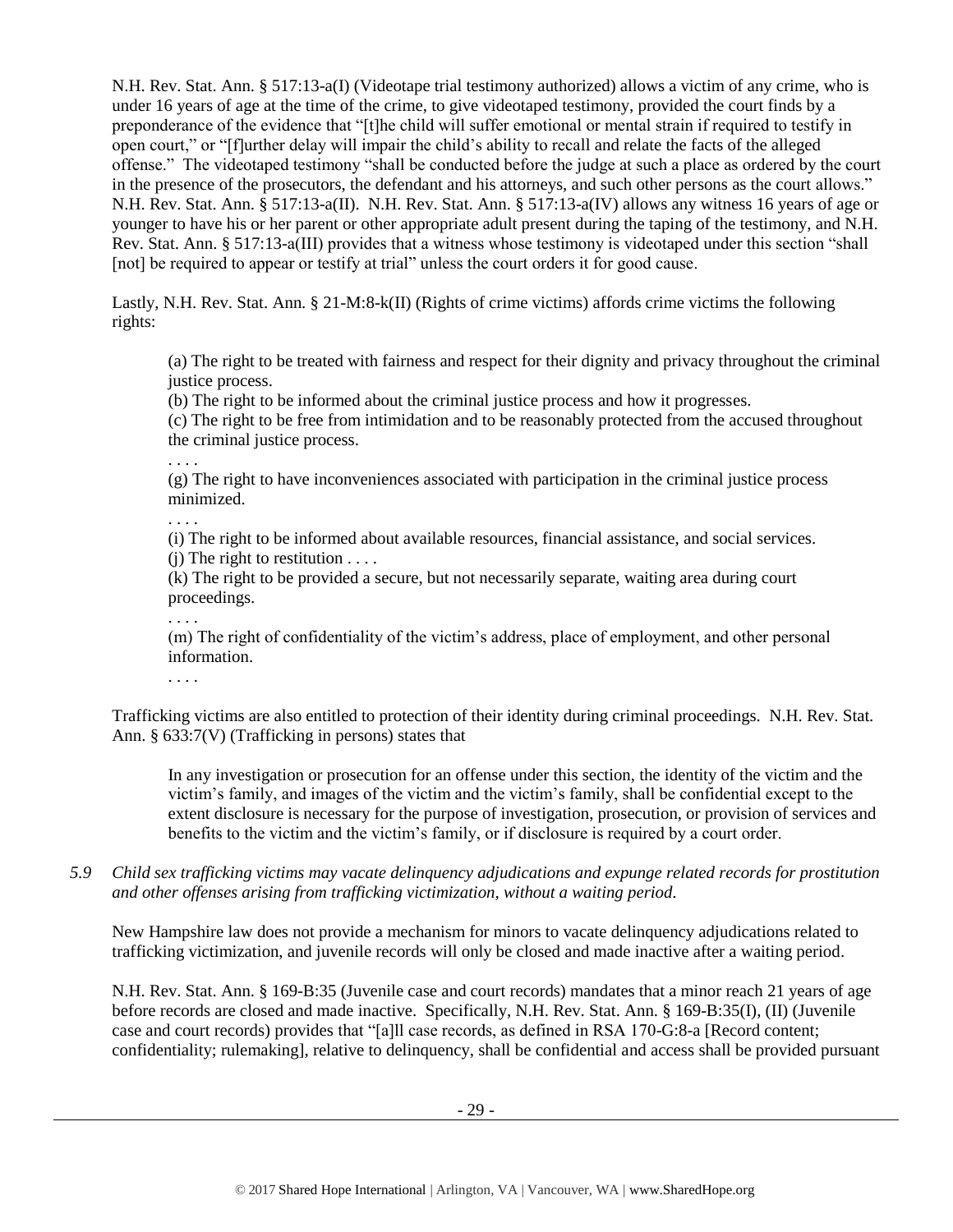to RSA 170-G:8-a." The case records must be kept separate from other court records, and must "be withheld from public inspection but shall be open to inspection by officers of the institution where the minor is committed, juvenile probation and parole officers, a parent, a guardian, a custodian, the minor's attorney, the relevant county, and others entrusted with the corrective treatment of the minor." N.H. Rev. Stat. Ann. § 169- B:35(II) further provides that once the person turns 21, "all court records and individual institutional records, including police records, shall be closed and placed in an inactive file."

Because N.H. Rev. Stat. Ann. § 169-B:35 mandates a waiting period before records are closed and made inactive, however, a child sex trafficking victim may face collateral consequences associated with having an accessible delinquency record during that time.

Regarding vacatur, N.H. Rev. Stat. Ann. § 633:7(VI) (Trafficking in persons) states,

. . . .

(b) An individual convicted of an offense under RSA 645:1 [Indecent exposure and lewdness] or RSA 645:2 [Prostitution] for conduct committed as a direct result of being a victim of human trafficking may file a motion with the circuit court, district division, to vacate the conviction . . . . (c) The defendant shall not be required to provide any official documentation indicating that he or she

was a victim of trafficking, but such documentation, if provided, shall create the presumption that the defendant's participation in the offense was a direct result of being a victim of trafficking.

Because N.H. Rev. Stat. Ann. § 633:7(VI)(b) applies specifically to "convictions," however, this protection does not clearly extend to delinquency adjudications.

Further, N.H. Rev. Stat. Ann. § 633:7(VI) applies only to violations of New Hampshire's prostitution-related offenses, foreclosing the law's applicability to other offenses related to trafficking victimization. Finally, record expungement is not automatic upon granting vacatur, making separate proceedings necessary to obtain both forms of relief.

- 5.9.1 Recommendation: Amend N.H. Rev. Stat. Ann. § 633:7(VI) (Trafficking in persons) to allow child sex trafficking victims to vacate delinquency adjudications and expunge related records for prostitution and other offenses arising from trafficking victimization, without a waiting period.
- *5.10 Victim restitution and civil remedies for victims of domestic minor sex trafficking or commercial sexual exploitation of children (CSEC) are authorized by law.*

Victims of N.H. Rev. Stat. Ann. § 633:7 (Trafficking in persons) are entitled to civil remedies. N.H. Rev. Stat. Ann. § 633:11 (Civil remedy) states,

I. A victim may bring a civil action against a person that commits an offense under this subdivision for damages, injunctive relief, or other appropriate relief.

II. In an action under this section, the court shall award a prevailing plaintiff reasonable attorney's fees and costs.

III. An action under this section shall be commenced not later than 10 years after the date on which the victim was released from the human trafficking situation or 10 years after the date on which the victim attains 18 years of age, whichever is later.

IV. Any damages awarded to the victim under this section shall be offset by any restitution paid to the victim pursuant RSA 633:10.

V. This section shall not preclude the victim from pursuing any other remedy available to the victim under federal or state law.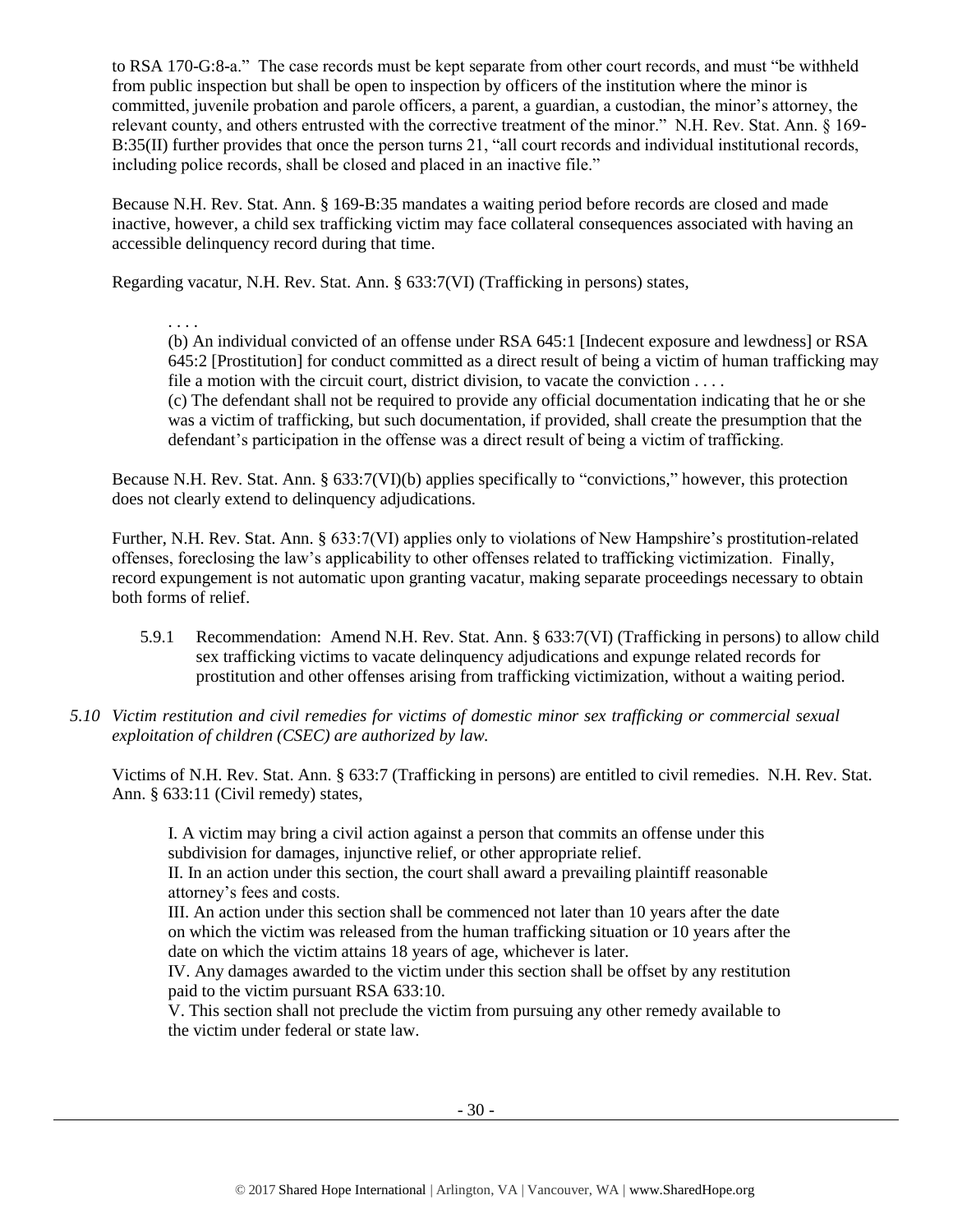Victims of N.H. Rev. Stat. Ann. § 633:7 are entitled to receive restitution from their offenders. N.H. Rev. Stat. Ann. § 633:10(I), (II) (Restitution and compensation) states,

I. A person convicted under this section shall be ordered by the court to pay restitution to the victim. Such restitution may include but not be limited to:

(a) Any economic  $\cos^{73}$  compensable under RSA 651:62 [Definitions], in accordance with the provisions of RSA 651:61-a through RSA 651:67; and

(b) The value of the victim's labor as guaranteed under the minimum wage law and overtime

provisions of the Fair Labor Standards Act or the state minimum wage law, whichever is greater. II. To the extent not included in economic loss that is compensable under paragraph I, the court may also order a person convicted under this section to pay compensation as follows:

(a) Costs of medical and psychological treatment, including physical and occupational therapy and rehabilitation, at the court's discretion;

(b) Costs of necessary transportation, temporary housing, and child care, at the court's discretion;

(c) Return of property, cost of damage to property, or full value of property if destroyed or damaged beyond repair;

(d) Expenses incurred by a victim and any household members or other family members in relocating away from the defendant or his or her associates, including, but not limited to, deposits for utilities and telephone service, deposits for rental housing, temporary lodging and food expenses, clothing, and personal items; and

(e) Any and all other losses suffered by the victim as a result of an offense under this section.

Victims of other offenses may also be able to receive restitution under New Hampshire's general restitution statute, N.H. Rev. Stat. Ann. § 651:63(I) (Restitution authorized), which allows the court to sentence any offender, regardless of his ability to pay, "to make restitution in an amount determined by the court." Although restitution is not mandatory, "[i] n any case in which restitution is not ordered, the court shall state its reasons therefor on the record or in its sentencing order." N.H. Rev. Stat. Ann. § 651:63(I).

*5.11 Statutes of limitations for civil and criminal actions for child sex trafficking or commercial sexual exploitation of children (CSEC) offenses are eliminated or lengthened to allow prosecutors and victims a realistic opportunity to pursue criminal action and legal remedies.*

Pursuant to N.H. Rev. Stat. Ann. § 625:8(III)(i) (Limitations), prosecutions of N.H. Rev. Stat. Ann. § 633:7 (Trafficking in persons) must occur "within 20 years, except where the victim was under 18 years of age when the alleged offense occurred, in which case within 20 years of the victim's eighteenth birthday." Under N.H. Rev. Stat. Ann. § 625:8(I)(a), (b), prosecutions for Class A or Class B felonies, including New Hampshire's felony CSEC offense, must commence within 6 years of the crime. Although these statutes of limitations toll "[d]uring any time when the accused is continuously absent from the state or has no reasonably ascertained place of abode or work within this state . . . [or] when a prosecution is pending against the accused in this state based on the same conduct," no tolling is provided if the victim of the offense is a minor under the age of 18. N.H. Rev. Stat. Ann. § 625:8(VI)(a), (b).

Generally, under N.H. Rev. Stat. Ann. § 508:4 (Personal actions), actions for personal injuries must be commenced within 3 years. N.H. Rev. Stat. Ann. § 508:4(I) states, in part,

Except as otherwise provided by law, all personal actions . . . may be brought only within 3 years of the act or omission complained of, except that when the injury and its causal relationship to the act or

l

<sup>&</sup>lt;sup>73</sup> See supra note [47](#page-17-0) for the definition of "economic loss."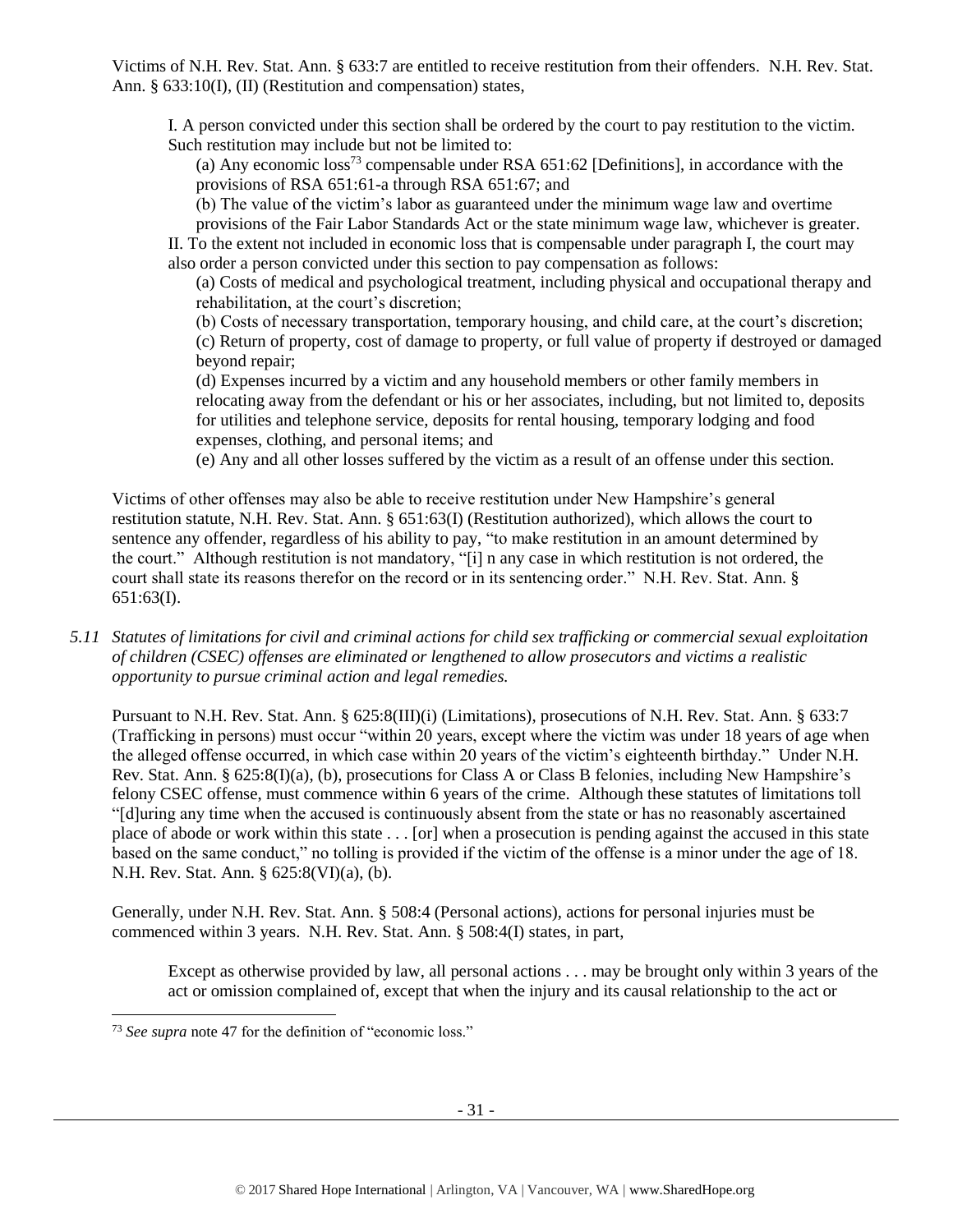omission were not discovered and could not reasonably have been discovered at the time of the act or omission, the action shall be commenced within 3 years of the time the plaintiff discovers, or in the exercise of reasonable diligence should have discovered, the injury and its causal relationship to the act or omission complained of.

Pursuant to N.H. Rev. Stat. Ann. § 508:8 (Disabilities), "An infant or mentally incompetent person may bring a personal action within 2 years after such disability is removed." Additionally, pursuant to N.H. Rev. Stat. Ann. § 508:4-g (Actions based on sexual assault and related offenses),

A person, alleging to have been subjected to any offense under RSA 632-A [Sexual assault and related offenses] . . . or who was under 18 years of age when the alleged offense occurred, may commence a personal action based on the incident within the later of:

I. Twelve years of the person's eighteenth birthday; or

II. Three years of the time the plaintiff discovers, or in the exercise of reasonable diligence should have discovered, the injury and its causal relationship to the act or omission complained of.

5.11.1 Recommendation: Eliminate the statute of limitations for prosecutions of N.H. Rev. Stat. Ann. § 633:7 (Trafficking in persons) and New Hampshire's CSEC offense and extend the statute of limitations for child victims to file civil claims arising from injury caused by commercial sexual exploitation.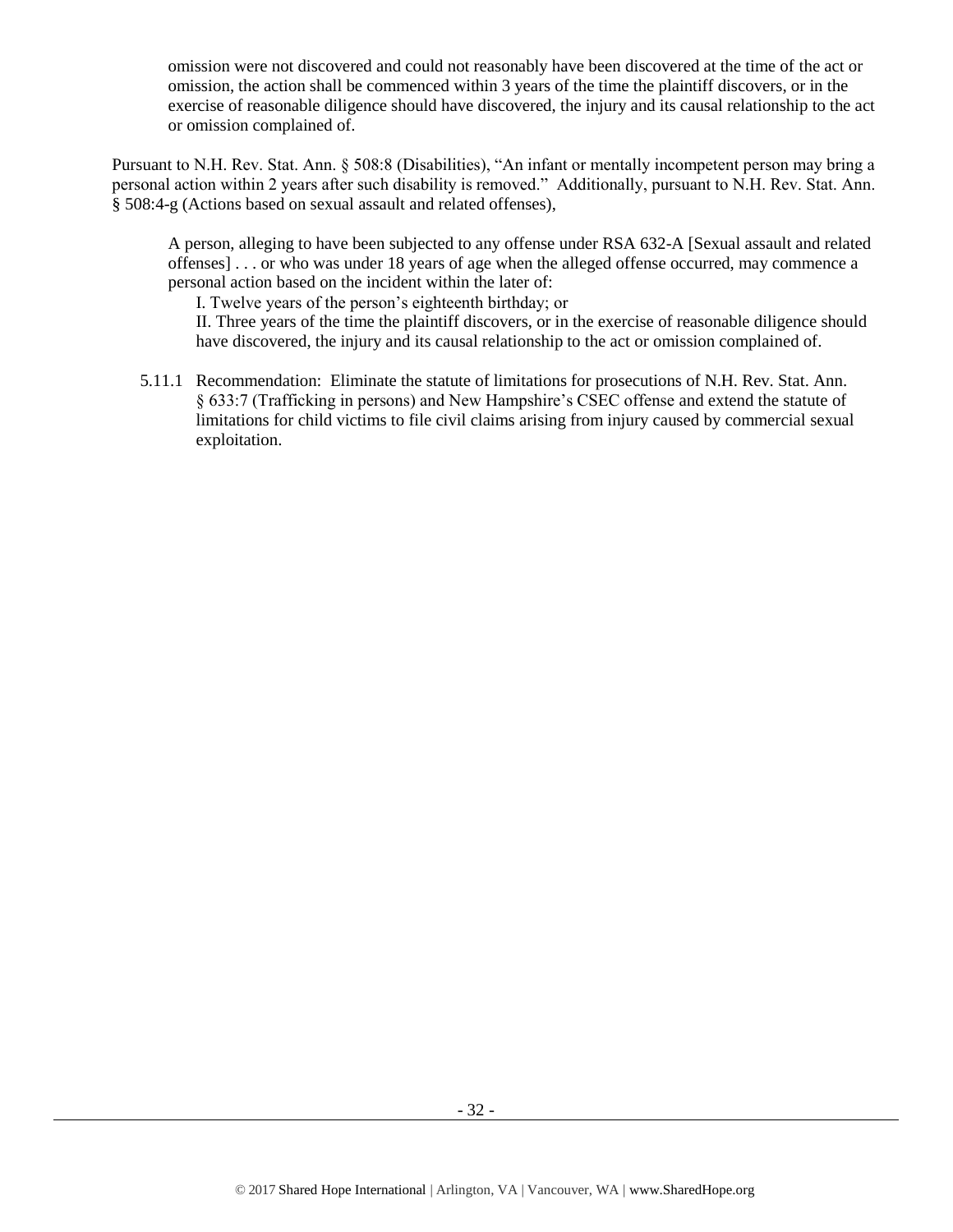#### **FRAMEWORK ISSUE 6: CRIMINAL JUSTICE TOOLS FOR INVESTIGATION AND PROSECUTIONS**

## *Legal Components:*

- *6.1 Training on human trafficking and domestic minor sex trafficking for law enforcement is statutorily mandated.*
- *6.2 Single party consent to audiotaping is permitted in law enforcement investigations.*
- *6.3 Wiretapping is an available tool to investigate domestic minor sex trafficking and commercial sexual exploitation of children (CSEC).*
- *6.4 Using a law enforcement decoy posing as a minor to investigate buying or selling of commercial sex acts is not a defense to soliciting, purchasing, or selling sex with a minor.*

*\_\_\_\_\_\_\_\_\_\_\_\_\_\_\_\_\_\_\_\_\_\_\_\_\_\_\_\_\_\_\_\_\_\_\_\_\_\_\_\_\_\_\_\_\_\_\_\_\_\_\_\_\_\_\_\_\_\_\_\_\_\_\_\_\_\_\_\_\_\_\_\_\_\_\_\_\_\_\_\_\_\_\_\_\_\_\_\_\_\_\_\_\_\_*

- *6.5 Using the Internet or electronic communications to investigate buyers and traffickers is a permissible investigative technique.*
- *6.6 State law requires reporting of missing children and recovered missing children.*

# *Legal Analysis:*

l

*6.1 Training on human trafficking and domestic minor sex trafficking for law enforcement is statutorily mandated or authorized.*

New Hampshire does not require or authorize law enforcement to receive training on human trafficking or domestic minor sex trafficking.

- 6.1.1 Recommendation: Amend New Hampshire law to specifically require or authorize training and education for law enforcement in the area of domestic minor sex trafficking and the commercial sexual exploitation of children to ensure law enforcement can adequately identify these crimes.
- *6.2 Single party consent to audiotaping is permitted in law enforcement investigations.*

Single party consent to audiotaping generally is not permitted in New Hampshire. N.H. Rev. Stat. Ann. § 570- A:2 (Interception and disclosure of telecommunication or oral communications prohibited) requires the consent of all parties to the communication. N.H. Rev. Stat. Ann. § 570-A:2(I-a) states,

A person is guilty of a misdemeanor if, except as otherwise specifically provided in this chapter or without consent of all parties to the communication, the person knowingly intercepts a telecommunication or oral communication when the person is a party to the communication or with the prior consent of one of the parties to the communication, but without the approval required by RSA 570-A:2, II(d).

Pursuant to N.H. Rev. Stat. Ann. § 570-A:2(I-a)(II)(d),

<span id="page-32-0"></span>An investigative or law enforcement officer in the ordinary course of the officer's duties pertaining to the conducting of investigations of organized crime,<sup>74</sup> offenses enumerated in this chapter [Wiretapping and Eavesdropping], solid waste violations under RSA 149-M:9, I and II, or harassing or obscene telephone calls to intercept a telecommunication or oral communication, when such person is a party to the communication or one of the parties to the communication has given prior consent to such

<sup>74</sup> N.H. Rev. Stat. Ann. § 570-A:1(XI) defines "organized crime" as "the unlawful activities of the members of a highly organized, disciplined association engaged in supplying illegal goods and services, including but not limited to . . . prostitution . . . and other unlawful activities of members of such organizations."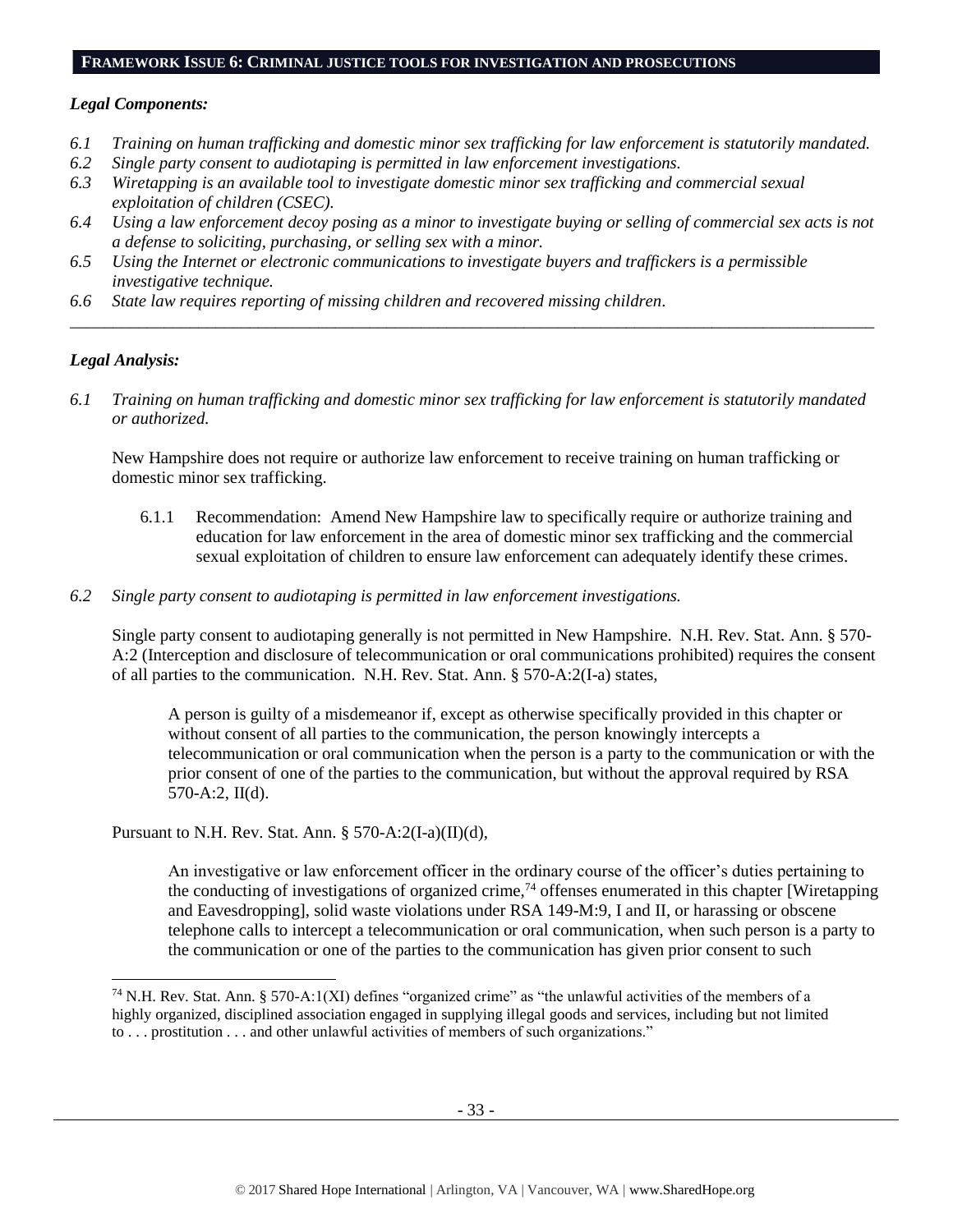interception; provided, however, that no such interception shall be made unless the attorney general, the deputy attorney general, or an assistant attorney general designated by the attorney general determines that there exists a reasonable suspicion that evidence of criminal conduct will be derived from such interception. Oral authorization for the interception may be given and a written memorandum of said determination and its basis shall be made within 72 hours thereafter. The memorandum shall be kept on file in the office of the attorney general.

Since the authorization for law enforcement to intercept communications with single party consent provided under N.H. Rev. Stat. Ann. § 570-A:2(I-a)(II)(d) only applies to "investigations of organized crime, offenses enumerated in this chapter [Wiretapping and Eavesdropping], solid waste violations under RSA 149-M:9, I and II, or harassing or obscene telephone calls," this exception would not be available in investigations of sex trafficking and CSEC offenses.

- 6.2.1 Recommendation: Amend N.H. Rev. Stat. Ann.  $\S 570-A:2(I-a)(II)(d)$  (Interception and disclosure of telecommunication or oral communications prohibited) to extend the authorization for law enforcement to intercept communications with single party consent to investigations under N.H. Rev. Stat. Ann. § 633:7 (Trafficking in persons) and New Hampshire's CSEC law.
- *6.3 Wiretapping is an available tool to investigate domestic minor sex trafficking and commercial sexual exploitation of children (CSEC).*

N.H. Rev. Stat. Ann. § 570-A:7<sup>75</sup> (Authorization for interception of telecommunications or oral communications) states,

The attorney general, deputy attorney general, or a county attorney, upon the written approval of the attorney general or deputy attorney general, may apply to a judge of competent jurisdiction for an order authorizing or approving the interception of telecommunications or oral communications, and such judge may grant in conformity with RSA 570-A:9 [Procedure for interception of telecommunication or oral communications], an order authorizing or approving the interception of telecommunications or oral communications by investigative or law enforcement officers having responsibility for the investigation of the offenses as to which the application is made, when such interception may provide, or has provided, evidence of the commission of organized crime<sup>76</sup>... or evidence of the commission of the offenses of . . . kidnapping, . . . child sexual abuse images under RSA 649-A, computer pornography and child exploitation under RSA 649-B, . . . aggravated felonious sexual assault as defined in RSA 632-A:2, felonious sexual assault as defined in RSA 632- A:3, . . . or any conspiracy to commit any of the foregoing offenses.

Pursuant to N.H. Rev. Stat. Ann. § 570-A:9(III) (Procedure for interception of telecommunication or oral communications) a judge may enter an order approving an application

if the judge determines on the basis of the facts submitted by the applicant that:

(a) There is probable cause for belief that an individual is committing, has committed, or is about to commit a particular offense enumerated in RSA 570-A:7;

(b) There is probable cause for belief that particular communications concerning that offense will be obtained through such interception;

l

<sup>&</sup>lt;sup>75</sup> The text of N.H. Rev. Stat. Ann. § 570-A:7 cited here and elsewhere in this report includes amendments made by the enactment of House Bill 220 during the 2017 Regular Session of the New Hampshire Legislature (effective August 6, 2017).

<sup>76</sup> *See supra* note [74.](#page-32-0)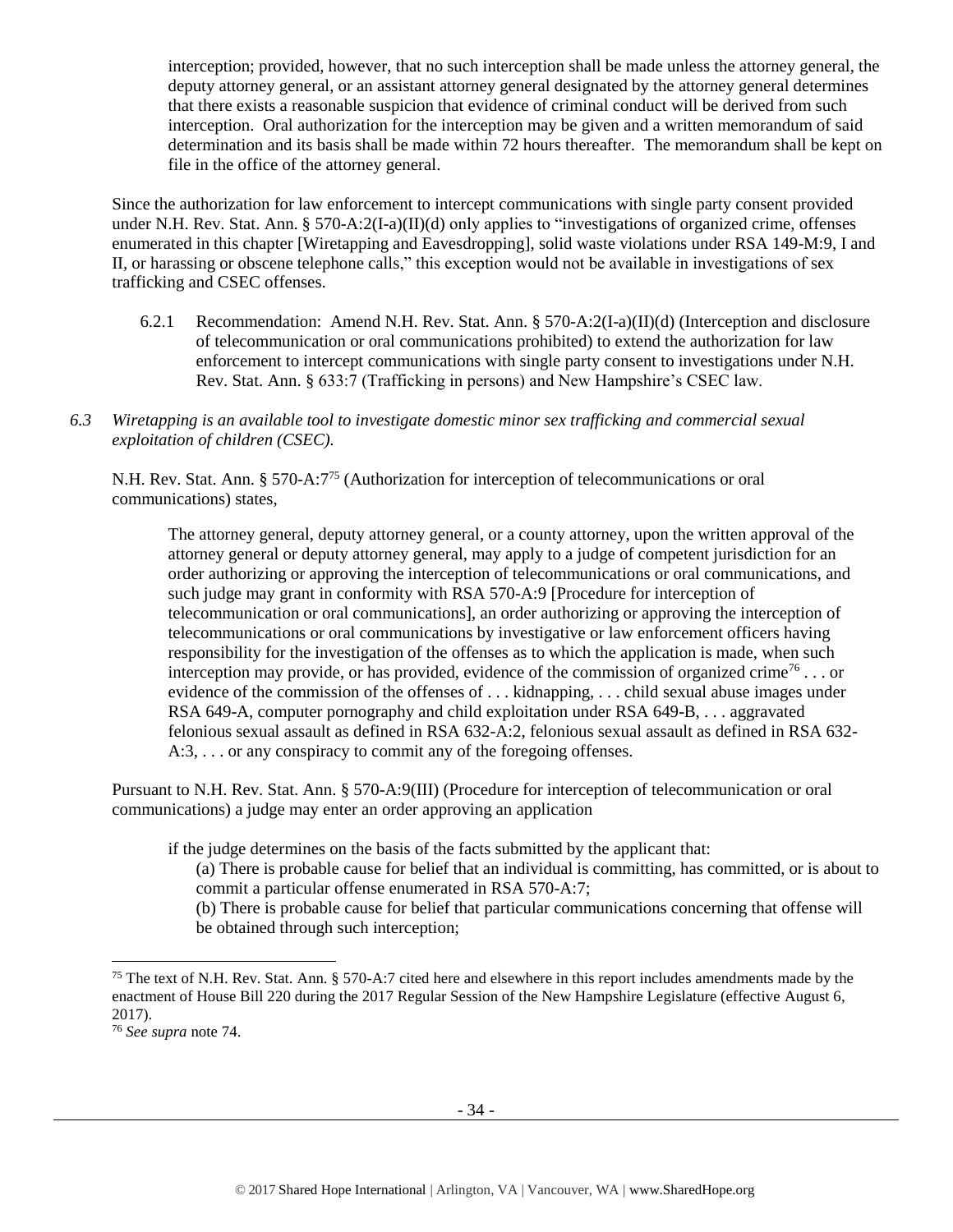(c) Normal investigative procedures have been tried and have failed or reasonably appear to be unlikely to succeed if tried or to be too dangerous;

(d) There is probable cause for belief that the facilities from which, or the place where, the telecommunications or oral communications are to be intercepted are being used, or are about to be used, in connection with the commission of such offense, or are leased to, listed in the name of, or commonly used by such person.

- 6.3.1 Recommendation: Amend N.H. Rev. Stat. Ann. § 570-A:7 (Authorization for interception of telecommunications or oral communications) to allow wiretapping in investigations of offenses under N.H. Rev. Stat. Ann. § 633:7 (Trafficking in persons) and § 645:2(I) (Prostitution and related offenses) when a minor is involved.
- *6.4 Using a law enforcement decoy posing as a minor to investigate buying or selling of commercial sex acts is not a defense to soliciting, purchasing, or selling sex with a minor.*

New Hampshire's human trafficking statute, N.H. Rev. Stat. Ann. § 633:7(III-a)<sup>77</sup> (Trafficking in persons) does not prohibit a defense based on the use of a law enforcement decoy. Pursuant to N.H. Rev. Stat. Ann. § 633:7(III-a), it is a crime when a person "agrees to pay, or offers to pay to engage in sexual contact . . . or sexual penetration . . . with a person under the age of 18 . . . ." This provision further provides that "[t]he payment or offer or agreement to pay may be made to the person under the age of 18 or a third party . . . ." While, the offer may be made to a third party, a defendant may still be able to raise a defense based on the fact that the agreement was not to engage in sex acts with an actual minor. However, New Hampshire criminalizes attempts by buyers to purchase sexual contact with minors by using the phrases "agrees to pay" and "offers to pay" within the statute.

Additionally, certain non-commercial sex offenses permit use of a decoy. N.H. Rev. Stat. Ann. § 649-B:4 (Certain uses of computer services prohibited) implies that law enforcement may be able to use a decoy to detect sex crimes with a minor facilitated through the Internet because it only requires that the offender believed the person was a child.<sup>78</sup> Additionally, N.H. Rev. Stat. Ann. § 649-B:4(III) states, "It shall not be a defense to a prosecution under this section that the victim was not actually a child so long as the person reasonably believed that the victim was a child."

- 6.4.1 Recommendation: Enact a law prohibiting a defense based on the use of a law enforcement decoy in the investigation of N.H. Rev. Stat. Ann. § 633:7 (Trafficking in persons) and New Hampshire's CSEC law.
- *6.5 Using the Internet or electronic communications to investigate buyers and traffickers is a permissible investigative technique.*

New Hampshire's trafficking and CSEC laws do not specifically allow law enforcement to use the Internet or electronic communications to investigate offenders, but the non-commercial sex offense under N.H. Rev. Stat. Ann. § 649-B:4 (Certain uses of computer services prohibited) may, however, provide law enforcement with the ability to use the Internet to investigate buyers and traffickers. N.H. Rev. Stat. Ann. § 649-B:4(I) states that "[n]o person shall knowingly utilize a computer on-line service, internet service, or local bulletin board service to seduce, solicit, lure, or entice a child or another person believed by the person to be a child, to commit" sexual assault or other specified non-commercial sexual offenses.

l

<sup>77</sup> *See supra* note [2.](#page-0-1)

<sup>78</sup> *See supra* Component 2.5 for text of N.H. Rev. Stat. Ann. § 649-B:4.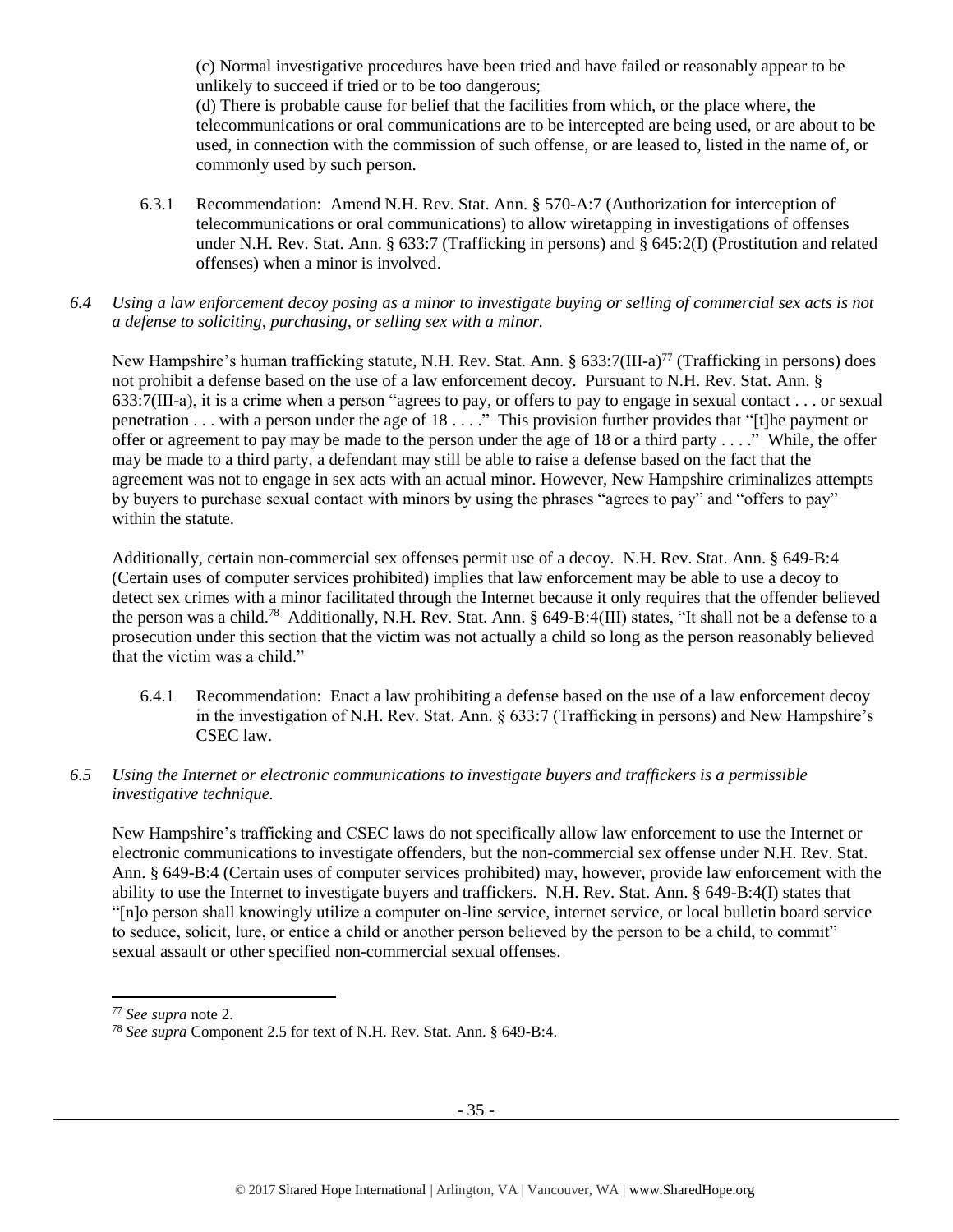# *6.6 State law requires reporting of missing children and recovered missing children.*

The reporting of missing and recovered children is required under New Hampshire law. N.H. Rev. Stat. Ann. § 169-E:2 (Report) directs law enforcement to accept a missing child report from the child's parents, guardian, legal custodian, or another person responsible for the child and to "take reasonable and appropriate action to locate the missing child." Additionally, N.H. Rev. Stat. Ann. § 169-E:2-a (Hotline for missing children; rulemaking) establishes a "toll-free statewide hotline for the purpose of reporting information on missing children." N.H. Rev. Stat. Ann. § 169-E:1 (Definition) defines a "missing child" as "any person under the age of 16 years missing from his normal and ordinary place of residence and whose whereabouts cannot be determined by a person responsible for the child's care."

Upon receipt of a missing child report, N.H. Rev. Stat. Ann. § 169-E:3(I) (Procedure) directs law enforcement to gather "information about the missing child and integrate it into the national crime information center computer within 12 hours following the making of the report, unless extraordinary circumstances cause a delay."

Pursuant to N.H. Rev. Stat. Ann. § 169-E:6 (Recovery of a child),

A missing child's parents, custodial parent, guardian, or legal custodian, or any other person responsible for a missing child, shall immediately notify the law enforcement agency with which they filed the missing child report whenever the child has returned to their home or to their care, custody, and control, has been released if he was the victim of an offense under RSA 633 [Interference with freedom], or has otherwise been located. Upon such notification or upon otherwise learning that a missing child has returned to the home of, or to the care, custody, and control of his parents, custodial parent, guardian, or legal custodian, or other person responsible for him, or has been released if he was the victim of an offense under RSA 633, or otherwise has been located, the law enforcement agency involved shall promptly integrate the fact that the minor is no longer a missing child into the national crime information center computer.